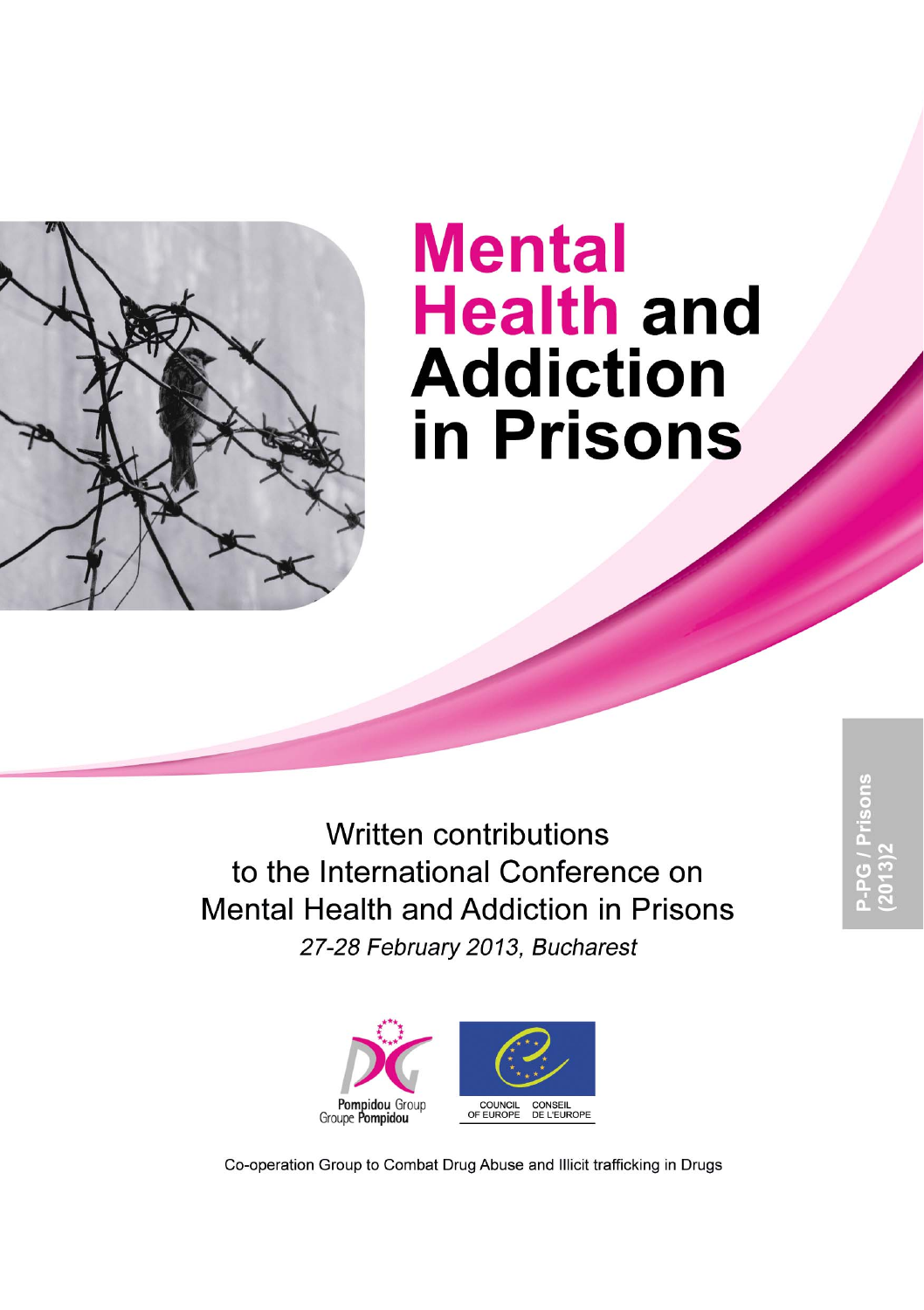# **The Drugs in Prisons Programme of the Pompidou Group of the Council of Europe**

*'Show me your prisons and I shall say in which society you live'. (Winston Churchill)*

Improving health in penitentiaries, with respect for human rights, is the main objective of the Drugs in Prisons Programme of the Pompidou Group of the Council of Europe. International experts stressed the need to tackle substance abuse and HIV infections in European prisons at the International Conference on Mental Health and Addictions in Prisons, which was organised by the Pompidou Group of the Council of Europe together with the Romanian Anti-Drug Agency and the National Prison Administration in Bucharest on 27 and 28 February 2013. The articles in this publication reflect the main conclusions and arguments of the experts attending the conference.<sup>1</sup>

Prison is a risky environment for both the prisoners and the staff. In particular, injecting drug users are exposed to various health risks, i.e. overdosing, abscessed infections of injection sites, and the transmission of blood-borne diseases such as Hepatitis C or HIV. Limiting the spread of communicable diseases in prisons therefore benefits both prisoners and society as a whole, and reduces the burdens on a country's health system.

This is why we collaborate intensively with national governments, to develop strategies of drug treatment and social re-insertion of drug-using detainees. Promoting through-care, sustaining drug treatment efforts and guaranteeing continuing care for people entering and leaving prison will reducing relapse and recidivism. With a strong element of cooperation between the countries involved, we are confident of extending best practice in the fields of penitentiary reform and drug policies throughout Europe as a whole.

*Patrick Penninckx* Executive Secretary Pompidou Group Combating drug abuse and trafficking Council of Europe

<sup>1</sup> The opinions expressed in this work are the responsibility of the authors and do not necessarily reflect the official policy of the Council of Europe.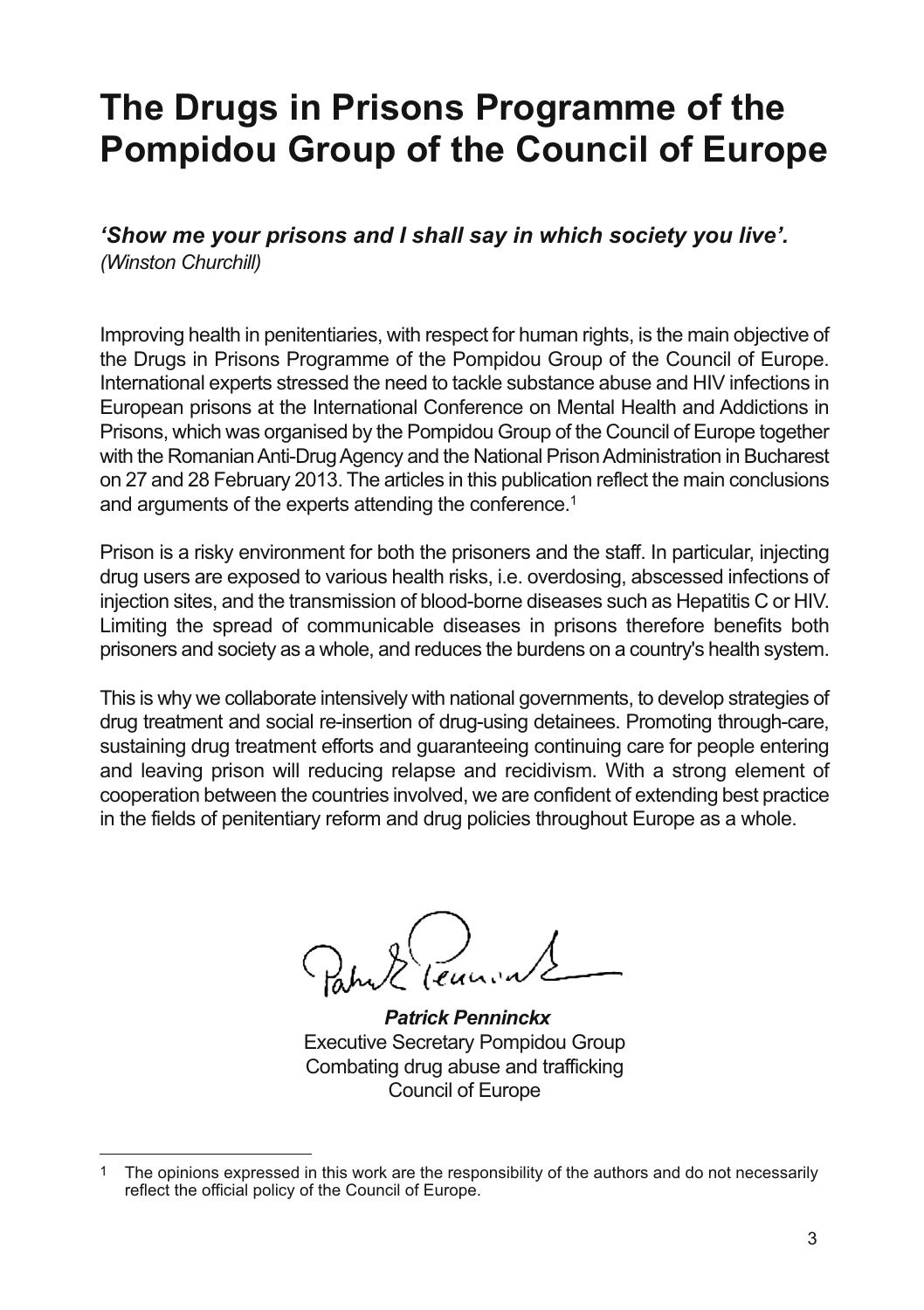| <b>Introduction</b>                                                                                              | 5  |
|------------------------------------------------------------------------------------------------------------------|----|
| Drug use, mental health and drugs in prisons                                                                     | 9  |
| Professional independence of health care workers<br>in the penitentiary system                                   | 29 |
| <b>Opiate Substitution Treatment and Harm Reduction</b><br>in prisons: the Geneva model                          | 34 |
| Mental Health Services in the Belgian prison system                                                              | 42 |
| Romania and illegal drugs at a glance<br>- Trends and services                                                   | 47 |
| Drug treatment and risk assessment of drug-using<br>inmates in Serbia: Treating drug users in prison             | 50 |
| Prison reforms in the Republic of Macedonia<br>- Drug treatment in Macedonian prisons                            | 58 |
| Psychological and medical care for drug users<br>in prison establishments in the Republic of Moldova             | 66 |
| <b>Art Therapy in Prisons</b>                                                                                    | 69 |
| Drugs and mental health in prisons: constant concerns<br>of the Health in prisons Programme (HIPP) of WHO/Europe | 73 |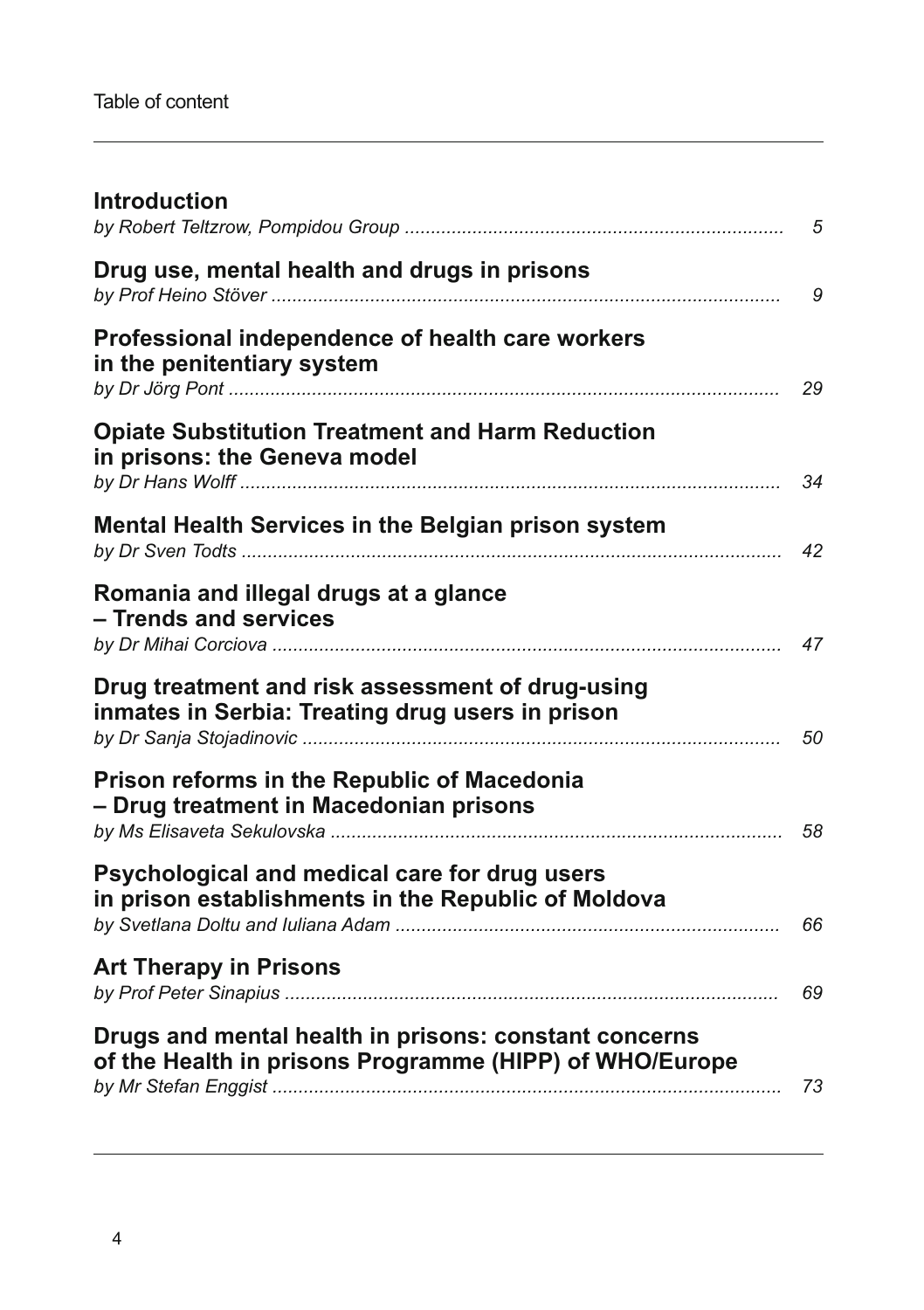# **Introduction: Blind Spots and Hot Spots**

# Drug use in Prisons - Risks, Public Health and Human Rights

*Robert Teltzrow,* Project Manager, Pompidou Group

Two major inventions, Jeremy Bentham's Panopticon – a prison with a circular structure and an inspection house in the middle – and the CCTV camera, have increased the level of supervision and reduced the number of blind spots in prisons. Nevertheless, security measures alone cannot prevent illicit and licit drugs from entering prisons, nor prevent prisoners from using them. Prisons are not only hot spots for high-risk behaviours such as injecting drug use, which can lead to infections from blood-borne diseases, but also blind spots in our societies when it comes to treating drug-using prisoners with the dignity they deserve. This is why prison policies need to address drug addiction as one of the major human rights and public health issues that prison systems encounter today.

Raising awareness about human rights and public health issues was also the goal of the International Conference on Mental Health and Addictions in Prisons, which took place in Bucharest on 27 and 28 February 2013. More than 100 participants from 15 different countries attended the conference, which was organised by the Pompidou Group and the Romanian Anti-Drug Agency in conjunction with the National Prison Administration. Experts, decision-makers and frontline workers expressed the pressing need for immediate and far-reaching actions to achieve effective drug treatment and HIV prevention in European prisons. The experts attending the conference assessed that many eastern and south-eastern European countries are still struggling to modernise their prison systems. The high incidence rates of HIV and Hepatitis infections in prisons due to the sharing of injection equipment, in particular in Ukraine and Russia, show that immediate and effective actions are needed for healthier prisons. Moreover, many western European prisons also show a high prevalence of drug use and HIV / Hepatitis, and need to take concerted steps to further improve their health systems too. In addition to these public health issues, there are a number of human rights violations reported in European prisons, as documented by the European Court of Human Rights (ECHR) and the European Committee for the Prevention of Torture and Inhuman or Degrading Treatment or Punishment (CPT). At the conference there was a broad consensus that national governments and the international community need to address these violations by improving drug treatment systems and preventing prisons from becoming blind spots in society. Increased supervision in closed prison settings could offer an opportunity to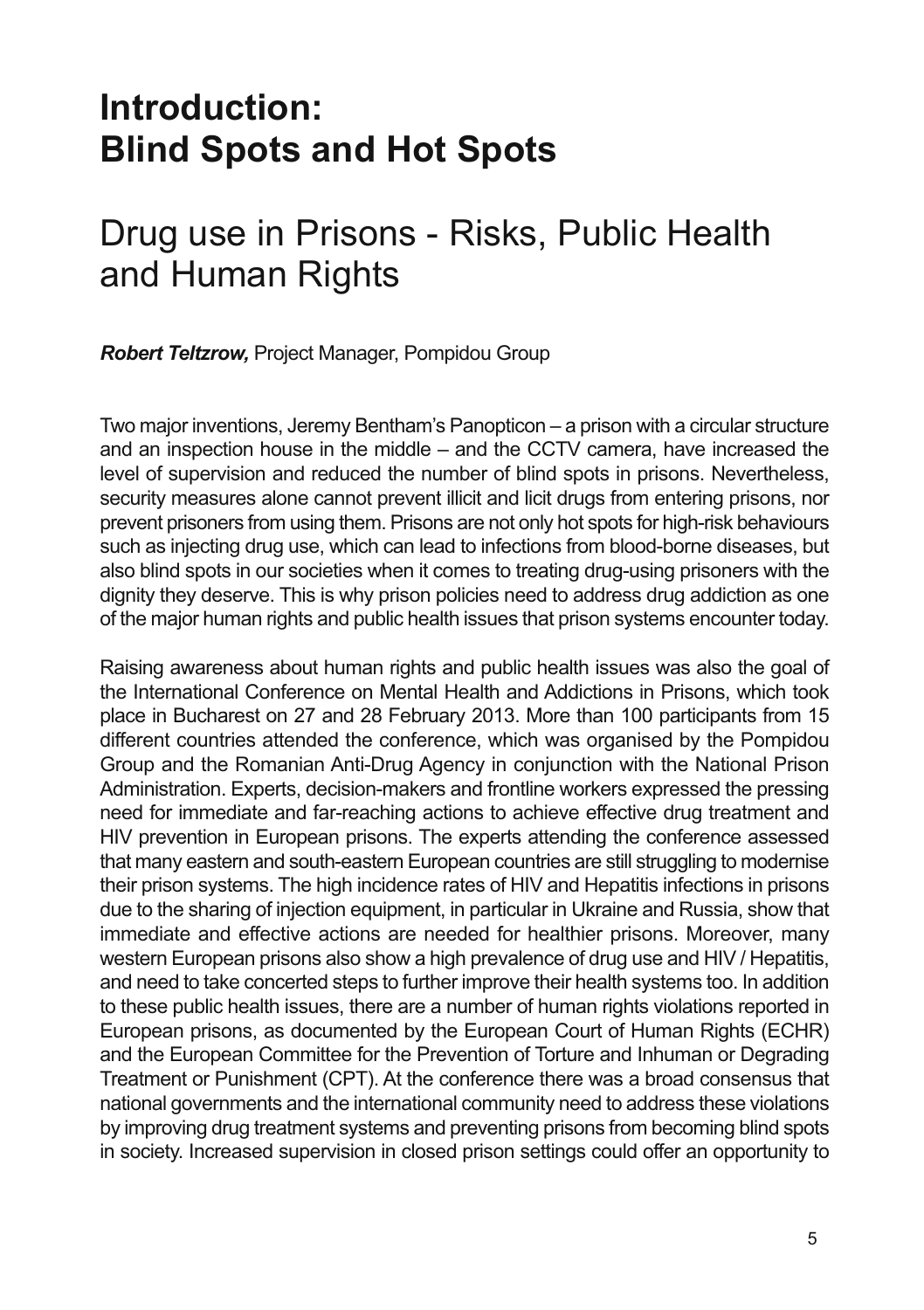provide integrated services 24 hours a day, without loss of follow-up, and a greater chance to encourage treatment adherence, in contrast to less controlled community settings where the mobility of drug users and other environmental factors make studying the effects of such interventions more difficult.

The articles in this publication touch on a broad array of medical, psychological and social services for drug-using inmates, both before and after release. Although different drug treatment approaches, such as opiate substitution treatment and drug-free therapy, follow different philosophies (based on the acceptance or inevitability of drug use versus abstinence-oriented drug treatment), the participants at the conference agreed that diverse drug services are necessary and complement each other in practice.

*Prof. Heino Stöver* gives a comprehensive overview of drug use, mental health problems, and blood-borne virus infections (BBVs) in European prisons and presents different drug services and their goals in his article. Taking into account the lack of funds suffered by many prison systems, he stresses that interventions must be evidence-based and interlinked in order to reduce drug use and drug-related risks effectively. He describes the most promising drug services from the initial assessment of incoming prisoners to aftercare and through-care programmes. The strength of *Stöver's* contribution is his ability to analyse and discuss different interventions critically, with a human focus on the individual and specific situation of drug users as patients.

Implementing the professional independence of health care workers in the penitentiary system and sound standards of medical ethics are of particular importance for health services in prisons, as shown in *Dr Jörg Pont's* contribution. *Pont* reflects on the principle of professional independence as a prerequisite for six other ethical principles promoted by the CPT, i.e. free access to health care, equivalence of care, patient's consent and medical confidentiality, preventive health care, humanitarian assistance and professional competence. He argues that it is crucial when vulnerable populations such as drug users and inmates with mental illness are treated. In this concise case for abolishing dual loyalty conflicts by uncompromising separation of medical roles in prisons, the reader quickly understands why 'a doctor caring for prisoners should not be the prison's doctor, but the prisoners' doctor'.

*Dr Hans Wolff's* contribution about the Geneva model of Opiate Substitution Treatment and Harm Reduction in prisons starts by describing the European situation, which shows a much higher prevalence of drug use and HIV and Hepatitis in prisons when compared to the general population. In his opinion, the existing disparity between the care services for drug users inside prisons and those for drug users outside prisons violate the principle of equivalence of care under international recommendations. The second part of his article presents good practices of harm reduction and substitution services provided in correctional settings in Geneva. Concluding that these services proved to be effective, feasible and in accordance with human rights principles, *Wolff* argues that harm reduction should be implemented universally in all correctional institutions.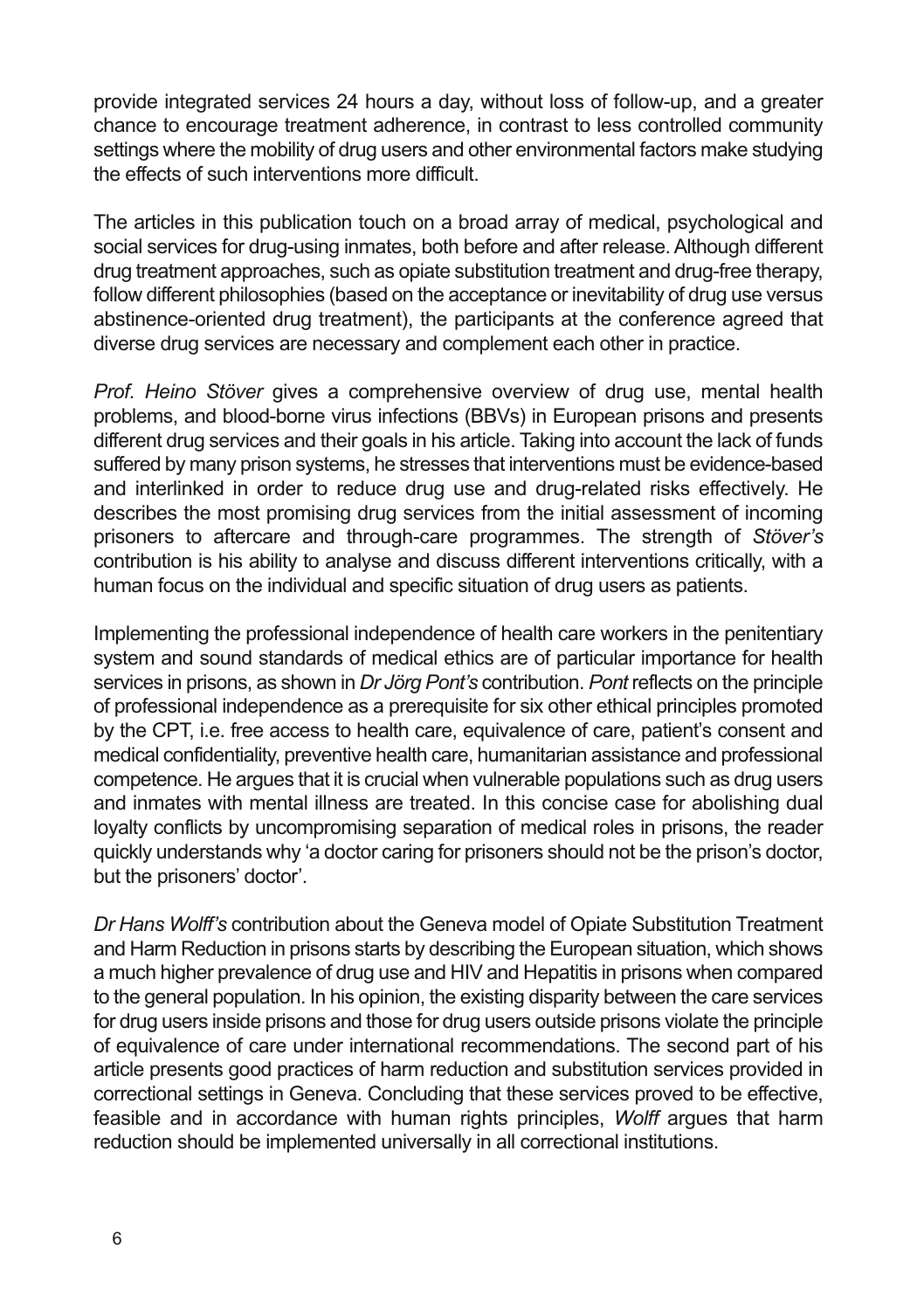Based on prison statistics, *Dr Sven Todts* describes the situation of mentally disordered offenders (MDOs) in the Belgian prison system. He contends that many of the MDOs do not receive the treatment they need because there are not enough treatment facilities for them. As a result, many of them remain in prisons where teams of health care and social workers are unable to offer care of the quality provided outside prison. The reasons for this are understaffing and, according to *Todts*, the regrettable decision in 2007 to split the psychosocial department in such a way that the medical staff (e.g. psychiatrists) and professionals dealing with the psychosocial dimension (e.g. psychologists, social workers) are structurally separated. *Todts* hopes that the quality of care will improve for MDOs and drug-dependent inmates after the completion of forensic hospitals and the upgrading of drug services.

*Dr Mihai Corciova* outlines the general drug situation in Romania in the first part of his article. He claims that the 'openness' that followed the break-up of the Soviet Union allowed the illegal drug market to flourish and more youth to experiment with illicit drugs without being informed about the risks of these substances. Romanian drug services were unprepared to deal with increasing numbers of drug users, especially in urban areas. Drug use has also increased in recent years in conjunction with the emergence of 'new psychoactive substances', which are very popular among drug users in Romania. *Corciova* argues that, since these substances are normally injected with greater frequency, they might also be responsible for the reported increase in the prevalence of blood-borne diseases in Romania, alongside the closure of needle syringe exchange sites due to lack of funds. Among the good practices in Romania, *Corciova* mentions the Therapeutic Communities, which are run jointly by the Romanian Anti-Drug Agency and the National Prison Administration.

*Dr Sanja Stojadinovic's* contribution introduces the reader to the general drug situation and drug treatment services in Serbia. She goes on to present in detail the unique work of the Special Prison Hospital in Belgrade, which is specialised for legally enforced treatment of offenders with drug, alcohol and mental health problems. The work of this specialised clinic covers psychosocial interventions, structured group work, counselling and psychotherapy and drug-free units. *Stojadinovic* expresses the hope that the prison reforms currently underway in Serbia will further extend the scope of psychosocial interventions such as counselling and psychotherapy, residential programmes, drugfree units and aftercare programmes.

According to *Ms Elisaveta Sekulovska,* drug use is increasing in the Former Yugoslav Republic of Macedonia, and as a consequence, health services in prisons need to build capacity to respond to the needs of drug-dependent prisoners and prisoners living with blood-borne diseases and mental illness. National reform activities to this end are currently being implemented by the Directorate for Execution of Sanctions in conjunction with a number of national and international partners. *Sekulovska* lists further types of psychosocial services for drug-using prisoners which are, or should be, of particular importance for adequately serving vulnerable groups of prisoners, i.e. risk assessment,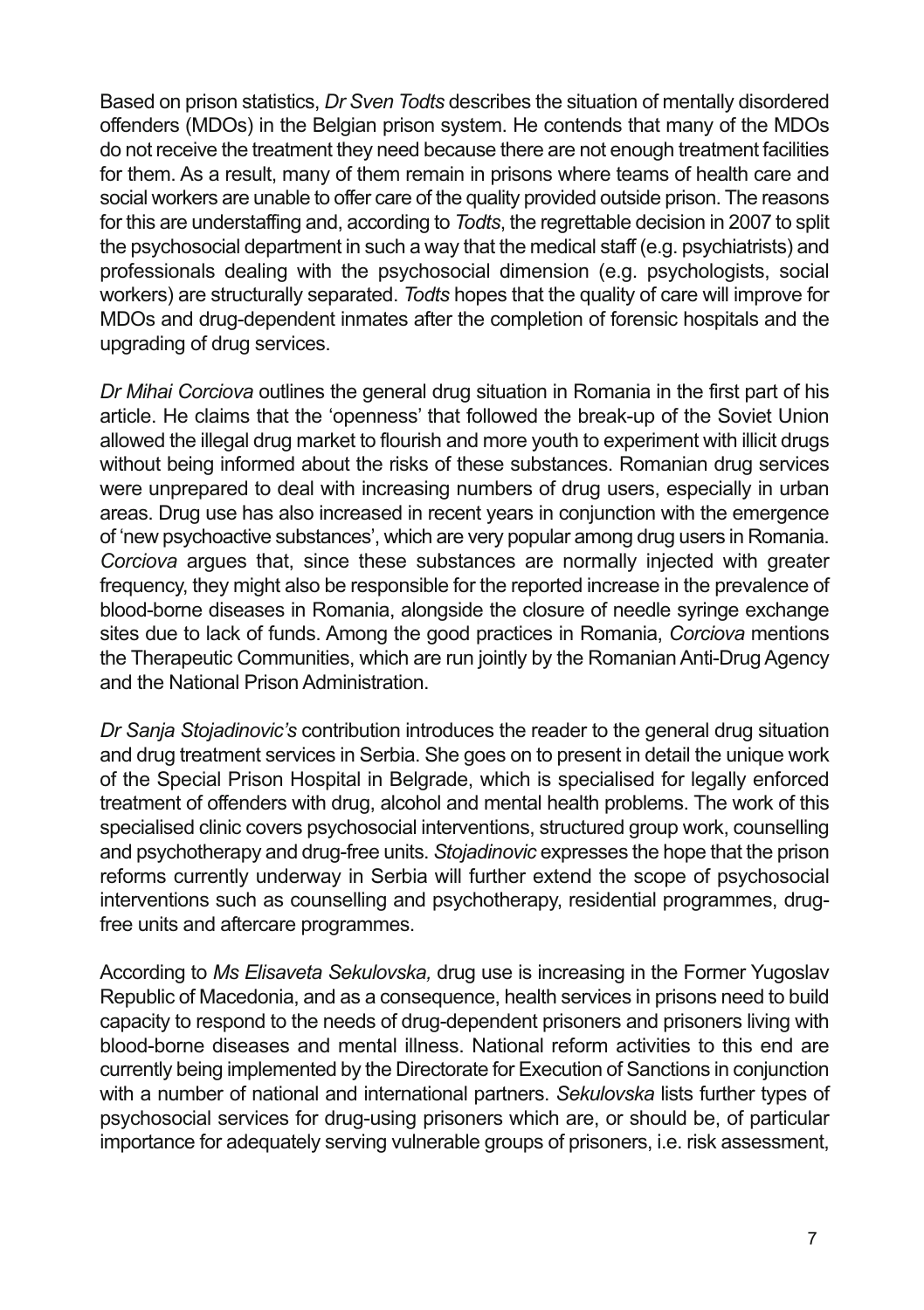counselling, sentence planning, motivational interviewing, HIV prevention, Methadone treatment and other more specific programmes.

*Dr Svetlana Doltu* and *Iuliana Adam* show in their article that the establishment of needle and syringe exchange programmes and the use of opiate substitution treatment are key ways to help curb addiction and HIV infections in Moldova. Moreover, they stress the important work of prison psychologists in the Department for Penitentiary Institutions of the Ministry of Justice. According to *Doltu* and *Adam*, it is crucial that psychologists support the medical treatment of drug-using prisoners with psychological assessments, counselling and rehabilitation courses.

*Prof Peter Sinapius* looks at the issue of drug use in prisons from a very different, but no less critical perspective. Starting from the observation that prisons are places that restrict freedom and autonomy, he is able to relate to prisoners' drug use as an attempt to 'escape reality, a way of seeking a world without borders and boundaries'. However, instead of creating autonomy, this attempt normally leads to addiction and disease. *Sinapius* then compares drug use to the effects of art in prison. Through examples of art therapy projects he organised in prisons, he concludes that art may help prisoners to transcend the boundaries of prisons by stimulating communication and opening imaginary spaces of freedom.

*Mr Stefan Enggist* presents the history, achievements and current plans of the World Health Organisation (WHO) Health in Prison Project (HIPP) in his article. HIPP was launched by the WHO in 1995 amid the global HIV epidemic and the revision of the judicial systems of the Eastern Bloc after the breakup of the Soviet Union. A network of European countries and international organisations such as the Council of Europe Pompidou Group, the United Nations Office on Drugs and Crime, the International Red Cross (ICRC), the European Monitoring Centre for Drugs and Drug Addiction (EMCDDA) and others joined forces with the WHO in order to exchange experiences and improve prison health throughout Europe. *Enggist* also describes the content and context of the most important publications and reference documents published by HIPP. Currently the HIPP is working on two new publications. *Good governance of prison health in the 21st century* discusses the question of which of a country's ministries should be responsible for prison health. The second publication will be a revised version of the guidance paper *Health in prison: A WHO guide to the essentials of prison health.*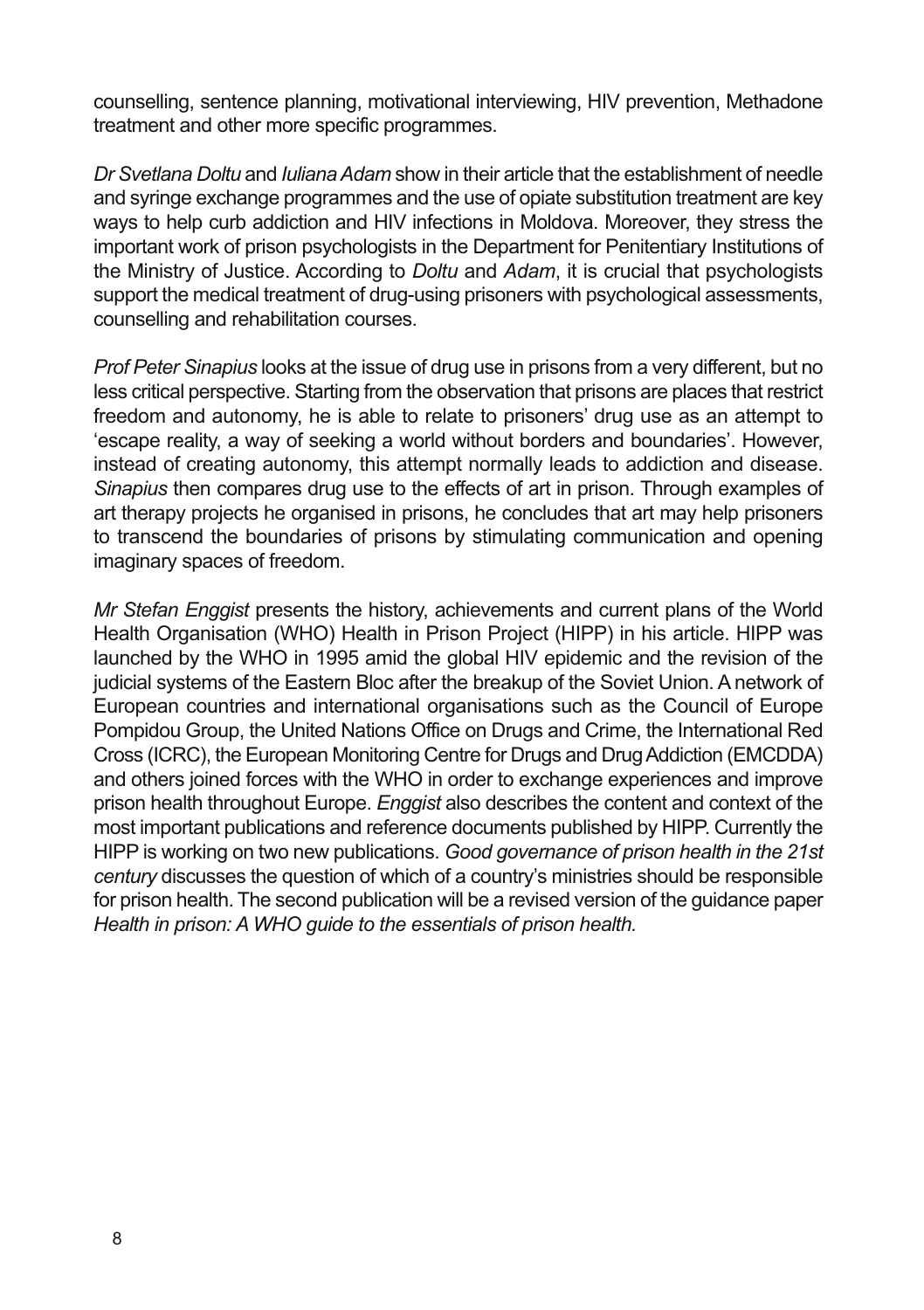# **Drug use, mental health and drugs in prisons**

**Prof Heino Stöver, Fachhochschule Frankfurt University of Applied Sciences** 

# **Introduction**

Drug use, mental health problems and blood-borne virus infections (BBVs) (including HIV/AIDS and viral Hepatitis) are serious health problems in prison populations and in the wider criminal justice systems. This makes these places important settings for the provision of effective drug-related and BBV services to help reduce the damage that drug use does to health, prison safety and security, and the community at large (through increased re-offending and infections on release).

Large proportions of people who enter the criminal justice system and prison have a history of drug use and injecting. Many of these people continue to use drugs while in prison. The prison environment may impact positively on some drug users, helping them to stop or reduce drug use, but for others prison will be an environment where they switch to more harmful patterns of drug use.

Prisons are risk environments because they are often overcrowded, stressful, hostile and sometimes violent places in which individuals from poor communities and from ethnic and social minorities are overrepresented, including people who use drugs, and migrants.

A European study on health problems arising in prison highlighted three main issues: substance abuse, mental health problems and communicable diseases (Tomasevski, 1992). These three problem areas are closely interrelated. Some of the harms associated with drug users in the criminal justice system include:

- high rates of HIV and viral Hepatitis infection (imprisonment is associated with higher rates of blood-borne virus infection among injecting drug users);
- high rates of tuberculosis in some countries;
- restricted access to harm reduction services and treatment for drug dependence and BBVs;
- increased risk of death by overdose on release;
- increased risk of passing on infections acquired in prison;
- increased risk of re-offending on release.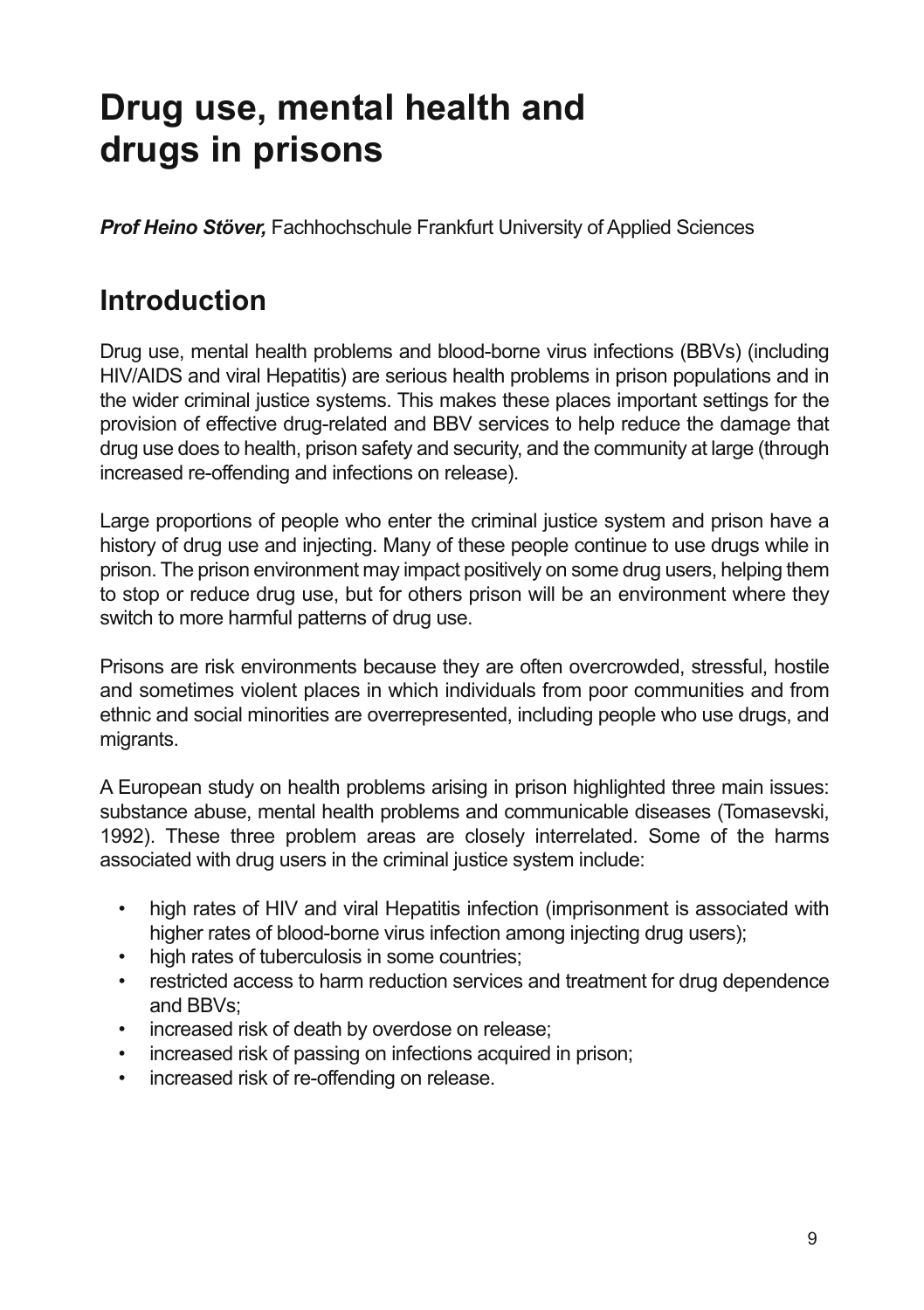Although alternatives to imprisonment have been developed and introduced in many countries, more and more people who have used or still use drugs enter prison settings. Only some are in prison as a result of a conviction for a drug offence. Most are imprisoned for other drug-related offences. Generally, in many countries the number of drug users with problematic consumption patterns in prison has dramatically increased over the last two decades. Problematic drug use is defined as 'injecting drug use or long duration/regular use of heroin/cocaine and/or amphetamines' (EMCDDA, 2011). This definition can also include other opioids such as methadone. Furthermore, drug consumption is deemed to be problematic if this behaviour is joined with other risk behaviour, causes damage to other persons or produces negative social consequences. Every sixth prisoner is thought to be a problem drug user (Hedrich and Farrell, 2012). Thus, people who use drugs are over-represented in prisons throughout Europe. Several factors have contributed to this, including poverty, migration, violence and the fact that increased incarceration is often politically expedient. Ultimately, however, repressive legislation against drugs in the context of increasing drug consumption in the community has often played an important role.

This fact inevitably affects life in penal institutions. Drugs have become a central theme: a dominating factor in the relationships between prisoners and between prisoners and staff. Many security measures are aimed at controlling drug use and drug trafficking within the prison system. Daily prison routines are in many respects dictated by drug-dependent inmates and drug-related problems: drug-related deaths, drug-induced cases of emergency, increase in the number of people who use drugs, dealer hierarchies, debts, mixed drugs, drugs of poor quality, incalculable purity of drugs and risks of infection (particularly HIV and Hepatitis) resulting from the fact that syringes and drugs are contaminated and shared. Drugs become the central medium and currency in prison subcultures. Many routine activities for inmates focus on the acquisition, smuggling, consumption, sale and financing of drugs.

Prison management is faced with increased public pressure to keep prisons drug-free. Few prison managers talk frankly and in public about drug use in prisons, establish adequate drug services and develop new drug strategies. People who confess that drug use is prevalent in prisons and that prison is a risk environment are frequently blamed for failing to maintain prison security. The number of prison managers who deny or ignore drug use in prison therefore remains great. Furthermore, many prison physicians believe they can cure inmates' drug problems by temporarily forcing them to stop using drugs. It therefore becomes obvious why dealing with people who are dependent on drugs in detention is difficult. The goal of rehabilitating prisoners must be pursued, but prison managers in many countries face rising drug consumption among inmates and political and economic circumstances that make solving the drug problem even more difficult. The current situation of judicial authorities is paradoxical. They have to find a solution to a problem that is not supposed to exist: drugs in prisons.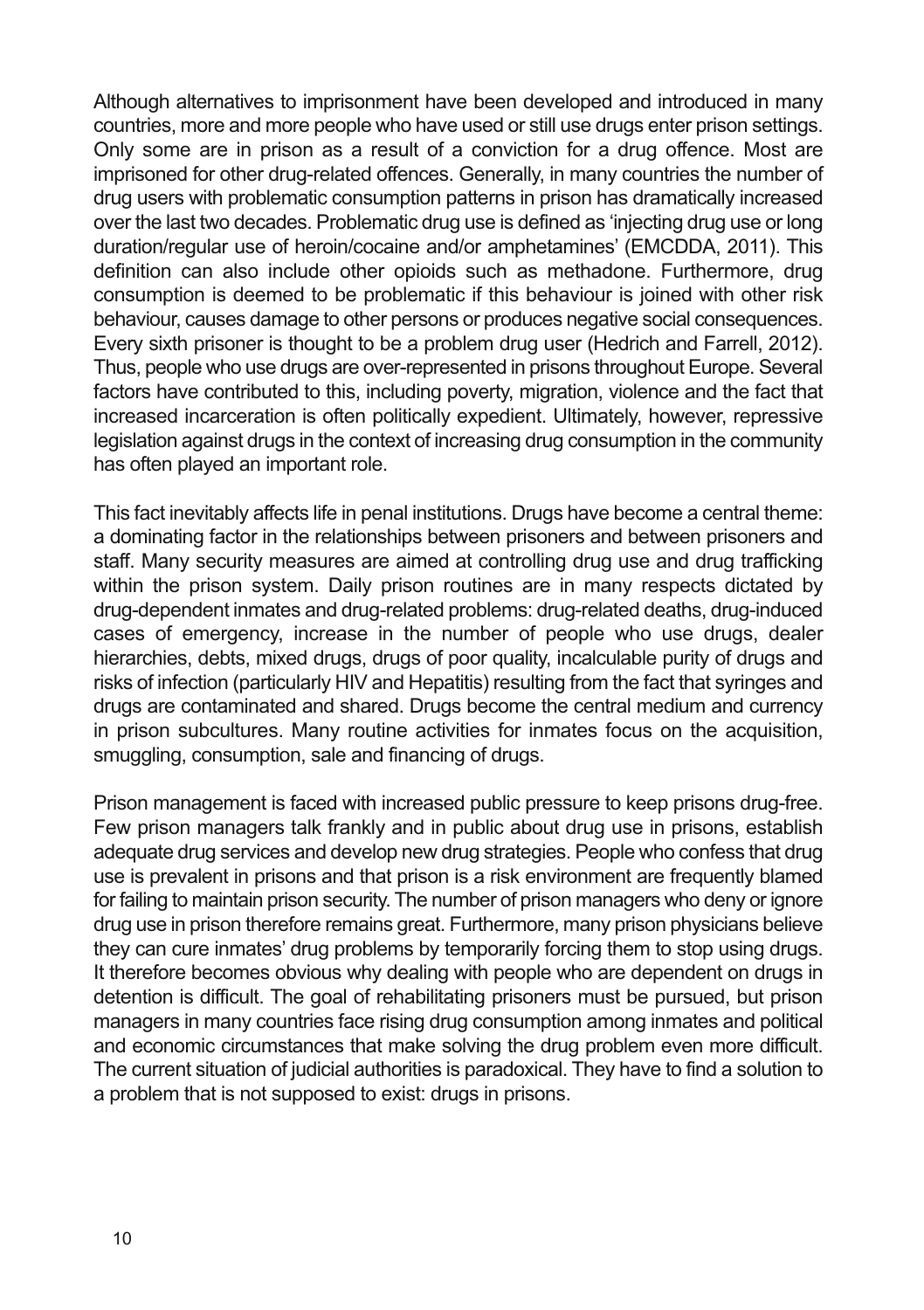# **Nature and prevalence of drug use and related risks in prisons and on release**

Many drug users in prison come from the more disadvantaged groups in society, with a high prevalence of low educational attainment, unemployment, physical or sexual abuse, relationship breakdown or mental disorder. Many drug users lead chaotic lives and experience a range of issues with housing, employment, education and health that need to be addressed. Many of these prisoners never had access to health care and health promotion services before imprisonment. The health care services therefore offer an opportunity to improve their health and personal well-being (The Patel Report, 2010).

Drug use in prison takes place in extreme secrecy, and drug seizure statistics, the confiscation of needles/syringes and positive urine test rates only indicate some of the full story of drug use behind bars. The patterns of drug use vary considerably between different groups in the prison population. For instance, drug use among women differs significantly from that among men, with different levels and types of misuse and different motivations and behavioural consequences. Studies show that substances available outside prison can also be found inside prison, with the same regional variation in patterns of use. The quality of these drugs is often poor compared with that of drugs in the community.

Some prisoners use drugs in prison to fight boredom and to help them deal with the hardships of prison life or to overcome a crisis situation, such as bad news, conviction and sentencing or violence. Imprisonment thus sometimes seems to provide reasons for taking drugs or continuing the habit, or causes relapse after a period of withdrawal.

Many countries report changes in the patterns of drug use (volume and type of drug) when the preferred drugs are scarce. Studies and observations of prison officers indicate that switching to alternative drugs (such as from opiates to cannabis) or to any substitute drugs with psychotropic effects, regardless of their potential damage, (illegal drugs and/or medicine) is widespread. Due to a lack of access to the preferred drug or because of controls (such as mandatory drug testing), some prisoners seem to switch from cannabis to heroin, even if on an experimental basis, because cannabis may be detected in urine up to 30 days after use.

In many prisons, the most commonly used drug besides tobacco is cannabis, which is used for relaxation purposes. Some studies have shown that more than 50% of the prisoners use cannabis while in prison: prevalence at entry varies between 38% in France and 81% in Scotland (Stöver *et al.*, 2008). Studies indicate that both prison staff and inmates believe that cannabis gives psychological relief and has a positive impact on the social ambiance in the particular setting of prison.

Therefore, tackling cannabis use in prison needs to take into account those effects, and include harm reduction measures tailored to individual users and their therapeutic needs.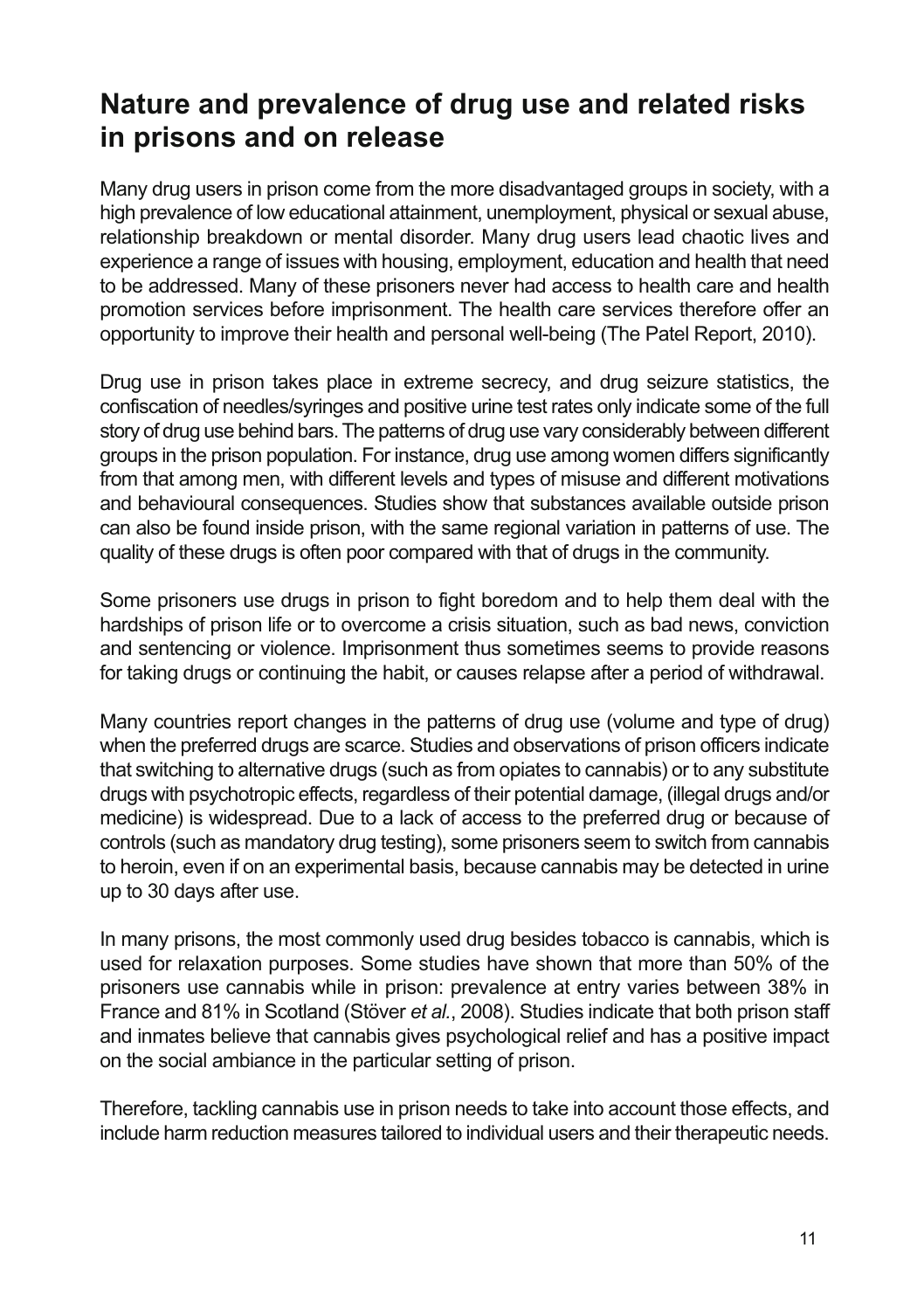Generally, this means that alternatives to substance use have to be developed in order to favour a calm and safe environment in prison.

A much smaller percentage reports injecting drugs in prison. The extent and pattern of injecting and needle sharing vary significantly among prisons. Prisoners who use drugs on the outside usually will reduce their levels of use in prison and only a minority of prisoners use drugs daily. This may be due to the reduced supply of drugs or it may reflect the ability of drug-using inmates to reduce or stop drug use while in prison. However, according to various studies undertaken in Europe, between 16% and 60% of people who injected on the outside continue to inject in prison (Stöver *et al.*, 2008). Although injecting less frequently than outside, prisoners are much more likely to share injecting equipment than drug injectors in the community and with a greater number of people (Jürgens *et al.*, 2009). Many were accustomed to easy and anonymous access to sterile injecting equipment outside prison and start sharing injecting equipment in prison because they lack access to it.

Although injecting drug use in prison seems to be less frequent than in the community, each episode of injecting is far more dangerous than outside due to the lack of sterile injecting equipment, the high prevalence of sharing and already widespread infectious diseases. Prisons are high-risk environments for the transmission of HIV and other blood-borne virus (BBV) infections for several reasons, including:

- a disproportionate number of inmates coming from and returning to backgrounds where the prevalence of HIV and BBV infection is high;
- authorities not officially acknowledging HIV and BBV, thus hindering education efforts;
- activities such as injecting drug use and unsafe sexual practices (consensual or otherwise) continuing to occur in prison, with clean injecting equipment and condoms rarely being provided to prisoners;
- tattooing and piercing using non-sterile equipment being prevalent in many prisons;
- epidemics of other sexually transmitted infections such as syphilis, coupled with their inadequate treatment, leading to a higher risk of transmitting HIV through sexual activity.

In the first documented outbreak of HIV within a prison population in 1993, 43% of inmates reported injecting within the prison – and all but one of these individuals had shared injecting equipment within the prison (Taylor and Goldberg, 1996). The high rates of injecting drug use, if coupled with lack of access to evidence-based prevention measures, can result in a frighteningly rapid spread of HIV and Hepatitis B and C. There were early indications that HIV could be transmitted extensively in prisons. HIV outbreaks in prison have been documented in a number of countries, demonstrating how rapidly HIV can spread in prison unless effective action is taken to prevent transmission.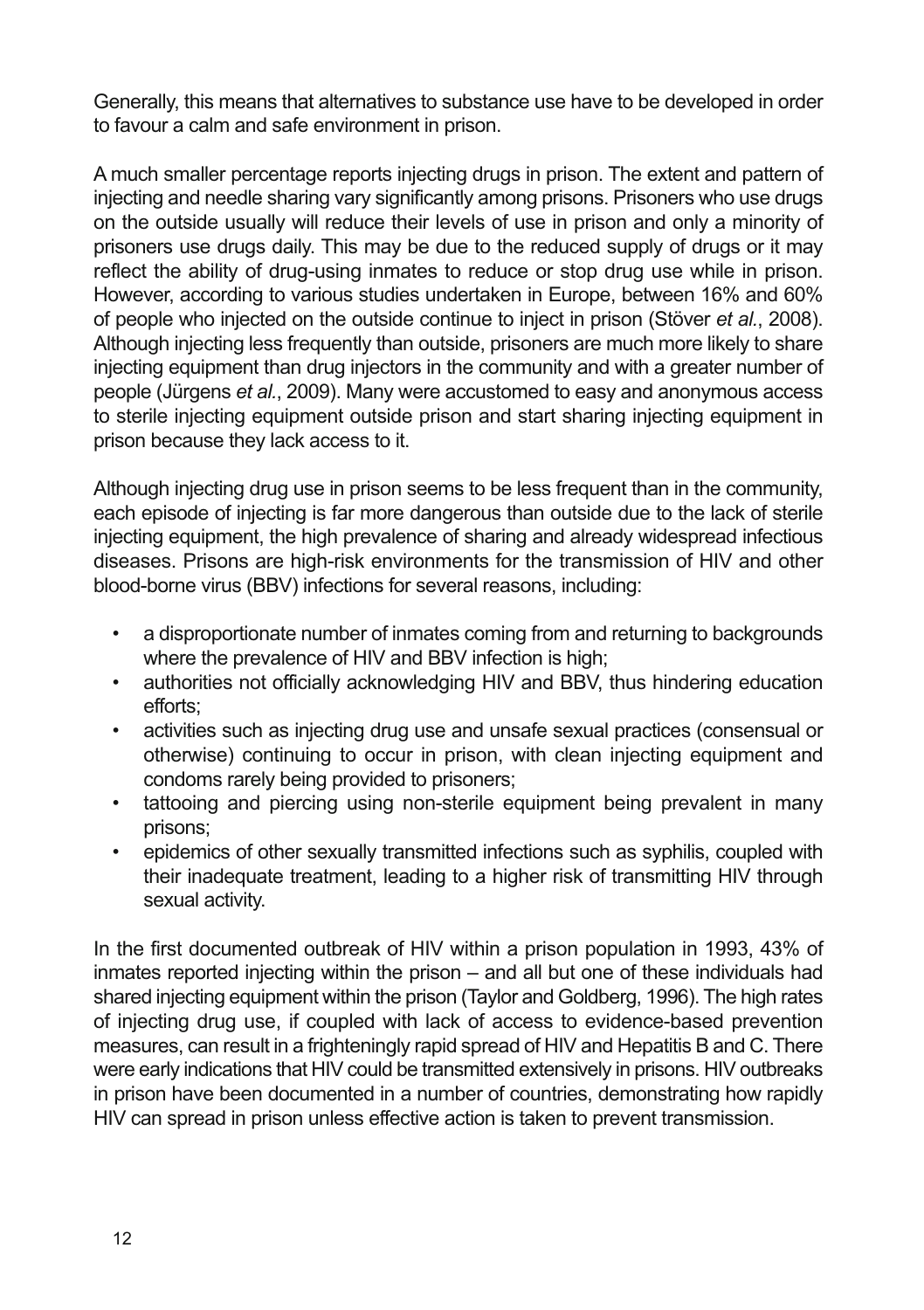Studies also show the following:

- Although smoking heroin ('chasing the dragon') plays an increasing and significant role all over Europe, this route of administration is not widespread in prisons because drugs are so expensive in prisons and injecting maximises the effect of a minimal amount of drugs, and is not as easily detectable as smoking (both for prison staff and other prisoners).
- A substantial number of drug users report having first started to inject while in prison. Studies of drug users in prison suggest that between 3% and 26% first used drugs while they were incarcerated and up to 21% of injectors initiated injecting while in prison (Stöver *et al.*, 2008).
- In addition to illegal drugs, legal drugs, alcohol and prescribed pharmaceuticals often contribute to the substance dependence and related health problems of prisoners. Many prisoners have a long history of regular use of legal drugs. Polydrug use is common among offenders entering custody, co-dependent on any combination of alcohol, opiates, stimulants and benzodiazepines. Dual diagnosis or the co-existence of mental health and substance use problems has also increased in recent years.
- Some prisoners may also discover new substances while in prison (medicines or tablets) or develop habits of mixing certain drugs they did not mix outside.

The vulnerability of drug-using prisoners to suicide and self-harm in prison is followed for many prisoners upon release from prison, which is a very critical time. In the week following release, prisoners are 37 times more likely to die of a drug overdose than other members of the public due to diminished opioid tolerance (women are 69 times more likely to do so) (Farrell and Marsden, 2005). Prisoners who have not taken drugs frequently during detention often have difficulty in adapting to the new situation after release. They return to old habits and consume drugs in the same quantity and quality as before prison. After release, many injecting drug users continue with their habit. A study indicates that 63% of those who injected before prison inject again in the first three months after release (Stöver *et al.*, 2008). Prison, therefore, cannot be seen as providing a short- or longer-term solution to individuals' problems with drugs. The transition from life inside prison to the situation in the community is an extremely sensitive period. The longer a drug user stays in prison, the more difficult adapting to life outside prison will be. Even a prison sentence of just a few weeks, during which no drugs are consumed, poses a considerable risk to released drug users; because of a reduced tolerance for opiates, even small quantities can be life-threatening.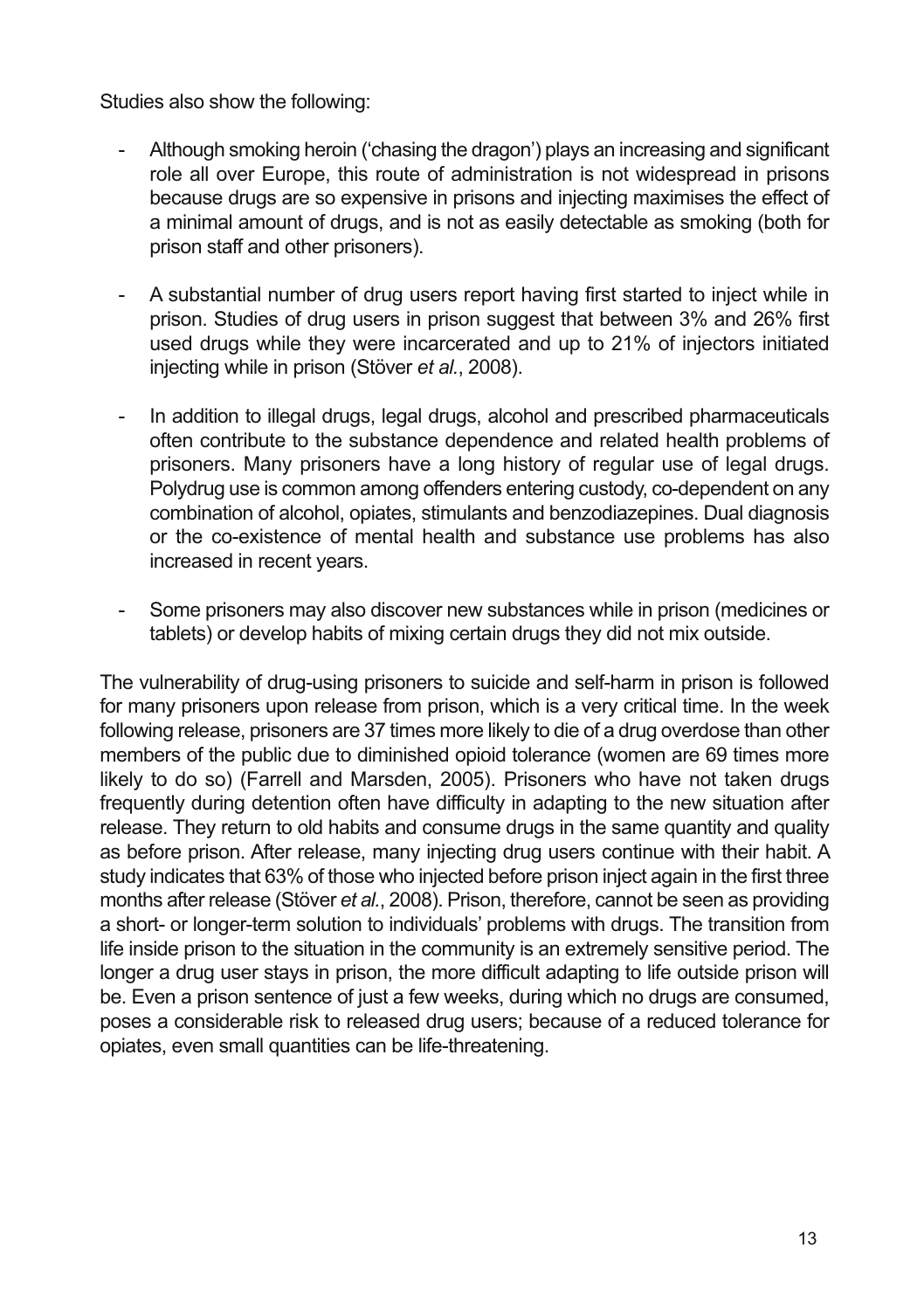# **Prevention, treatment, harm reduction and aftercare – guiding principles**

In general, drug services in prisons can be divided into: assessment, prevention, counselling, abstinence-oriented and medication-assisted treatment, self-help groups and peer-driven interventions, harm reduction measures and pre-release and aftercare programmes.

#### **Guiding principles and goals of drug services in prisons**

It is essential to recognise that drug dependence (whether opiates, cocaine, tobacco, alcohol or other drugs) is a chronic disease (not a criminal or hedonistic behaviour), characterised by a long process of relapses and attempts at stabilisation. It is a disorder that consequently requires a continuing care and support approach. It should be treated in the same manner as other chronic illnesses (including diagnosis, treatment plan, control of progress, monitoring, etc.).

Guiding principles of drug services in prisons:

- It is vital that any drug treatment and intervention strategies in the community and in prison are not developed in isolation, but linked to other relevant initiatives and strategies. Prison drug strategy should be part of, and in line with, the national drug strategy.
- All drug services available in the community should also be available in prisons, in the same quality, size and accessibility. Guidelines developed by the World Health Organization's (WHO) Health in Prisons Project and the Council of Europe's Pompidou Group and its principles for the provision of healthcare services in prisons (2001) state that: 'There should be health services in prisons which are broadly equivalent to health services in the wider community' (WHO, 2001).
- Drug strategies and interventions in prisons require actions to be taken both on the level of individual behavioural change and on the structural level. Although targeting programmes at individual prisoners or groups of prisoners is important, there is also a need for more structurally oriented measures to run concurrently, to comprehensively address necessary improvements in the living conditions of the prisoners and the working conditions of prison staff.
- Drug dependent prisoners should be given a choice, an appropriate 'menu of services', including medical treatment, psychosocial interventions, harm reduction and broader social care that promotes resettlement and recovery.
- Interdisciplinary, multi-professional drug services should combine psycho-social and pharmacological approaches on the basis of stimulation of self-help potentials. Only a comprehensive approach is promising for tackling the complex phenomenon of drug dependence.
- The different services should be interconnected with each other and should offer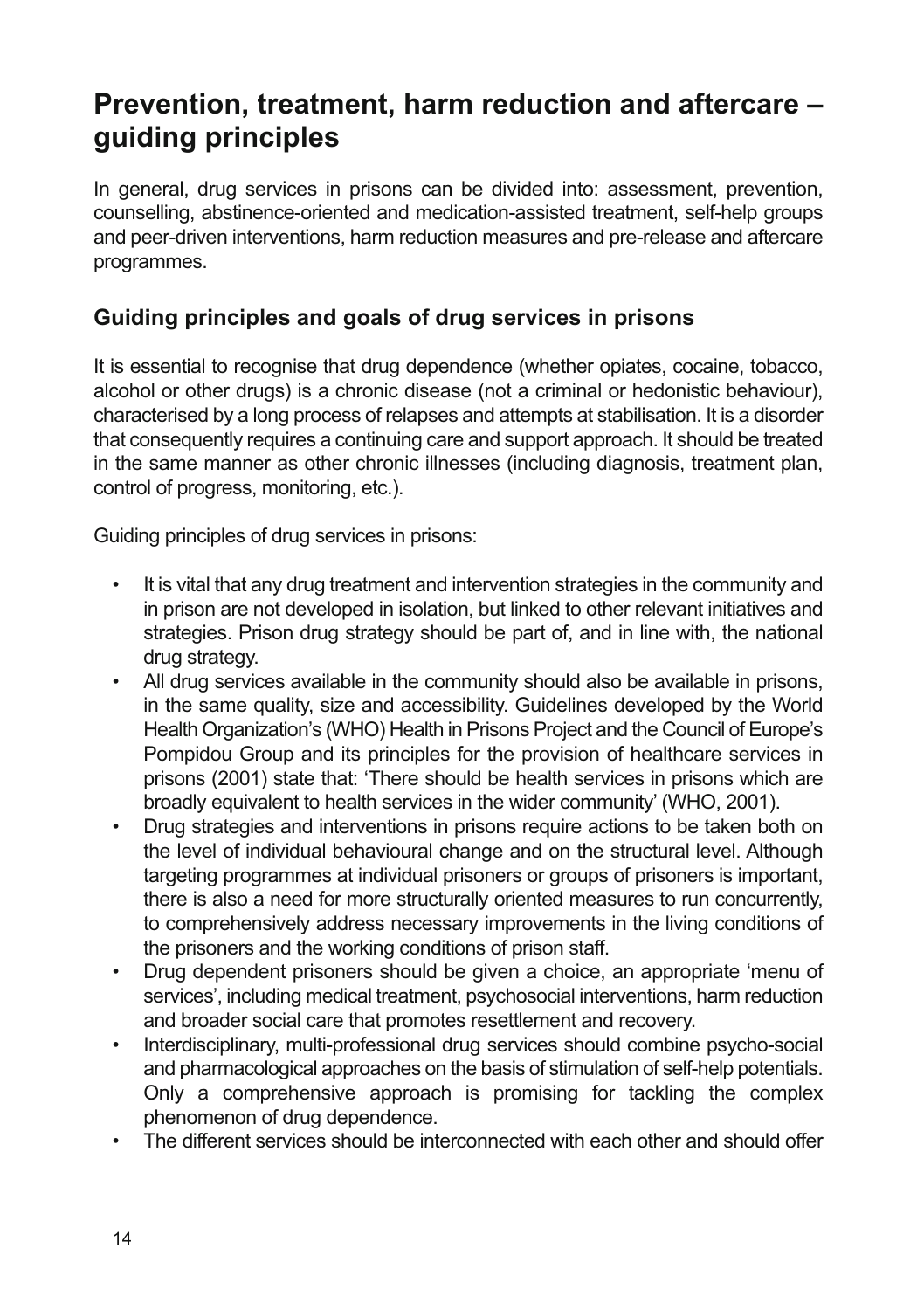the possibility of a transition by the choice of the patient from one module to the other (e.g. from medication assisted treatment to abstinence oriented). A balanced treatment system is vital to ensure that drug-dependent prisoners get access to the types of treatment that are appropriate to their changing needs and circumstances.

- It is vital that drug treatment and interventions are matched to individual need and appropriate to individuals at the time that they are within the criminal justice system i.e. making sure that the right people get the right intervention, at the right time.
- With regard to prevalent somatic or psychiatric co-morbidity among drug users. drug services should be linked to respective services in prisons (psychiatric services and general health service).
- In order to prevent treatment gaps on the edge of community prison and prison community, drug services should be organised in close relationship with community services (continuity of care of drug treatment within and between prisons and community services after release). Local partnerships should be established in order to develop routines and integrated care pathways (between prisons and community services that support the treatment and interventions that are most effective, targeted at the right users with abstinence-based treatment for some, medically assisted treatment for others).
- Apart from the specific drug treatment, lasting changes can only be achieved with help and support from outside the treatment system (family and friends, peer support/mutual aid networks, access to housing, and education and employment opportunities). Emphasis is also needed on developing life skills to help prevent relapse into drug use and offending, and a lot of importance placed on crisis support, peer support and daytime activities to help make the transition to a normal life.
- The needs of particular groups (women, minority ethnic groups, people with dual diagnosis (mental health and substance use problems) must be considered.
- It is vital that the service user's 'voice' is heard and their experiences are taken into account. According to health promoting strategies, active involvement of drug users, their families and local communities is pivotal. The involvement of service users should be encouraged and facilitated through regular consultation and service user satisfaction surveys. Service users should be involved in making decisions on how services are developed, designed and delivered.
- Clear and consistent standards for monitoring and evaluating drug-related and BBV services should be established to improve the quality of health care that is available. This should include standardised data collection (including gender disaggregated data) so that the measurement and quality of data within a country and between different countries is harmonised, information dissemination is improved, and quality criteria are implemented.
- The allocation of sufficient and sustained funding (in the form of both financial and human resources) is of critical importance and continued lobbying and advocacy work is crucial in helping to secure the provision of high quality drug-related and BBV services in prisons and criminal justice systems.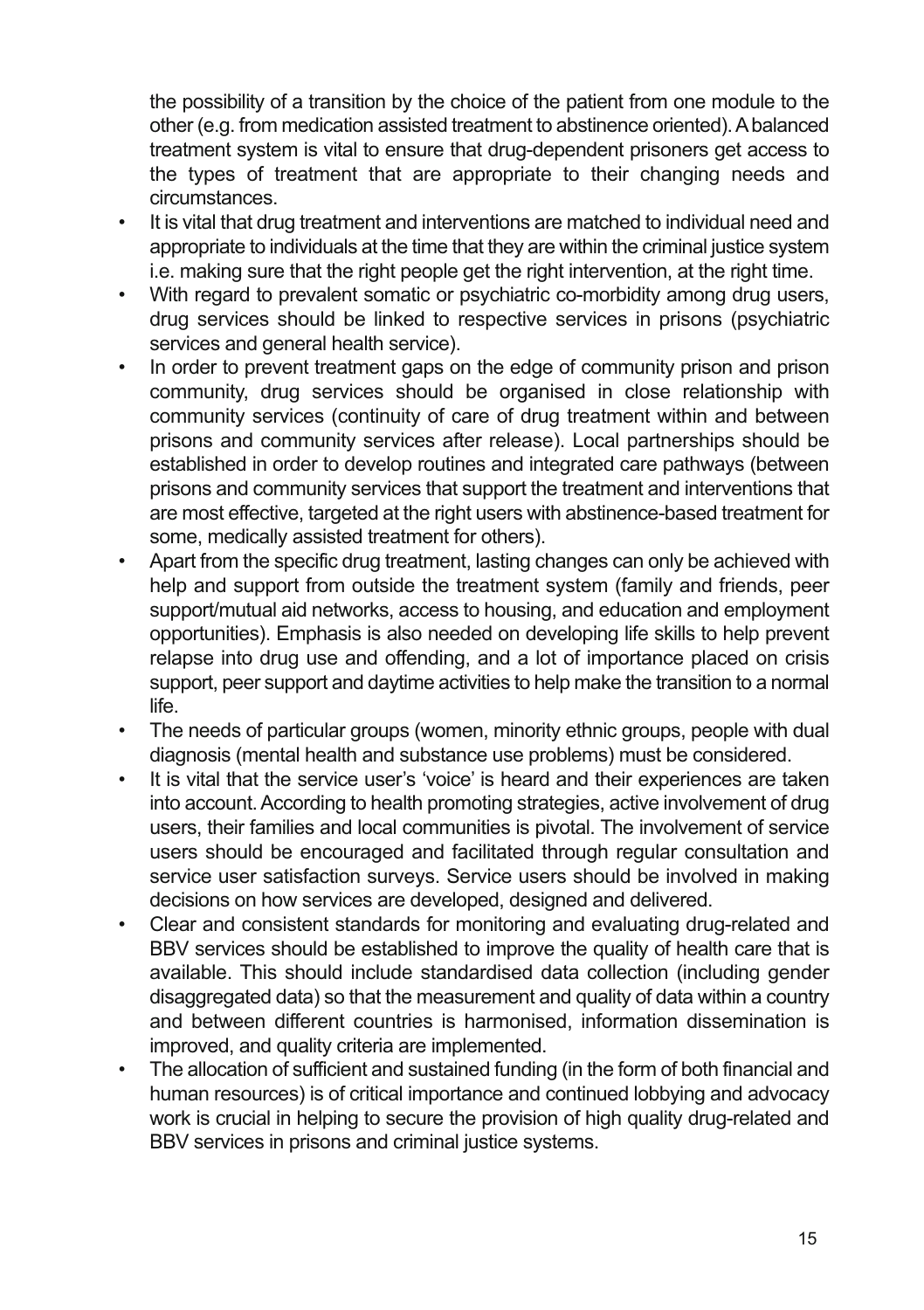The goals of drug services in prisons must be, as a minimum, protecting prisoners to leave prison in a healthier state than upon arrival and, as a maximum, psycho-socially stabilising prisoners and encouraging them to continue treatment after release. Thus, the ultimate goal of all treatment of drug dependency on an individual level is to achieve abstinence from their drug – or drugs – of dependency either with or without medically assisted treatment. On a systemic or institutional level, reducing re-offending and improving health and rehabilitation are the overarching twin aims (the outcome could be measured with four topics, which need to take into account the situation after release):

- reduced drug use;<br>• reduced re-offendi
- reduced re-offending;
- improved health and social functioning;
- increased employment and enhanced workforce skills (The Patel Report, 2010, p. 13ff).

## **What works?**

Given the enormous investment in criminal justice system interventions for drug dependent prisoners, we know remarkably little about what works, for whom, in which period of his/her sentence and drug career. It is difficult to transfer results of evidencebased interventions into the custodial setting. However, taking into account the lack of funds for many prison administrations, only those interventions should be supported which have proven evidence, are effective and efficient. Furthermore, it can be stated that 'positive experience from in-prison treatment helps inmates to continue treatment after release, reduce relapse rates and related health risks, and also reduce delinquency recidivism' (Uchtenhagen, 2006).

Apart from the necessary continuity of care, research evidence shows that treatment success largely depends on the duration of the intervention (the longer the intervention, the better the outcome) and its connection with additional services: e.g. the provision of help and support on and after release, with aftercare being increasingly seen as an important component of an integrated treatment programme offered to drug-using prisoners.

It is well established that good drug treatment for prisoners can reduce both drug use and rates of re-offending. Therapeutic communities, opioid substitution treatment, intensive psychosocial support/supervision on release and 12-step abstinence-based programme have particularly strong evidential support. That means that pharmacological and psychosocial as well as other supportive 'wraparound' interventions are promising strategies to stabilise prisoners. Especially the importance of having integrated medical and psychosocial services within a comprehensive package, including a range of offers that meet the needs of drug-dependent prisoners is critical for effective drug services.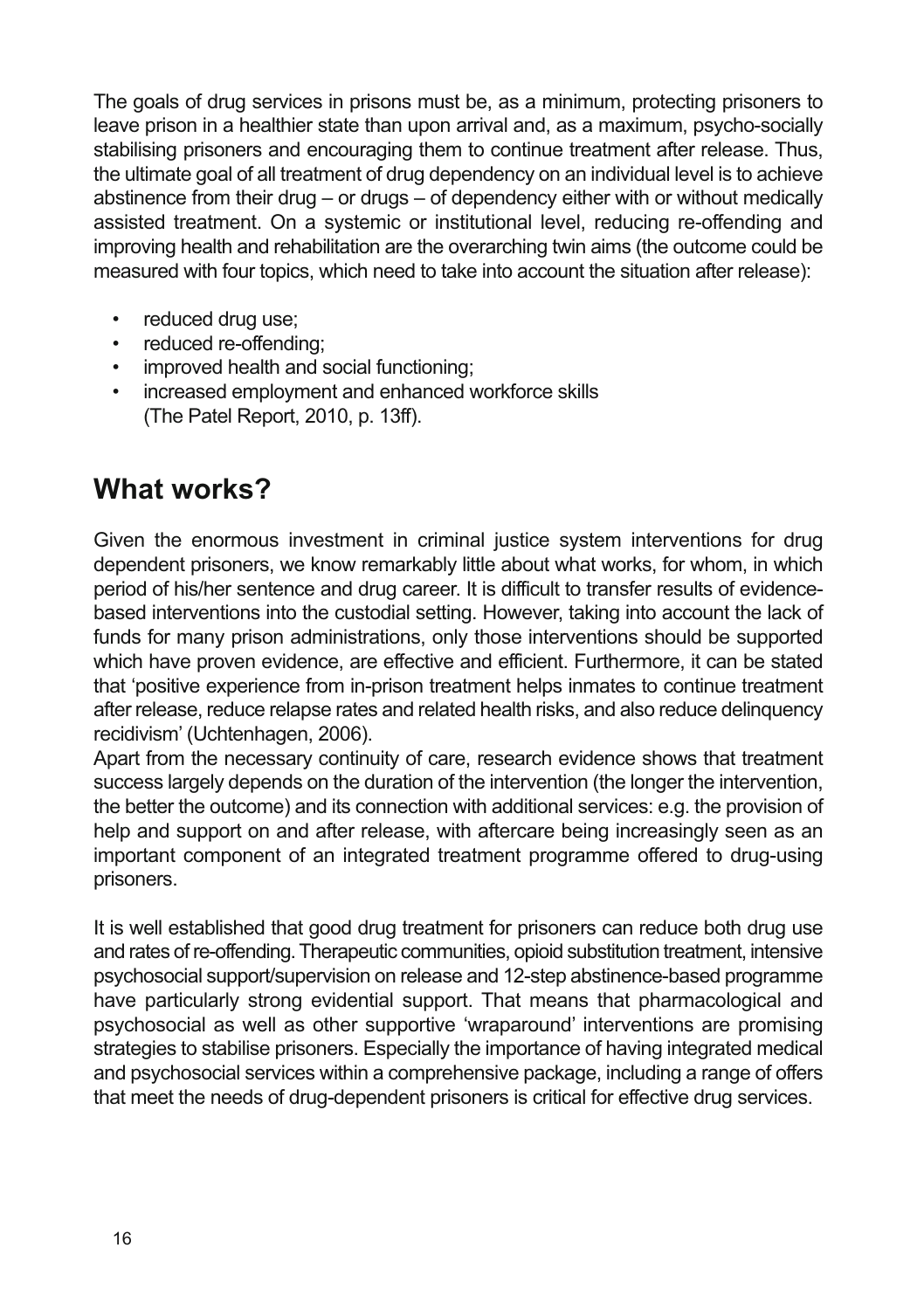The Patel Report (2010) puts it this way: 'One of the overall themes to emerge is that people need to feel they have choices. This is as important when deciding about treatment and interventions options and in choosing their own route to recovery i.e. working toward abstinence. The reality of supported self-change is vital in a recoveryfocused treatment system in order to raise aspirations and create opportunities for further self-change and personal development.'

Isolated interventions, not linked with offers of psychosocial or pharmacological treatment, are not promising ways to reduce drug use or drug-related risks e.g. there is not a great deal of evidence, either within or outside prisons, on the effectiveness of substance misuse-related advice and information.

### **Psychosocial drug treatment and pharmacological approaches as complementary orientations in a comprehensive package of drug services**

An integrated drug treatment system, as developed in England (Marteau *et al.*, 2010), is needed in order to comprehensively respond to the complex phenomenon of drug dependence. Drug-free as well as pharmacological interventions together with self-help stimulation are the key for successful drug services: psychosocial drug treatment and clinical substance dependence management have to be integrated and harmonised. Thus, drug-free orientation and pharmacological treatment are no longer contradictory strategies, but on the contrary can complement each other ideally.

#### **Assessment of drug problems and related infectious diseases**

In almost all prisons, the prison doctor sees every incoming prisoner within 24 hours of admission for a medical check. Nearly all prisons have a health unit comprising doctors, nurses and psychologists. Smaller prisons often rely on private contract doctors. The size of the team varies according to the prisons and their capacities. Cases with special health needs are referred to the prison hospital.

Nearly every European prison prepares treatment plans tailored to the specific needs of every prisoner for the duration of the prison sentence. This plan should also cover the drug treatment and psychosocial support measures to be taken after release. Treatment plans include steps towards social rehabilitation and health promotion to strengthen personal competencies and skills. If necessary, treatment measures are included and staff or special treatment boards will review progress. Although through-care planning is perceived as inevitable to deliver adequate services to drug users, this is harder to achieve but nevertheless necessary for those with a short-term sentence.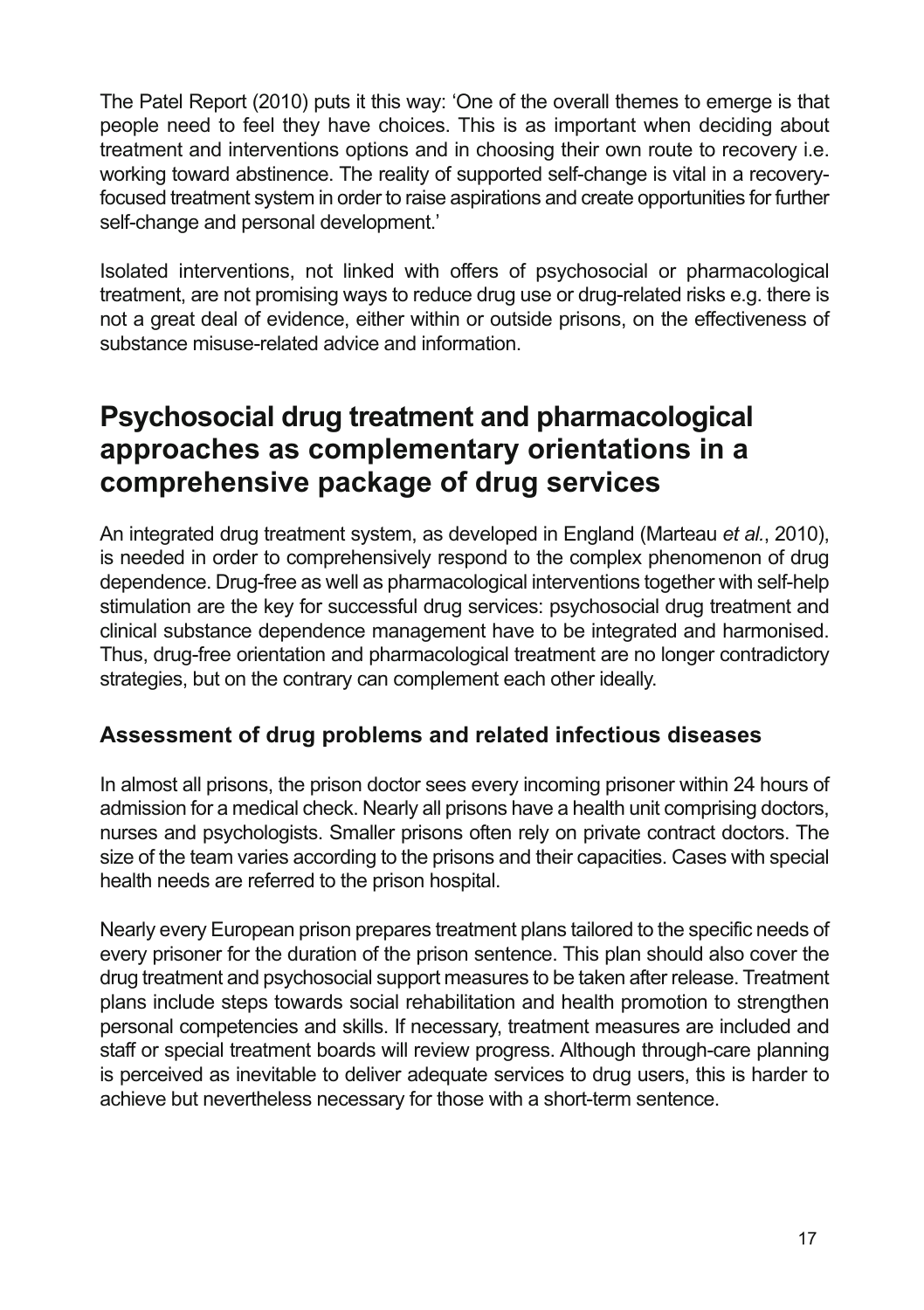#### **Psychosocial drug treatment and rehabilitation**

Within prisons, the use of illegal drugs is a criminal offence, and therefore abstinencebased interventions are generally viewed as compatible with the goal of prison systems to seek to eradicate drug use inside prison. Abstinence is compatible with, and reinforces the aim of custody in general, and is seen to enable prisoners to lead a life without committing criminal offences after release.

Prisons run a variety of rehabilitation programmes for drug users based on different therapeutic approaches and assumptions. The programmes are designed to reduce the risk of re-offending through alleviating prisoners' substance use problems. Three main approaches and types of programmes can be distinguished.

- 1. **Cognitive behavioural therapy** (CBT) with different levels of intensity (low/medium intensity programme; gender specific and short duration). The aim is to gain social learning experiences, and to understand and treat drug-related problem behaviour associated with substance-related offending.
- 2. **12-step programme:** The 12-step approach is based on social learning within a peer approach, with new group members given instructions on the means to a drug-free life by more established prisoners. It works on the assumption that addiction is a lifelong illness that can be controlled but not necessarily completely cured. The programmes are high-intensity for highly dependent prisoners, no matter which specific drug they are dependent on (programmes may last for 15–18 weeks).
- 3. **Structured therapeutic community:** Therapeutic communities are based on hierarchical treatment and aim to teach new behaviours, attitudes and values, reinforced through peer and therapeutic community support. It is available for adult prisoners with a medium or high risk of reconviction and level of dependence on drugs (The Patel Report, 2010).

The referral to these programmes is based on individual risks and needs. The different approaches allow the individual to be directed towards the treatment that is most suited to the severity of their problem and fits with their personal characteristics and circumstances. Some of the CBT programmes are suitable for people who are stabilised on opioid substitution programmes either as part of the process of working towards abstinence or towards a better stabilisation, while the 12-step and therapeutic community models require participants to be entirely drug-free before commencing the programme. 'The factors which are rated as being good include the quality of relationships, ease of access and experiencing a transformation in which drug users describe their life as having being "turned around"' (The Patel Report, 2010, p. 29).

These approaches can additionally be matched with, on the one hand, voluntary drug testing which intends to provide an incentive for prisoners to stay drug free – either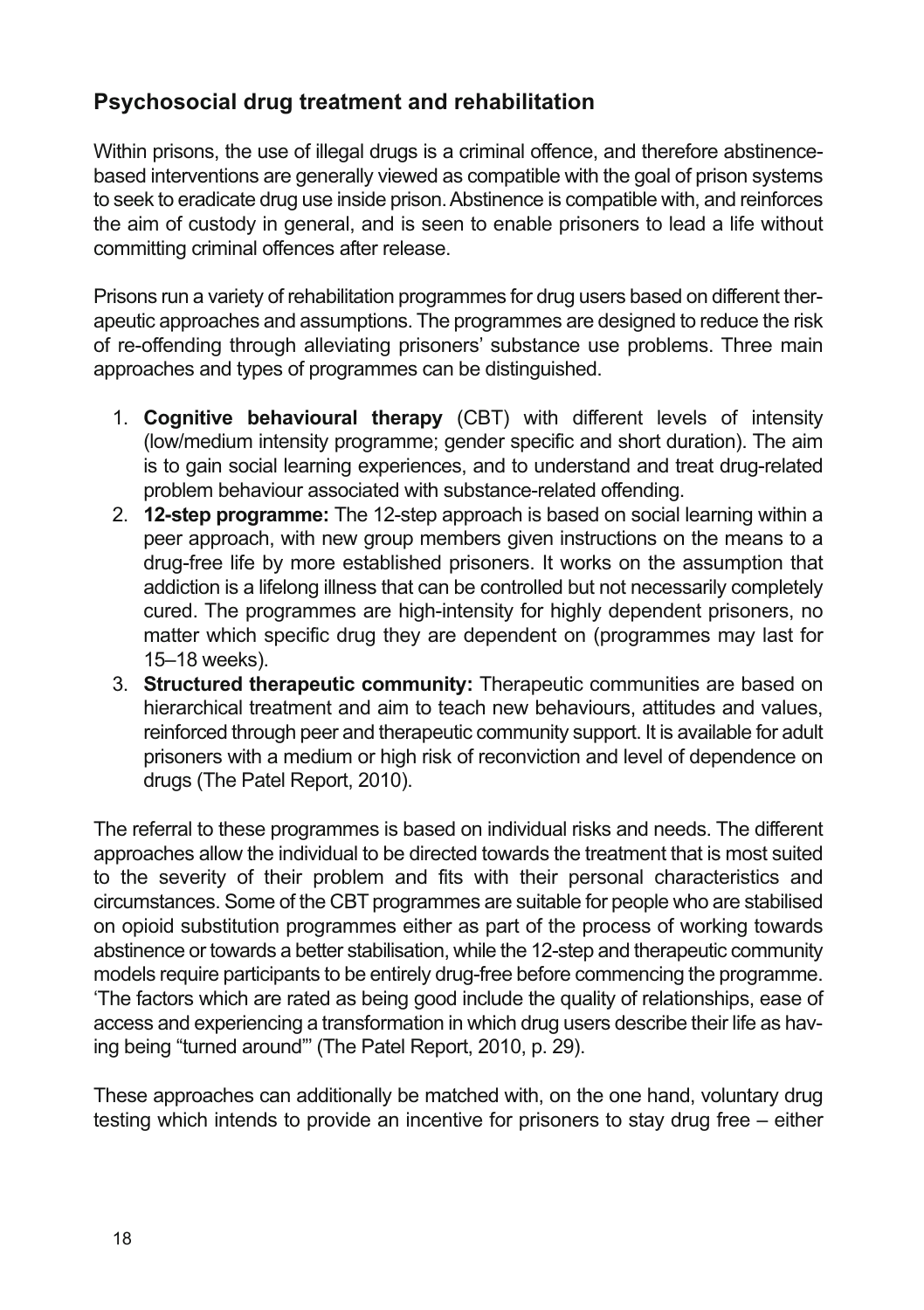because they are recovering from drug dependence or because they wish to continue receiving particular privileges, such as a release on temporary licence or a more desirable job within the prison. On the other hand, having something meaningful to do, including employment, education and structured programmes seem to be a key determinant in remaining drug-free.

#### **Abstinence-oriented treatment and therapeutic communities in prisons**

Abstinence-oriented treatment for prisoners is provided predominantly in special facilities (therapeutic communities). Most of the Council of Europe countries have abstinencebased programmes. Therapeutic communities are intensive treatment programmes for prisoners with histories of severe drug dependence and related offending, who have a minimum of 12-15 months of their sentence left to serve. Therapeutic communities are drug-free environments that implement an intensive treatment approach that requires 24-hour residential care and comprehensive rehabilitation services. Residents are expected to take between three and 12 months to complete the programme.

In general, therapeutic community treatment models are designed as total-milieu therapy, which promotes the development of pro-social values, attitudes and behaviour through positive peer pressure. Although each therapeutic community differs in terms of services provided, most programmes are based on a combination of behavioural models with traditional group-based, confrontational techniques. As a high-intensity, often multi-stage programme, therapeutic communities are provided in a separate unit of the prison. Many in-prison therapeutic communities ensure a continuum of care by providing communitybased aftercare, which is closely connected to the specific therapeutic community and part of the correctional system.

Little research has been done on the effectiveness of therapeutic communities and the sustainability of abstinence. The unsolved problem is that therapeutic communities are often not linked with interventions of 'safer-drug use' and prophylaxis of mortality after relapse on release. It is suggested that the treatment experiences should be followed up after release.

#### **Contract treatment units and drug-free units**

Drug-free units (or wings or contract treatment units) aim to allow the prisoner to keep their distance from the prison drug scene and market and to provide a space to work on dependence-related problems. The focus in these units is on drug-free living. Prisoners stay in these units voluntarily. They commit themselves (sometimes with a contract) to abstinence from drugs and to not bringing in any drugs and agree to regular medical check-ups often associated with drug testing. Prisoners staying in these units sometimes enjoy a regime with more favours and privileges, such as additional leave, education or work outside, excursions and more frequent contact with their families. Drug-free units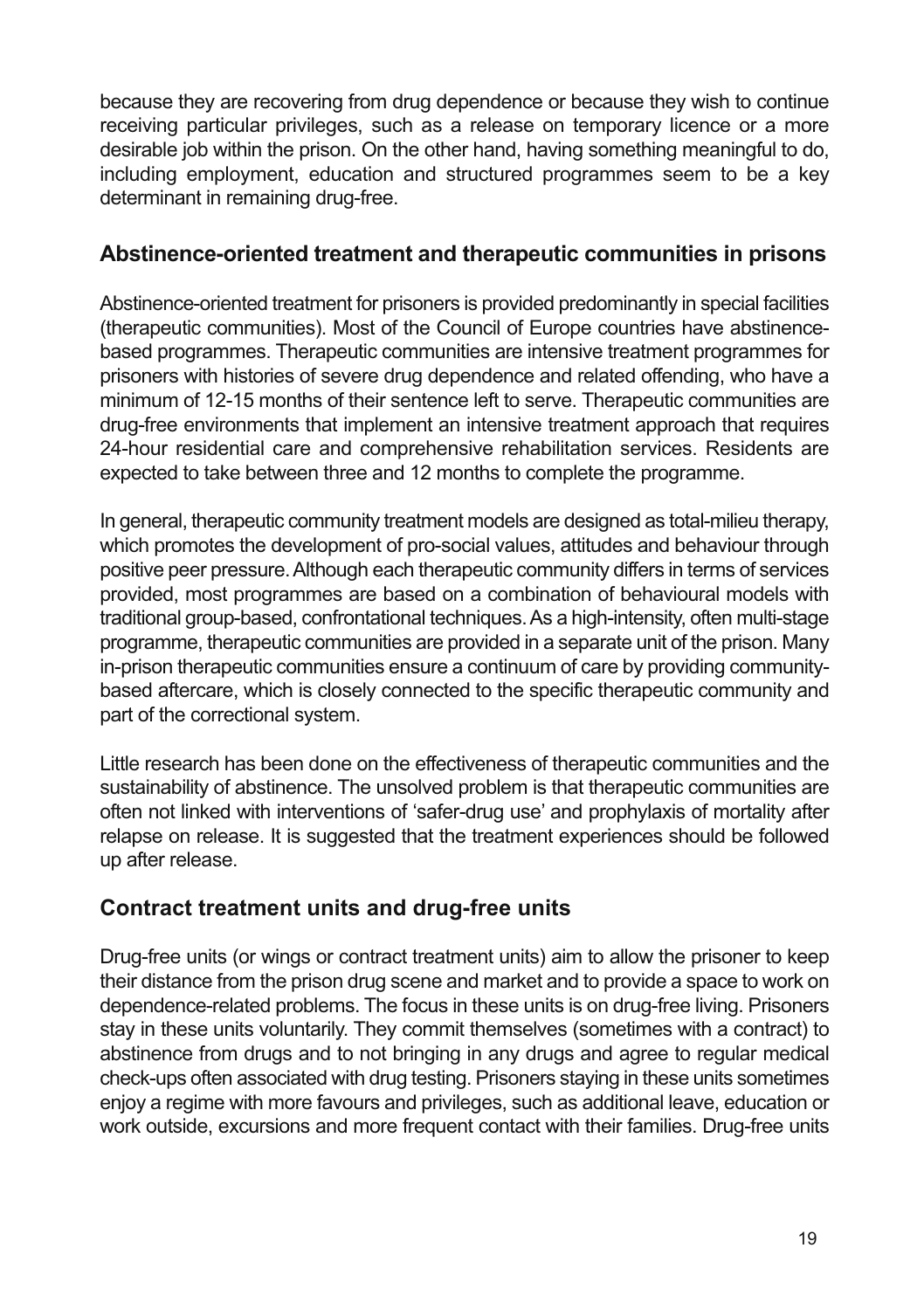(often called drug-free zones) do not necessarily include a treatment element. They aim to offer a drug-free environment for everyone who wants to keep their distance from drug-using inmates.

The purpose of staying in a contract treatment unit is that the inmate will remain drug-free or at least become motivated for continued treatment after imprisonment. Attempts will be made to motivate the inmate to strengthen his or her health and personality, to participate in work routines and to maintain and strengthen his or her social network.

Before being placed in the unit, inmates have to declare (by signing a contract) that they are willing to remain drug-free during their stay, to submit to regular urine sampling to check for the absence of drugs and to participate actively and positively in the life of the unit.

The unit offers support in the form of close staff contact and possibly relaxed prison conditions for treatment reasons, as long as the inmate refrains from taking drugs during the prison term. The contract treatment units work with group therapy and behavioural consciousness. The treatment principles for the contract treatment units reflect a fundamental concept that the inmates can be supported in their decision to stop drug use by offering close personal contact and talks with drug dependence experts. Thus, a person is attached to each inmate in a contact person scheme in the units. The contact person is responsible for the inmate's treatment plan and for handling general casework concerning the inmate. Moreover, treatment includes sessions with supervisors: external people with a theoretical and practical background as therapists. The contact person, the supervisor and the inmate hold regular sessions – tripartite talks –to investigate the inmate's development and consider the course of future treatment. Another part of the treatment is the group dynamics. This consists of motivating the inmates to support each other in the everyday life in the unit. Group dynamics are developed by creating good physical surroundings and an open environment in the units and by both staff and inmates participating in a series of activities inside and outside the unit. Finally, the units work with the concept of the consequential teaching procedure, which means that an inmate caught using drugs or counteracting the principles of the unit is expelled from the unit. The treatment plans take into account the treatment needs of the individual. They set out targets for the inmates' stay in the unit, and decisions are made on any further treatment outside.

#### **Counselling, peer support and peer-driven interventions**

Peer education and peer support can be defined as the process by which trained people carry out informal and organised educational activities with individuals or small groups in their peer group (people belonging to the same societal group, such as of the same age or prisoners). Peer education has the overall aim of facilitating improvement in health and reduction in the risk of transmitting HIV or other blood-borne diseases, targeting individuals and groups that cannot effectively be reached by existing services. Peerdriven interventions make systematic use of the high and authentic value of peers.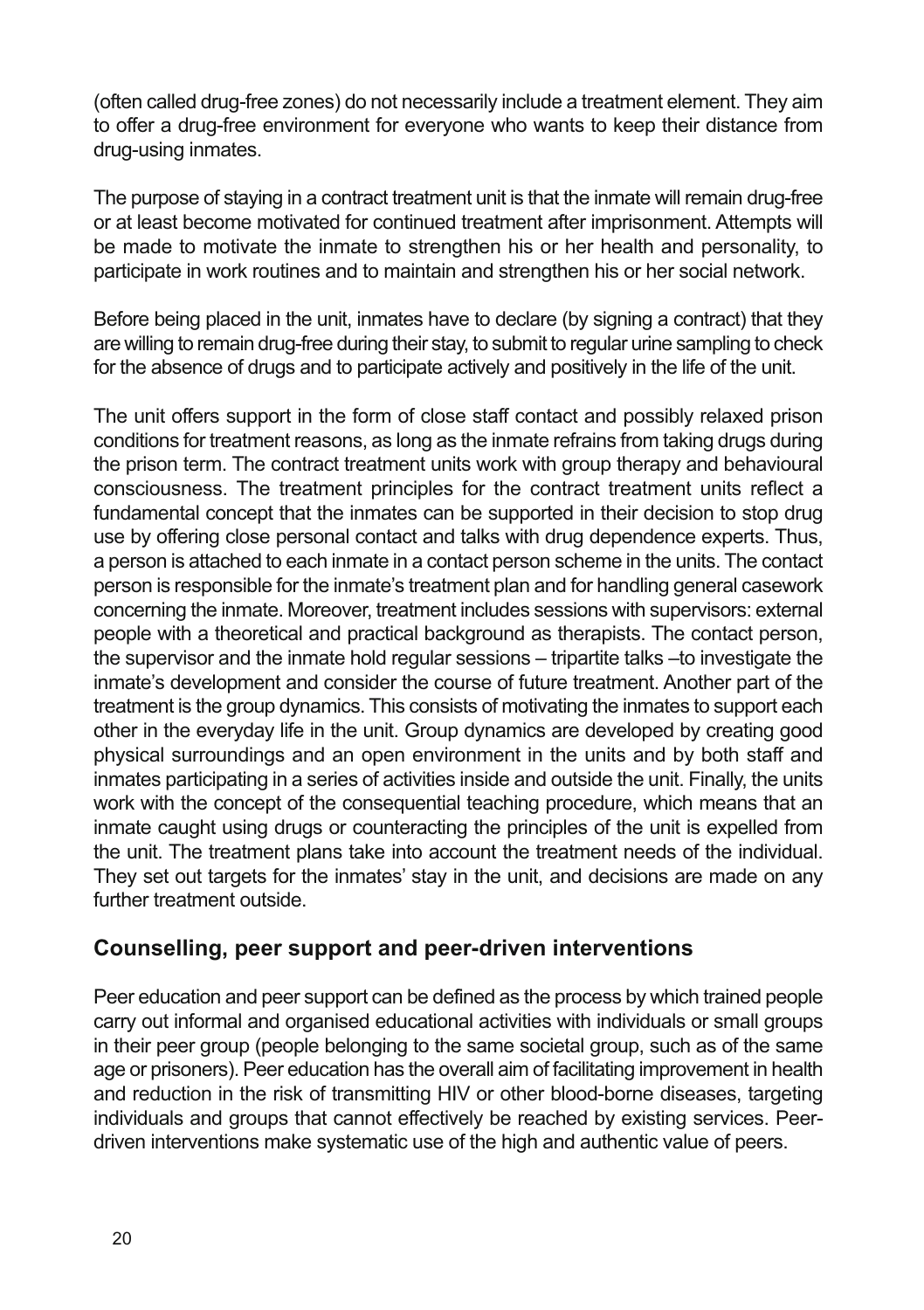Based on the data available and extrapolating from the literature on community-based programmes, education programmes in prisons – as in community settings – are more likely to be effective if peers develop and deliver them. As Grinstead and colleagues (1999) stated:

*'When the target audience is culturally, geographically, or linguistically distinct, peer education may be an effective intervention approach. Inmate peer educators are more likely to have specific knowledge about risk behaviour occurring both inside and outside the prison. Peer educators who are living with HIV may also be ideal to increase the perception of personal risk and to reinforce community norms for safer sexual and injection practices. Peer education has the additional advantage of being costeffective and, consequently, sustainable. Inmate peer educators are always available to provide services as they live alongside the other inmates who are their educational target.'*

Peer educators can play a vital role in educating other prisoners, since most of the behaviour that puts prisoners at risk of HIV, Hepatitis and overdose in prisons involves illegal (injecting drug use) or forbidden (same-sex sexual activity (in some countries) and tattooing) and stigmatised (same-sex sexual activity) practices. Peers may therefore be the only people who can speak candidly to other prisoners about ways to reduce the risk of contracting infections. Peer educators' input is also not likely to be viewed with the same suspicion as the information provided by the prison hierarchy. Peer educators are more likely to be able to realistically discuss the alternatives to risk behaviour that are available to prisoners and can better judge which educational strategies will work within their prison and the informal power structure among prisoners. Finally, peer-led education has been shown to be beneficial for the peer educators themselves: individuals who participate as peer educators report significant improvements in their self-esteem.

However, as with other education programmes, preventive education among peers is difficult when prisoners have no means to adopt the changes that would lead to healthier choices. Peer support groups need to be adequately funded and supported by staff and prison authorities, and need to have the trust of their peers, which can be difficult when the prison system appoints prisoners as peer educators because it trusts them, rather than because the prisoners trust them.

### **Involvement of community services**

In the past decade, approaches have developed and grown substantially to divert individuals away from prison and into treatment alternatives as well as a range of services within prisons. Specific legislation in several countries has attempted to enhance links between the criminal justice system and health services to reduce the number of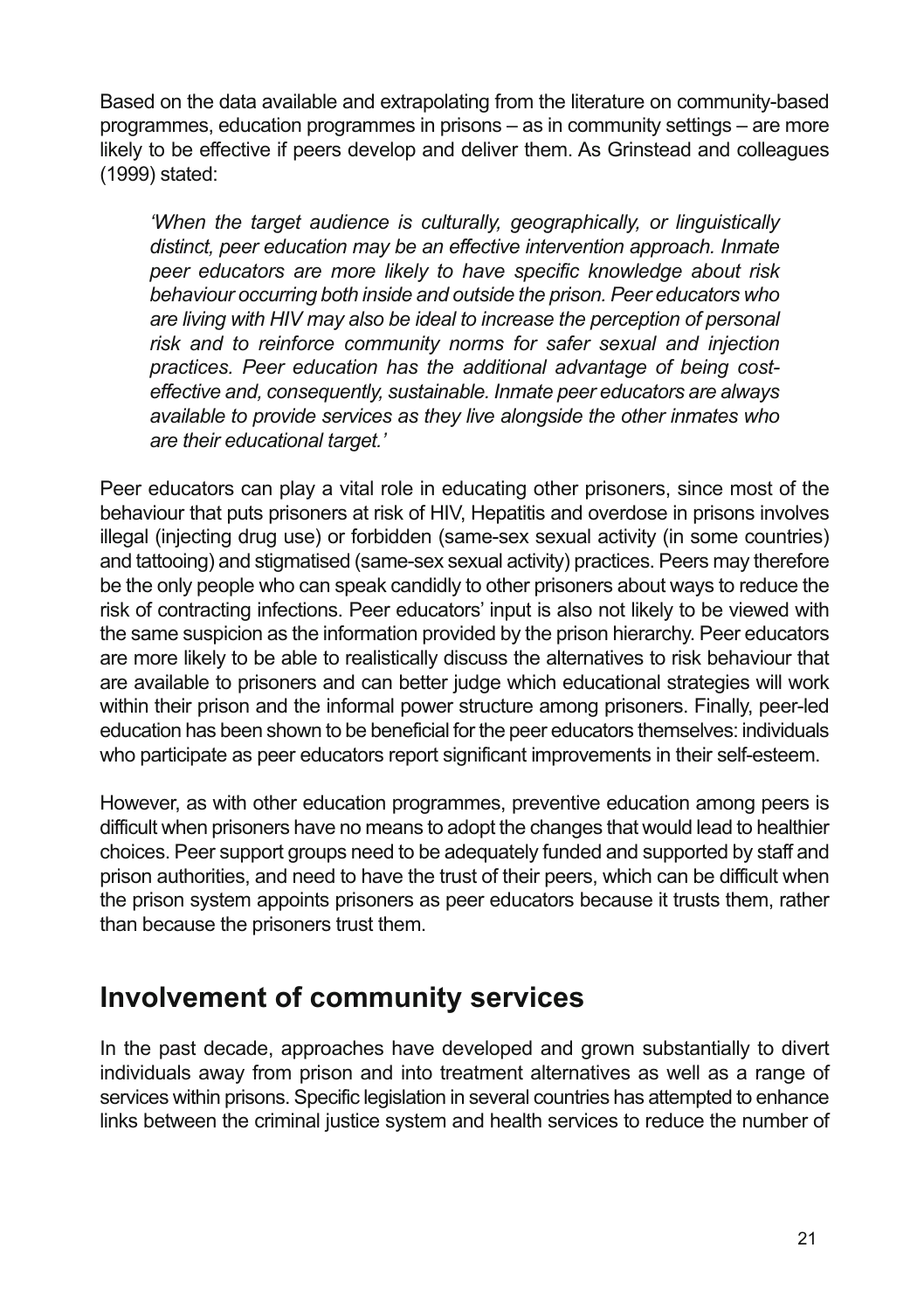drug users entering prison. Despite this development, the number of prisoners with drug dependence has continued to grow. As drug users often serve short sentences, they return into their communities and many return to their old drug-using habits. Support services need to be continued in order to sustain successes that may be achieved while in custody. This indicates that criminal justice agencies need to link better with drug services.

#### **Pre-release units**

Prisoners should begin to be prepared for release on the day the sentence starts as part of the sentence planning process. All staff should be involved in preparing prisoners for release. Good release planning is particularly important for drug-using prisoners. The risks of relapse and overdose are extremely high. Measures taken in prison to prepare drug-using prisoners for release include:

- implementing measures to achieve and maintain drug-free status after release;
- granting home leave and conditional release, integrated into treatment processes;
- co-operating with external drug services or doctors in planning a prisoner's release;
- involving self-help groups in the release phase;
- taking effective measures (e.g. provision of naloxone and training) in prison to prevent prisoners from dying of a drug overdose shortly after release.

The challenge for prison services in facilitating a successful return to the community is not only to treat a drug problem but also to address other issues, including employability, educational deficits and maintaining family ties.

Harm reduction information needs to be provided to reduce the risk of a relapse to heroin or multiple drug use after leaving the prison. Few prisons speak frankly and proactively about relapse. A prison in Antwerp has a brochure available for those who leave the prison. It specifically focuses on practical information, health and risk problems (such as overdose) at the time of release.

Many prisons undertake efforts to reduce relapse and to provide social reintegration. Protocols are therefore sometimes set up with drug treatment centres from the national and community health networks. In Portugal, for instance, some projects focus on preparing for freedom and that getting a life means getting a job. Moreover, peer groups are developed to support treated drug addicts to prevent relapse.

#### **Aftercare**

Several studies show that effective aftercare for drug-using prisoners is essential to maintain gains made in prison-based treatment. Nevertheless, prisoners often have difficulty in accessing assessments and payment for treatment on release under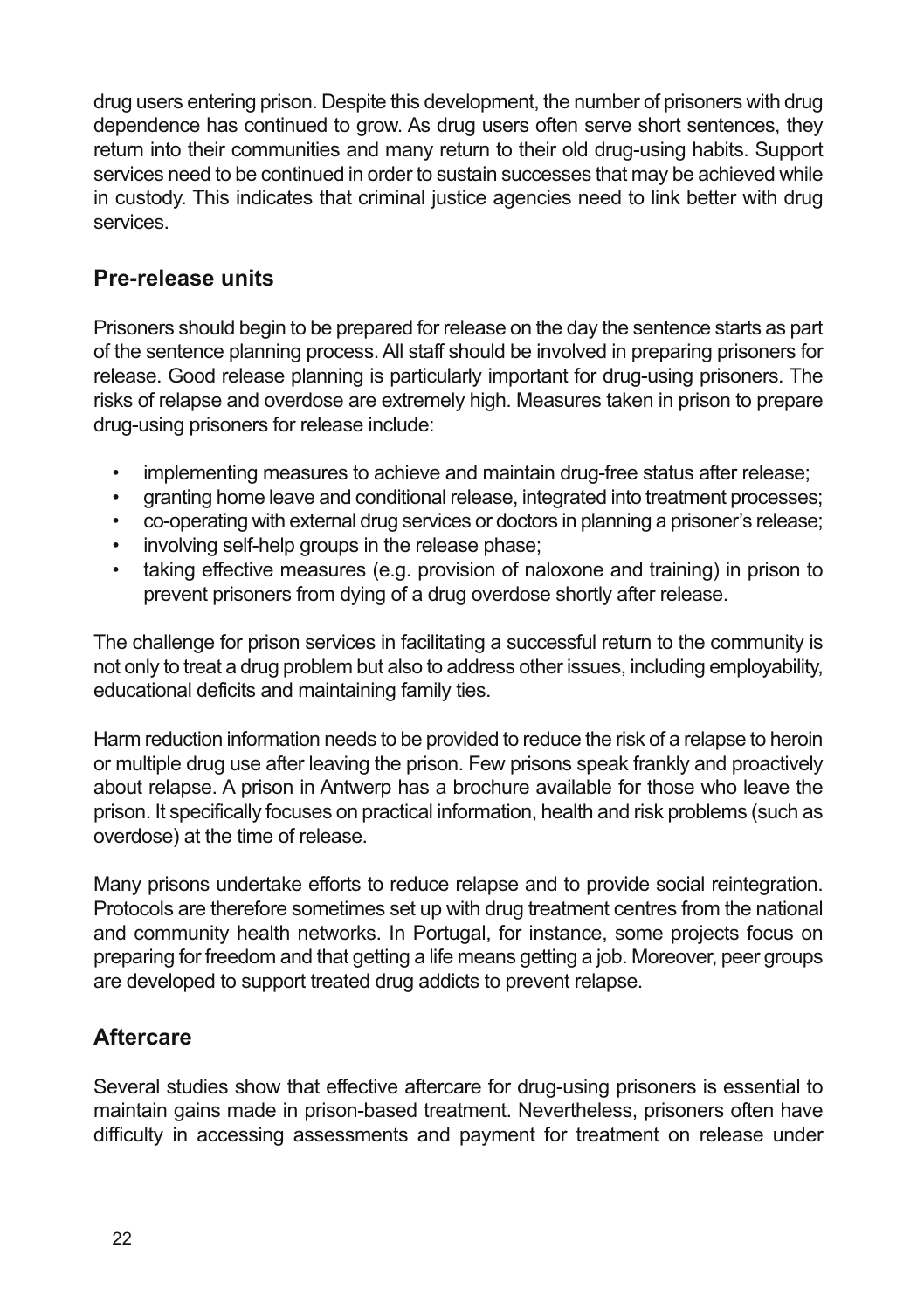community care arrangements. The following conclusions are drawn from a multi-country survey on aftercare programmes for drug-using prisoners in several European countries (Fox, 2000).

- Aftercare for drug-using prisoners significantly decreases recidivism and relapse rates and saves lives.
- Interagency co-operation is essential for effective aftercare. Prisons, probation services, drug treatment agencies and health, employment and social welfare services must join to put the varied needs of drug-using offenders first.
- Drug treatment workers must have access to prisoners during their sentence to encourage participation in treatment and to plan release.
- Short-sentence prisoners are most poorly placed to receive aftercare and most likely to re-offend. These prisoners need to be fast-tracked into release planning and encouraged into treatment.
- Ex-offenders need choice in aftercare. One size does not fit all in drug treatment.
- Aftercare that is built into the last portion of a sentence appears to increase motivation and uptake.
- In aftercare, housing and employment should be partnered with treatment programmes.
- Unemployed and homeless ex-offenders are most likely to relapse and re-offend.

#### **Working with families and maintaining family ties**

The European Health Committee (established in 1954 by the Committee of Ministers of the Council of Europe) stated in 1998:

*'One of the inevitable consequences of imprisonment is the temporary weakening of social contacts. It is true that family ties are not broken off completely, in the sense that in most cases a visit of at least one hour per week is permitted; nevertheless the prisoners' relationships suffer enormously from the confinement. A large number of wives, husbands and children of detainees feel punished themselves to a similar extent as their convicted spouses and fathers. Besides, and worse still, in many cases the marriage is bound to fail or be ruined.'*

Social contacts in general also suffer as a consequence of imprisonment. In some countries such as Denmark and Switzerland, prisoners are given the opportunity to see their partners without supervision (conjugal visits). Working with families of prisoners is a central part of rehabilitation and social reintegration in many countries. In some countries (such as Scotland), special family contact development officers are employed to help families keep or initiate contact with prisoners' relatives, to help to work on relatives' drug problems, to inform families about drug problems in prison and outside, and to enhance family visits.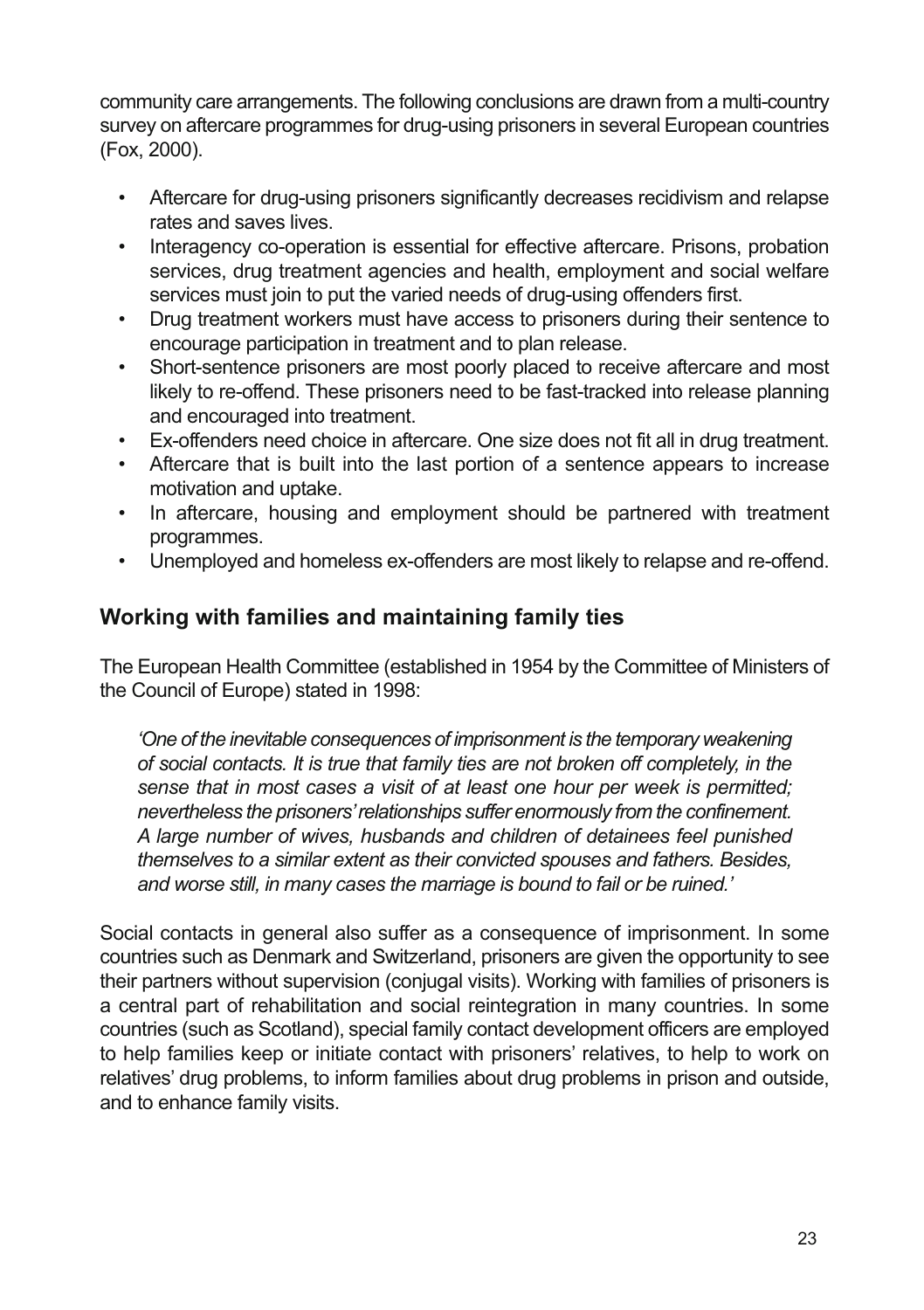#### **Through-care**

The drug strategy of HM Prison Service for England and Wales (Parliament, 1999) defines through-care as follows: 'By through-care we mean the quality of care delivered to the offender from initial reception through to preparation for release establishing a smooth transition to community care after release'. The aims are as follows:

- to understand the pressures and fears affecting people's judgement on entry to prison;
- to ease the transition process between the community and prison for drug users;
- to provide continuity, as far as possible, for those receiving treatment and support in the community on arrival in prison, on transferring between prisons and on returning to the community;
- to recognise the opportunity that imprisonment offers to drug users to begin to deal with their drug misuse problem, particularly for those with no experience of community helping agencies:
- to ensure that drug users have the opportunity of leaving prison in a better physical state, with a less chaotic lifestyle, than when they entered;
- to minimise the dangers of reduced tolerance levels on release from prison.

The Scottish Prison Service has general considerations required for through-care:

- good working relationships and clear lines of communication between prisons and external service agencies;
- drug workers using a partnership approach in prison with their clients;
- encouraging contacts between external agency and inmate;
- maintaining continuity of care where possible, particularly for short-term prisoners.

Through-care must involve multi-agency co-operation, which means intensive integration of external agencies that, at the time of release, will continue these efforts. The point of release is vital: how will the treatment work started in prison be continued on the outside, and has the treatment in prison and that available outside been co-ordinated? The phase of preparation for release should involve community-based professional drug workers. After release, probation officers are involved in further treatment.

#### **Therapy instead of punishment**

Several countries have legal provisions for suspending the sentence of drug users. In Sweden, Section 34 of the Prison Treatment Act (from 1 April 1999) states that a prisoner may be permitted – while still serving the prison sentence – to be placed in a treatment facility outside prison. This is not by definition a suspended sentence – it is an alternative to staying in prison until release. Another possibility is that the court sentences a person to probation with contract treatment. This is possible when there is a clear connection between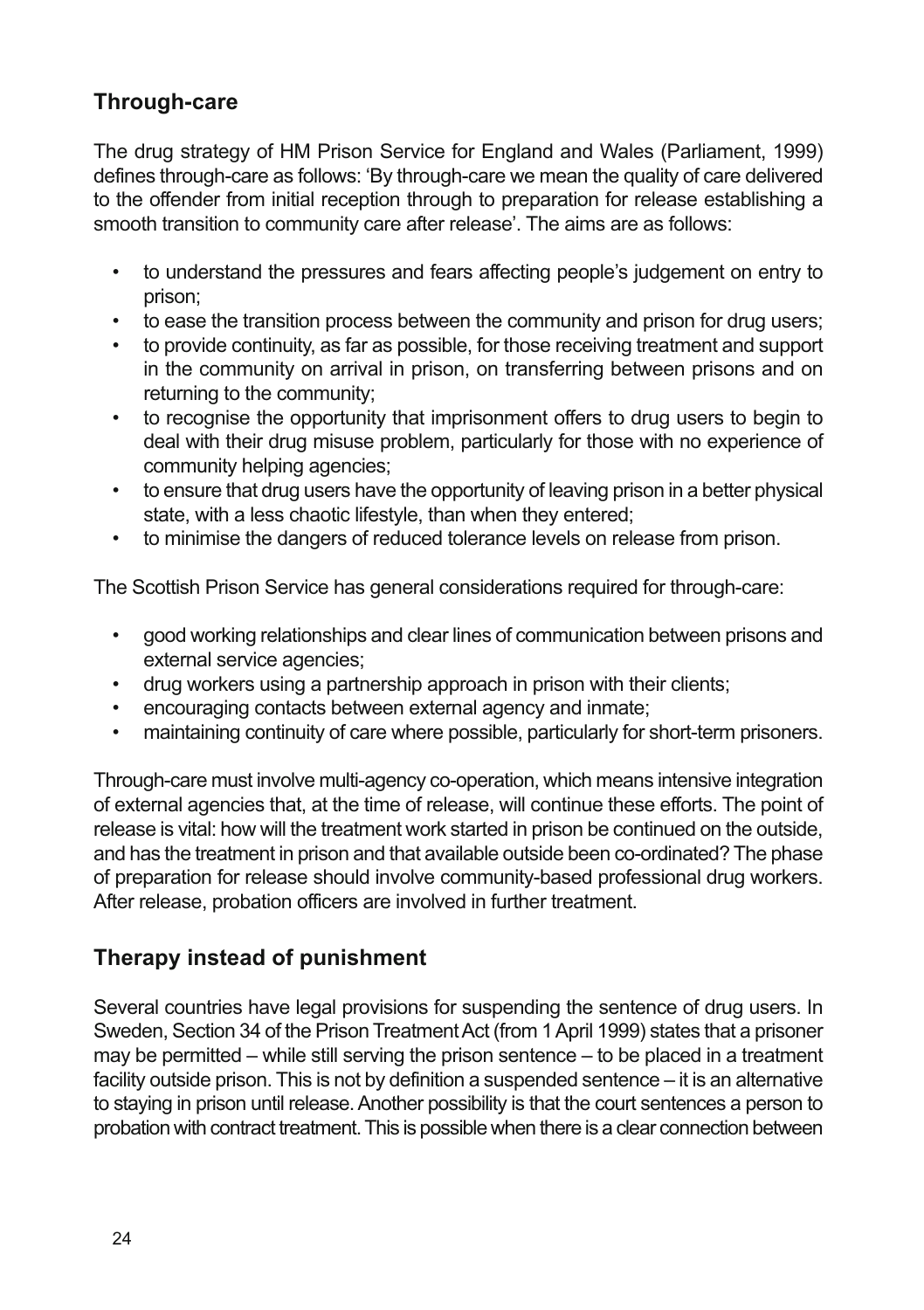drug abuse and crime. The person has to accept and give consent to treatment instead of prison. If the person interrupts or neglects the treatment, the contract treatment will be interrupted and converted into a prison sentence.

#### **Counselling and the involvement of community health structures**

Counselling is a direct, personalised and client-centred intervention designed to help initiate behaviour change – keeping off drugs, avoiding infection or, if already infected, preventing transmission to other inmates or partners – and to obtain referral to additional health care, disease prevention, psychosocial and other needed services in order to remain healthy.

Health care employees require different information than guards or surveillance staff; inmates have their own specific background, subculture and language. Disease prevention material from the outside cannot simply be transferred to the prison setting; the relevant target groups require prison-adapted versions. This requires input from different groups based on interviews and focus-group discussions. Initial drafts and design need to be tested and approved. Both prison staff and prisoners greatly influence any prison environment. Both groups should therefore participate actively in developing and applying effective preventive measures and in disseminating relevant information.

Involvement and support from municipal health structures should have priority; nongovernmental drug service, HIV and Aids organisations have especially valuable expertise and networks that can contribute to enhancing the quality of material development and sustaining this as an ongoing activity. Some prisons even have their own advisory bureau on drug issues, and the social workers in some prisons take care of these problems. In contrast to internal workers, prisoners more widely accept and trust external workers because the outsiders have a duty to maintain confidentiality and have the right to refuse to give evidence. Moreover, the external workers are more experienced and know about the content of, and requirements for, the various support services offered. Counsellors on drug issues in prison should primarily provide information about the various support services and programmes available inside and outside prisons. In a second step, their efforts should focus on motivating prisoners to overcome their drug use. A major advantage of external drug counselling is that it links life inside and outside the prison and thus is very helpful for continuing treatment that was started in prison.

#### **Vocational training**

Both doctors and prison staff confront multiple drug use in their everyday work. Use of tobacco, cannabis, alcohol, benzodiazepines and opioids is widespread, and withdrawal and craving are relatively frequent. Nevertheless, physicians and prison personnel know too little about the issues and problems related to drug use. It is vital, therefore, that staff receive adequate training to tackle the problems connected with drug use in prisons and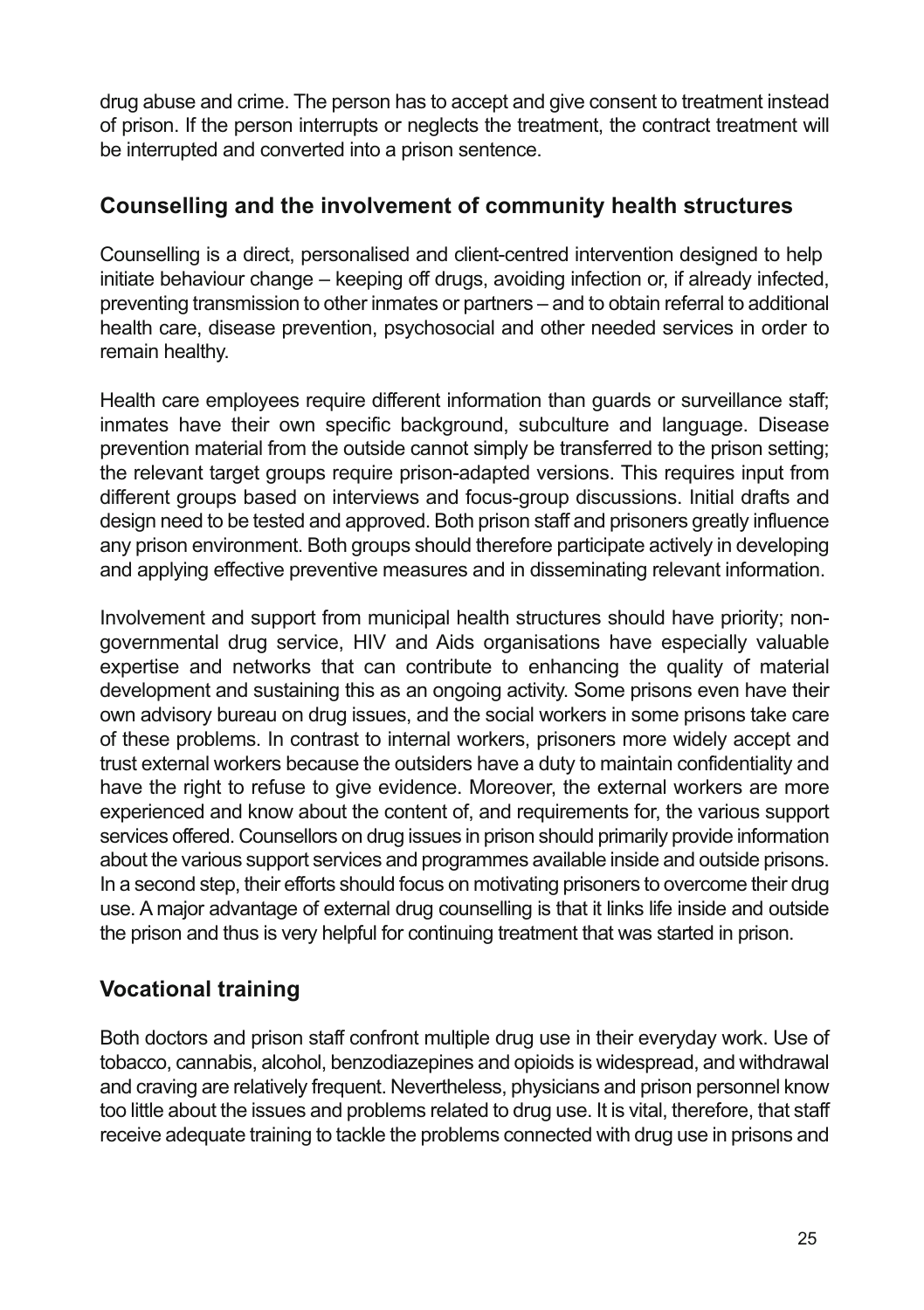to move towards a more treatment-focused approach. Prison staff needs training and regular updating on all aspects concerning HIV, Hepatitis and drug abuse, especially on medical, psychological and social aspects, in order to feel secure themselves and be able to give prisoners appropriate guidance and support.

Also, human rights and medical ethics in prisons are important issues. An e-learning course by the World Medical Association is taking up these issues.

#### **Specific groups**

The diverse needs of drug users and those at risk of infection in police custody and prison should be recognised and the type of services offered to them should be responsive to their particular needs and delivered without discrimination. These groups include: women, members of ethnic and cultural minorities, foreign language speaking offenders, older prisoners, juveniles/young offenders and those with psychiatric comorbidities and cognitive impairments.

- 1. Services that are responsive to and meet the specific needs of female drug users and women at risk of infection are required because in some countries women still face barriers to treatment. These should include more services and treatment opportunities, and services that have been designed specifically to meet their needs.
- 2. Services that meet the specific needs of juveniles/young offenders who are drug users or may be at risk of infection are required.
- 3. Foreign nationals who use drugs or are at risk of infection should be given equal access to treatment, care and support when entering police custody or prison to ensure that their health needs are addressed while they are detained. They should also be provided with information (in an accessible format and a language that they understand) about what is available to them on their release (including what is available if they are deported on release) or on transfer to another jurisdiction.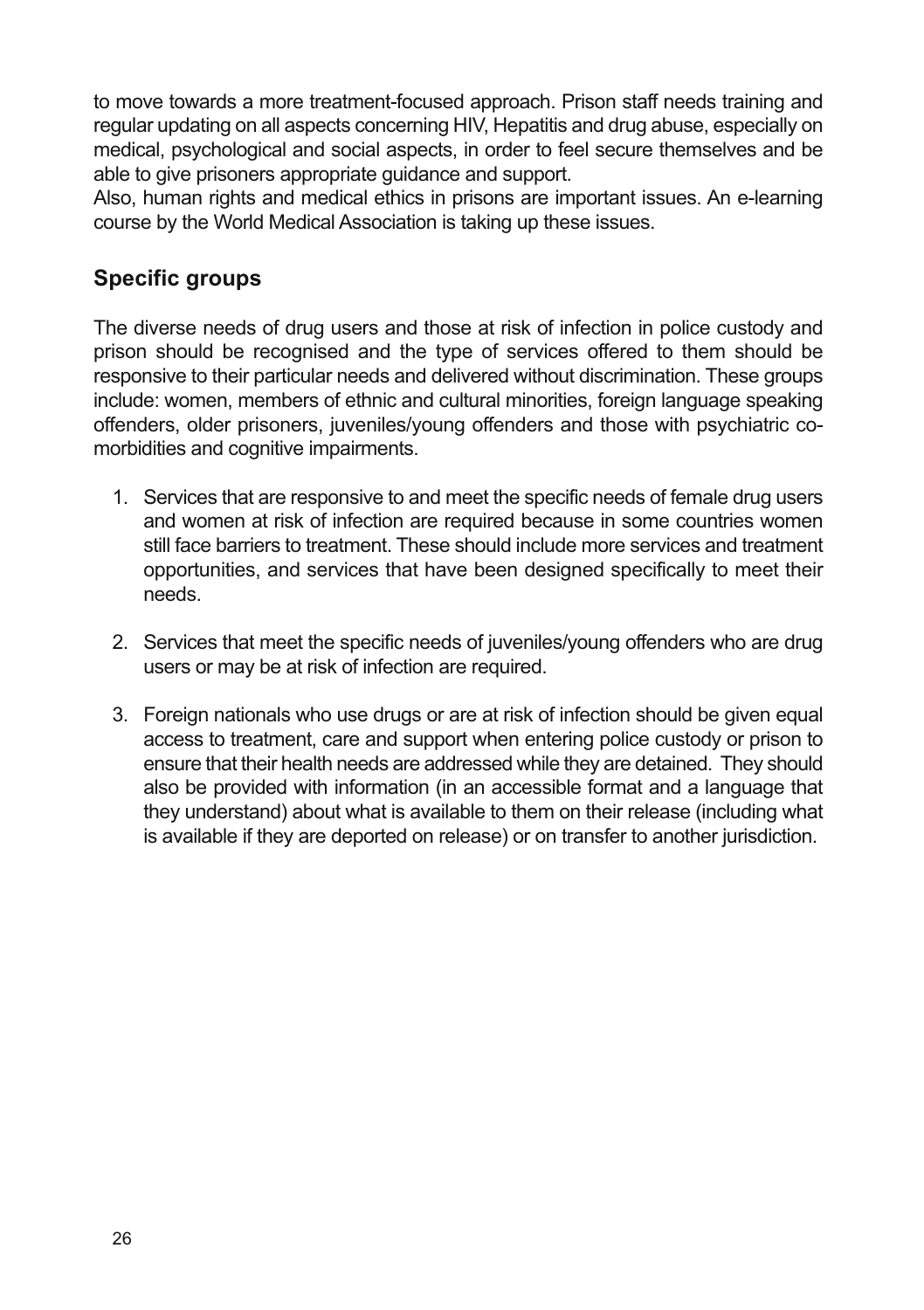# **References**

Connections Project (2011). *Good Practice in Preventing Drug Misuse and Related Infections in Criminal Justice Systems in Europe.* University of Kent.

EMCDDA (2011). Estimates of prevalence of problem drug use at national and subnational level: bibliographic references. Table PDU-0. Publications Office of the European Union, Luxembourg,

European Health Committee (1998). The organisation of health care services in prisons in European Member States. Strasbourg, Council of Europe

Farrell M, Marsden J (2005). *Drug-related mortality among newly-released offenders 1998 to 2000.* London, Home Office (Home Office Online Report 40/05; http://www.drugscope.org.uk/OneStopCMS/Core/CrawlerResourceServer.aspx? resource=27ECC17D-CEF3-451E-8DBB-4336FA695ECB&mode=link&guid=c460f97 af5e449f189088a5545d9175c, accessed 22 June 2012)

Fox A (2000). *Prisoners' Aftercare in Europe: A four-country study.* London: ENDHASP.

Grinstead O. *et al.* (1999). Reducing post-release HIV risk among male prison inmates: a peer-led intervention. Criminal Justice and Behaviour, 26:453–465.

Hedrich, D and Farrell M (2012). Opioid maintenance in European prisons: is the treatment gap closing? *Addiction* **107** 461–463.

Jürgens R, Ball A and Verster A (2009). *Lancet Infect Disease* **9** (1) 57–66

Marteau D, Palmer J and Stöver H (2010). Introduction of the Integrated Drug Treatment System (IDTS) in English prisons. *International Journal of Prisoner Health* **6** (3) 117–124

Stöver, H., Weilandt, C.; Zurhold, H.; Hartwig, C.; Thane, K. (2008). Final Report on Prevention, Treatment, and Harm Reduction Services in Prison, on Reintegration Services on Release from Prison and Methods to Monitor/Analyse Drug use among Prisoners. European Commission, Directorate-General for Health and Consumers. Drug policy and harm reduction. SANCO/2006/C4/02, page 58

http://ec.europa.eu/health/ph\_determinants/life\_style/drug/documents/drug\_frep1.pdf

Taylor, A. and D. Goldberg (1996). Outbreak of HIV infection in a Scottish prison: why did it happen? Canadian HIV/AIDS Policy and Law Newsletter 2(3): 13-14

The Patel Report (2010). *Prison Drug Treatment Strategy Review Group. Reducing Drug-Related Crime and Rehabilitating Offenders. Recovery and rehabilitation for drug users in prison and on release: recommendations for action.* Publisher: Location.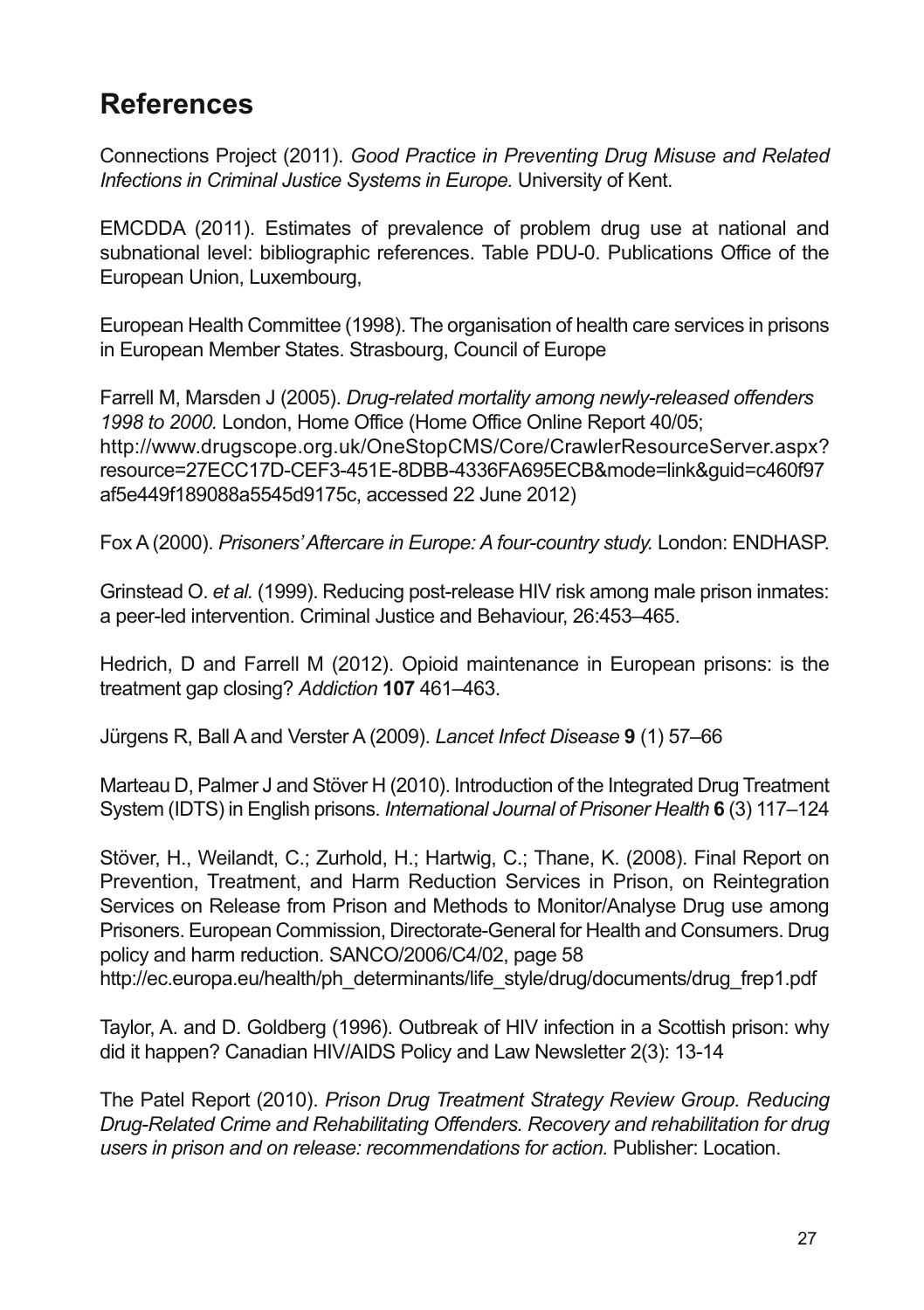Tomasevski K (1992). *Prison Health:* International standards and national practices in Europe. Helsinki: Helsinki Institute for Crime Prevention and Control.

Uchtenhagen A (2006). *The Lisbon Agenda for Prisons.* All on drugs and public health in prisons. Publisher: Lisbon.

United Kingdom Parliament (1999). *Memorandum by HM Prison Service.* London: United Kingdom Parliament. Available at:

http://www.publications.parliament.uk/pa/cm199899/cmselect/cmhaff/363/363ap02.htm (accessed 29 June 2012).

WHO and Council of Europe (2001). Prison, Drugs and Society. Berne/Switzerland

## **Further reading**

Greifinger R (2007). *Public health behind bars.* In: Greifinger, R. (ed.): From Prisons to Communities XVI, 576 p. 56 illus.

World Medical Association (2012). *E-learning Ethics Course* [online]. Available at: http://www.wma.net/en/70education/10onlinecourses/30ethics/index.html (accessed June 2012).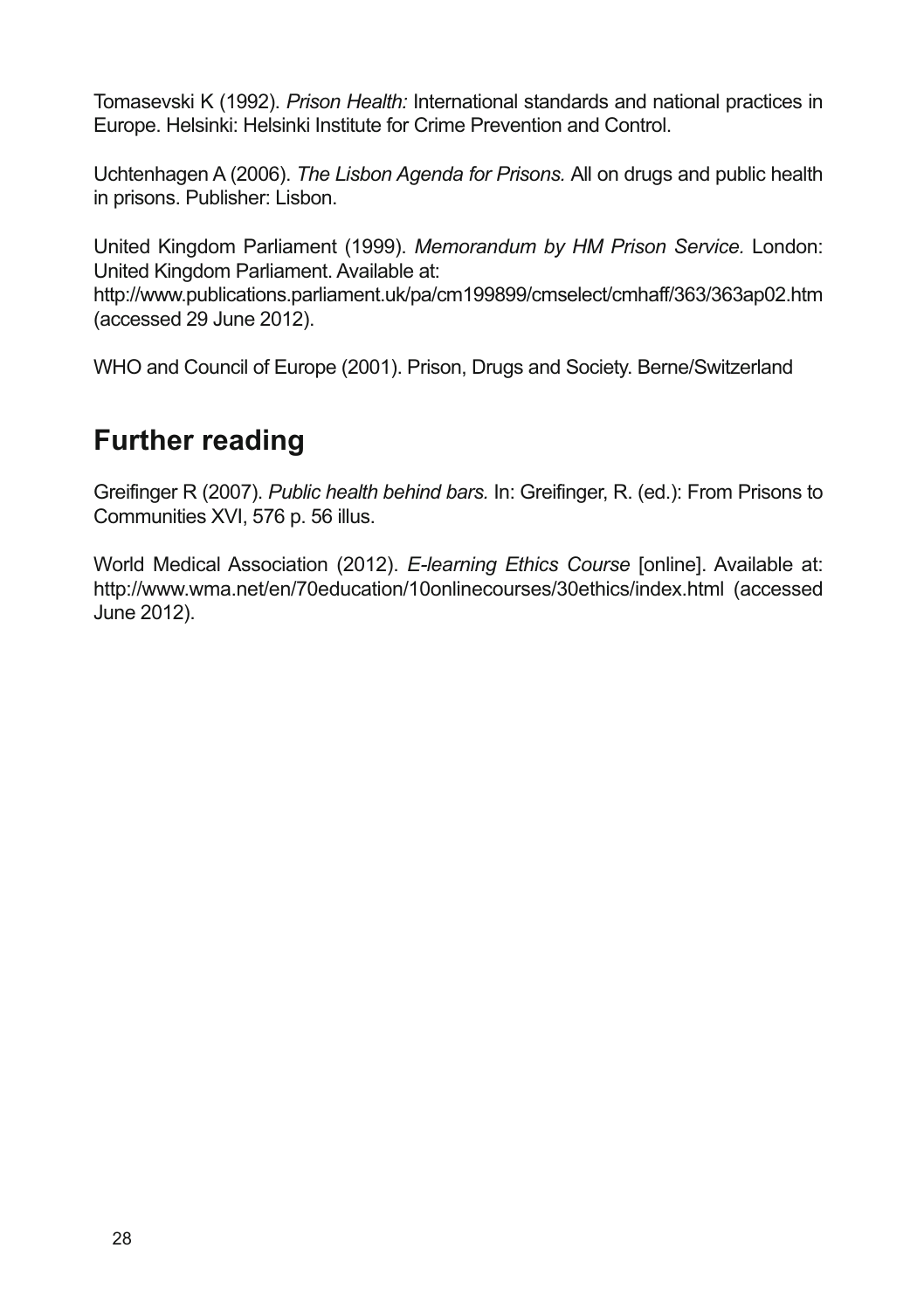# **Professional independence of health care workers in the penitentiary system**

*Dr Jörg Pont,* former medical advisor of the Ministry of Justice of Austria, Vienna, Austria

At first glance, *Professional independence of health care workers in the penitentiary system* might appear to deal with administration rather than mental health. However, I am grateful for the chance to share with you some thoughts about professional independence as part of this meeting on Mental Health and Addiction for two reasons:

First, because it is the core ethical principle for health care in prison and the prerequisite for the six other ethical principles of health care in prison, as stated by the CPT, i.e. free access to health care, equivalence of care, patient's consent and medical confidentiality, preventive health care, humanitarian assistance, and professional competence.[1]

Second, because professional independence and sound standards of medical ethics are of particular importance in the care of the most vulnerable prisoners, such as those with mental disorders.

Professional independence and the aforementioned ethical principles as a basis of health care in prison have been amply and clearly laid down in internationally agreed rules, resolutions, declarations and recommendations by the United Nations [2], the Council of Europe [3,4], the World Medical Association [5], the International Council of Nurses [6], Physicians for Human Rights [7] and Penal Reform International.[8]

On the subject of professional independence, the above documents define the role of health care professionals such that they are to act as the prisoners' personal caregivers: 'A prison doctor acts as a patient's personal doctor' (CPT Standards 73).[1] Penal Reform International states in its publication *Making Standards Work:* 'Confidence of prisoners in the health care of a prison can only be obtained if it is known to everyone in the prison that for a prison physician, nurse or health care worker the patient has to have and indeed has priority over order, discipline or any other interests of the prison.' [8] In terms of semantics, a doctor caring for prisoners should not be the prison's doctor, but the prisoners' doctor, and should fulfil this task in complete loyalty to the patients.

This implies that health professionals caring for prisoners should refuse to become involved in any medical activities that are not in the interest of the prisoners' health. This is very clearly expressed in the 1982 UN Resolution *Principles of Medical Ethics relevant to the Role of Health Personnel, particularly Physicians, in the Protection of Prisoners and Detainees against Torture and Other Cruel, Inhuman or Degrading Treatment or*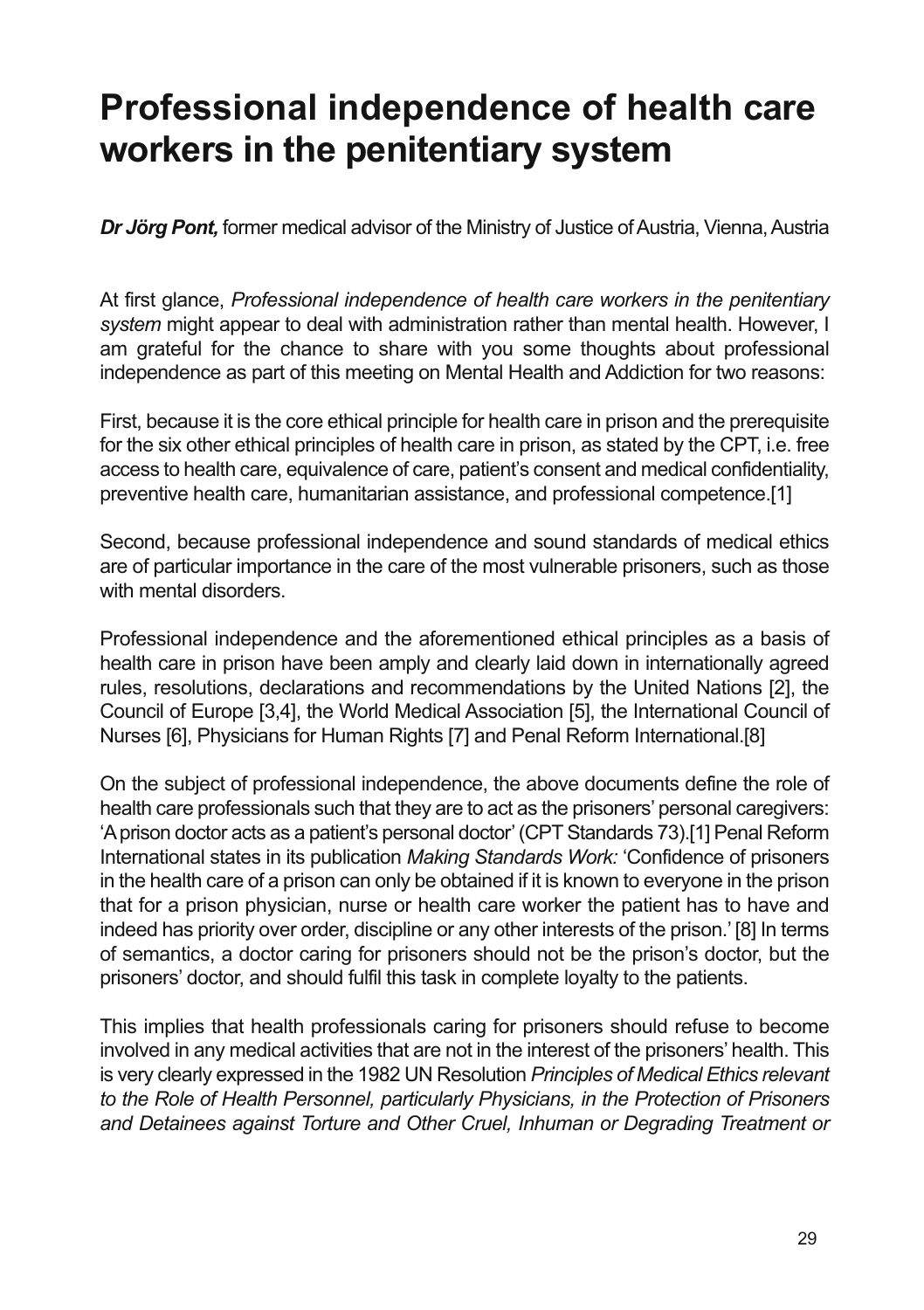*Punishment.* Principle 3 states: 'It is a contravention of medical ethics for health personnel, particularly physicians, to be involved in any professional relationship with prisoners or detainees the purpose of which is not solely to evaluate, protect or improve their physical and mental health.' [2]

Respecting these principles results in a professional profile of health care professionals working in prison, the sole task of which is the physical and mental health of the prisoners:

- Individual medical care of prisoners;
- Inspection of food, hygiene, living conditions and physical/mental exercise of prisoners;
- Advice to prison management and training on healthcare matters to everybody in prison

This profile shows also that professional independence is in no way a contradiction to inter-professional co-operation. It includes supervision of, advice to, co-operation with and training for the prison management and security staff in health care matters, all of which clearly are in the interest of the prisoners' health. However, this co-operation has to respect the different tasks and accountabilities of health professionals and security staff/prison management: The exclusive task of the health care professionals is the health of the prisoners to whom they are primarily accountable. The task of security staff and prison government is safety and security and they are primarily accountable to the state administration and to the public. Both jobs are difficult and challenging and need mutual respect.

For the many patients with mental disorders in prison, medical professional independence is of utmost importance: According to the CPT standards [1] and the European Prison Rules [4], 'persons who are suffering from mental illness and whose state of mental health is incompatible with detention in a prison should be detained in an establishment specially designed for the purpose'.

The question of whether the mental state of a mentally ill prisoner is incompatible with detention in prison and hospital treatment is needed is to be decided only by the physician (psychiatrist) and solely on medical grounds, in complete independence of any custodial considerations.

Another example is the difficult assessment of whether a patient is mentally not competent for giving consent, e.g. when a medical intervention needs to be considered without the patient's consent in the case of acute psychosis. Again, the decision is up to the physician only and has to be made without the undue influence of anybody else.

Professional independence is also needed for keeping strict medical confidentiality, i.e. the non-disclosure of patient-related medical data to the prison administration, or the refusal of issuing forensic certificates without the explicit consent of the patient.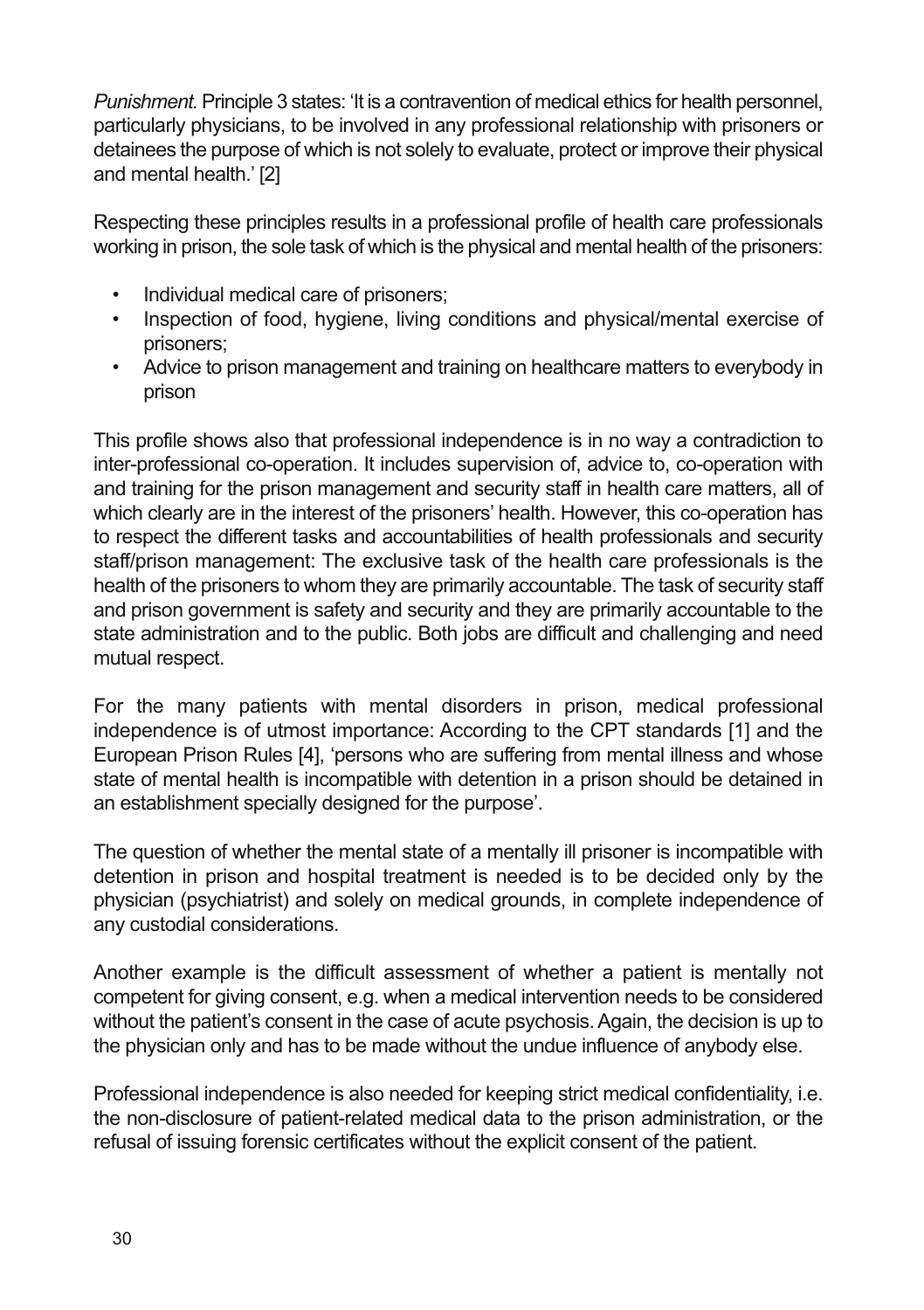Regarding particularly drug-addicted offenders, professional independence requires that the health care team not participate in obtaining blood/urine samples for security reasons or in body searches.[1,3,5]. If medical expertise is needed for such security matters, public health officers or other medical personnel not involved in the care of prisoners should be called in.

In addition, professional independence does not comply with participation in disciplinary measures such as certifying prisoners fit for solitary confinement or allowing non-medical considerations to modify diagnostic or treatment decisions.

Complying with professional independence yields not only good ethical conduct but also results in tangible professional advantages: it promotes the confidence of inmates in the medical care; it leaves no doubt as to medical professionalism; it prevents misunderstandings; it provides guidance in situations of conflict; it supports quality assurance; it protects against legal appeals; and it gives international support.

The professional independence of health care staff and other principles in medical ethics were agreed and laid down in the aforementioned international documents decades ago. However, in many European penitentiary systems professional independence is still regarded as limited, both by health professionals as well as by prison administrations. Wherever the professional independence of health care workers in prison is not respected or not fully guaranteed, their challenging work is made even more difficult because of dual loyalty. This is the ethical dilemma most often encountered by health care professionals working in prison; the clinical role conflict between professional duties to the patient and obligations, express or implied, to the interests of a third party such as the prison government, the prosecutor or the court.[7]

How can we improve this situation and close the gap between written ethical standards and prevailing prison realities? Or, to use the title of the excellent document by Penal Reform International, how can we make standards work? [8] The following recommendations should improve the current situation:

- 1. Raising awareness and training in medical ethics in prison for health care professionals because they must stick to solid medical ethics in order to cope with the aforementioned conflicts and identify and meet the many ethical dilemmas they encounter in their work. In addition, it is at least as important to make medical ethics known to, understood by and accepted by the whole prison community, i.e. prisoners and the non-medical staff. Furthermore, the involvement of national health authorities, professional boards and societies should be strengthened for support, supervision and oversight of health care professionals working in prison.
- 2. Reducing or abolishing dual loyalty conflicts by uncompromising separation of medical roles in prison: Professionals caring for prisoners should adhere exclusively to care giving in complete professional independence. Medical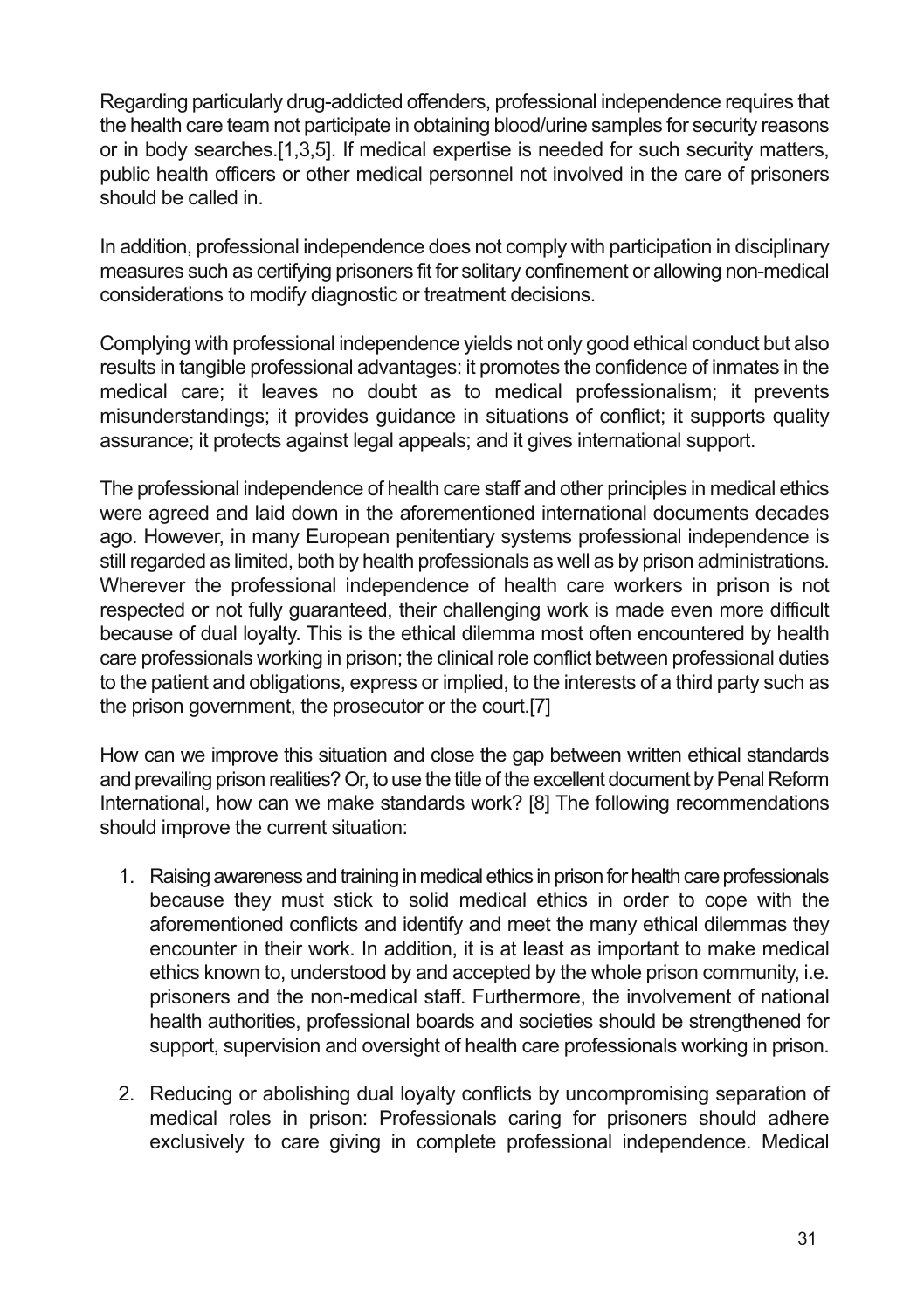functions in the interest of the state, prosecution, court or the security system should be performed by professionals who are not involved in the care of prisoners. This can be managed best if prison health care is organised in complete independence of prison authorities and placed under the responsibility of the public health authorities.[9] Several countries have successfully completed the process of organising health care in prison independently from the prison administration and integrating it into the public health structures: the Swiss cantons Geneva, Wallis and Waadt; Norway; France; New South Wales in Australia; England, Wales and Scotland. Several other countries are in a state of planning or of transition regarding the change of management of prison health care from the penitentiary system towards the health authorities (Spain, Italy, Slovenia, Turkey, Georgia, Moldova, and Russian Federation). Those countries that have completed this transition report, in addition to the reduction of dual loyalty conflicts, improved quality of health care, increased professional independence, improved continuity of care, the use of common resources and expertise for health care in the community and in the penitentiary system, completion of public health initiatives and epidemiological surveillance as well as better recruitment and less isolation of prison health care staff.

3. We should strive for the incorporation of medical ethics standards into penitentiary laws in order to achieve full compliance of penitentiary law with standards of medical ethics. Given the present economic crisis and populist legislative initiatives that favour security measures rather than health care matters in prison, we must strengthen our advocacy of the importance of prison health for public health in order to achieve the acceptance by the public and politicians required.

All these are the intentions of the recent *Geneva Declaration 2012 on Health Care in Prison* drawn up at the European Conference on Health Promotion in Prison, which is online at http://ump.hug-ge.ch/ and can be signed by sending an email to Geneva.Declaration@hcuge.ch.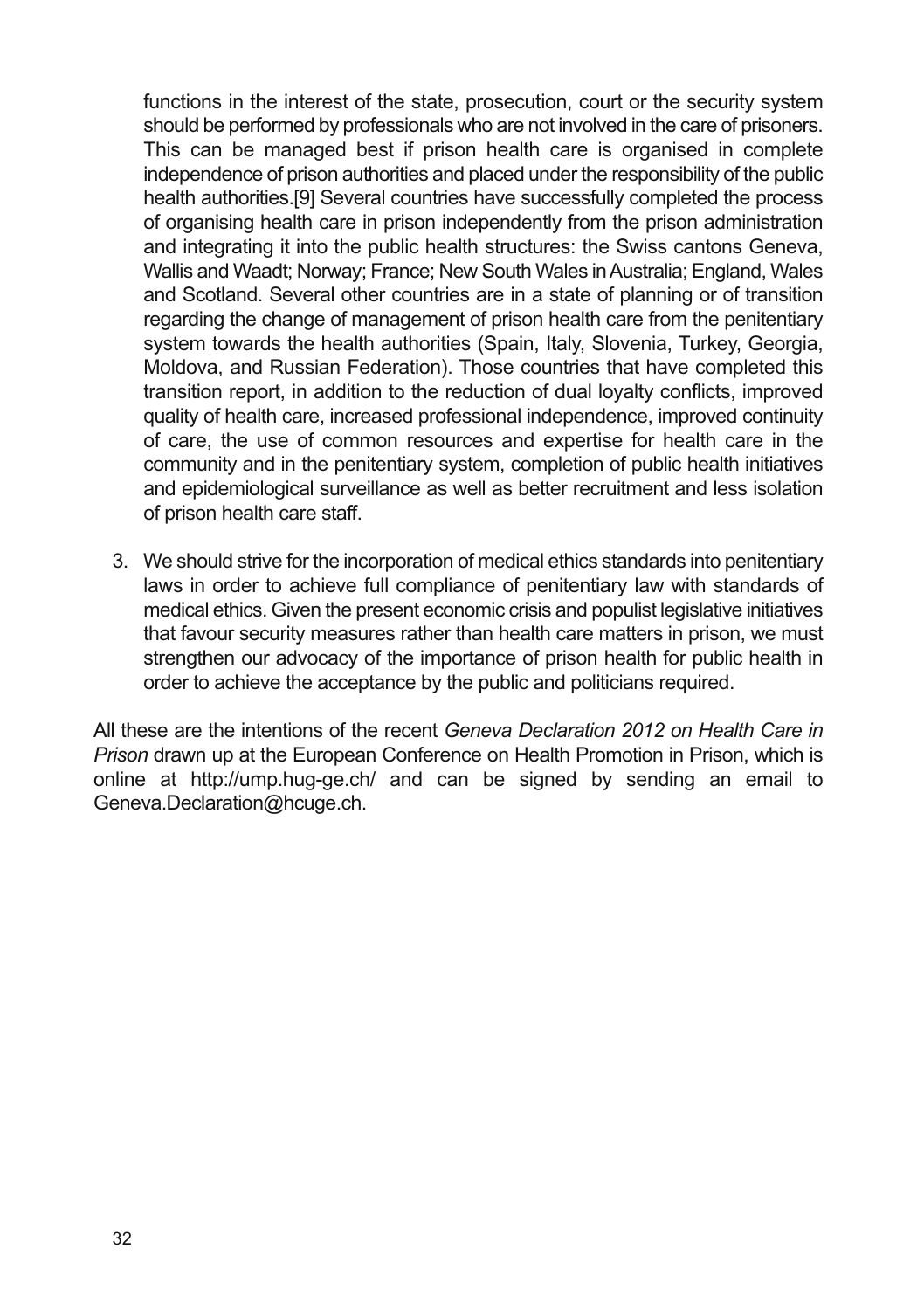# **References**

- 1. CPT Standards 2002, rev. 2011 www.cpt.coe.int/en/documents/eng-standards.pdf
- 2. UN Principles of Medical Ethics relevant to the Role of Health Personnel, particularly Physicians for the Protection of Detained Persons and Prisoners Against Torture and Other Cruel, Inhuman or Degrading Treatment or Punishment, 1982 www.un.org/documents/ga/res/37/a37r194.htm
- 3. Council of Europe: Ethical and Organisational Aspects of Health Care in Prison. Recommendation R (98) 7 https://wcd.coe.int/ViewDoc.jsp?Ref=Rec(98)7& Language=lanEnglish&Ver=original&BackColorInternet=C3C3C3&BackColor Intranet=EDB021&BackColorLogged=F5D383
- 4. Council of Europe: Recommendation Rec (2006)2 on the European Prison Rules. https://wcd.coe.int/ViewDoc.jsp?id=955747
- 5. World Medical Association Policies www.wma.net/en/30publications/10policies/
- 6. International Council of Nurses. Nurses' role in the care of detainees and prisoners. Adopted 1998, revised 2011 www.icn.ch/images/stories/documents/publications/position\_statements/A13 Nurses\_Role\_Detainees\_Prisoners.pdf
- 7. Physicians for Human Rights: Dual Loyalty and Human Rights in Health Professionals Practice. http://physiciansforhumanrights.org/library/reportdualloyalty-2006.html
- 8. Penal Reform International: Making Standards Work. An international handbook on good prison practice. 2nd edition, 2001. www.penalreform.org/publications/making-standards-work-internationalhandbook-good-prison-practice
- 9. Pont J, Stöver H, Wolff H: Dual loyalty in prison health care. American Journal of Public Health 102 (3):475-480, 2012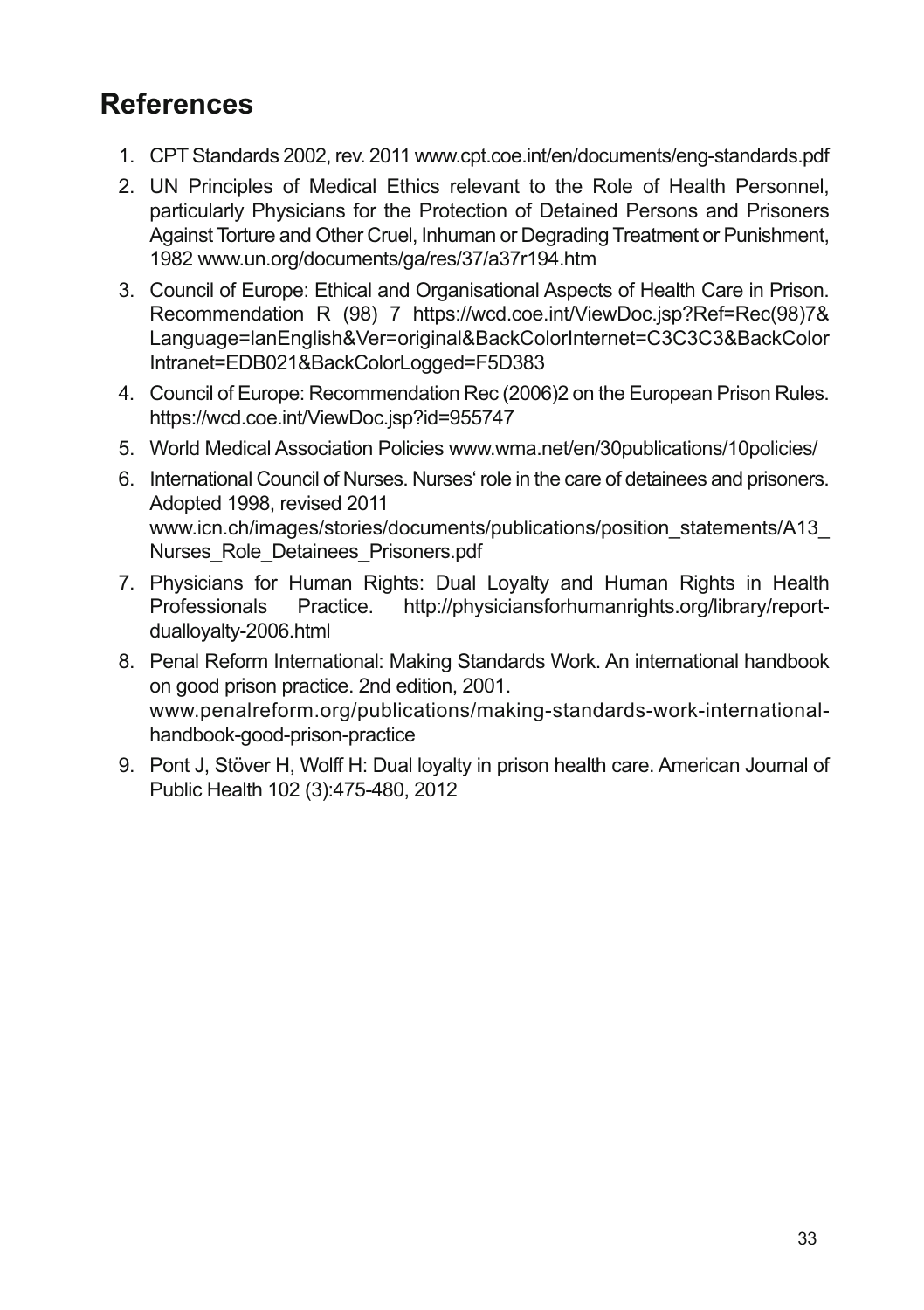# **Opiate Substitution Treatment and Harm Reduction in prisons: the Geneva model**

*Dr Hans Wolff,* Head of Geneva University Hospitals Unit of Penitentiary Medicine, **Switzerland** 

# **Abstract**

The prevalence of drug use and high burden of infectious diseases among detainees make addiction an important medical issue to address in prison. To the detriment of these patients, effective drug policy programmes and therapies such as Opioid Substitution Treatment (OST) or Needle and Syringe Exchange Programs (NSP) are not available in every prison, a contradiction against international recommendations. However, in the prison of Champ-Dollon in Geneva, Switzerland, OST and NSP have been provided for more than 15 years. The experiences of Geneva show that effective harm reduction and therapeutic measures can be implemented in correctional settings. Our NSP is safe and acceptable to health care personnel and prison officers as well to inmates using intravenous drugs. Also, prescription of OST for opioid-dependent detainees by trained physicians is feasible and safe in a pre-trial setting. Our treatment audit demonstrates that it was in accordance with international guidelines. However, the methadone dose was lower when compared to general OST recommended treatment guidelines. Our NSP can be improved to increase access to syringes and improve their rate of return. Access to harm reduction methods should be universal, in accordance with human rights principles, and should for this reason be implemented in all detention facilities.

# **Introduction**

Detainees are a vulnerable population with high morbidity [1,2]. They frequently have poor medical follow-up given their limited previous access to healthcare due to educational, social and economic disadvantages [1,3]. Prison is a significant opportunity to address the health needs of vulnerable groups. In particular, prison health services aim to reduce inequalities by providing primary care services that are similar in range and quality to those available in the community [4].

The prevalence of drug use is particularly high among detainees: in the European Community, lifetime prevalence of drug use in this group ranges from 29% to 86% [5]. As many as 69% of detainees regularly use illicit drugs, and about 60% of drug users continue to use drugs in prison [5,6]. In the US, 50% to 80% of detainees have a history of substance abuse, actively abusing in the previous year, and about 20% of them have used IV drugs [7,8]. A quarter to a third of US heroin users go through the US justice system at some point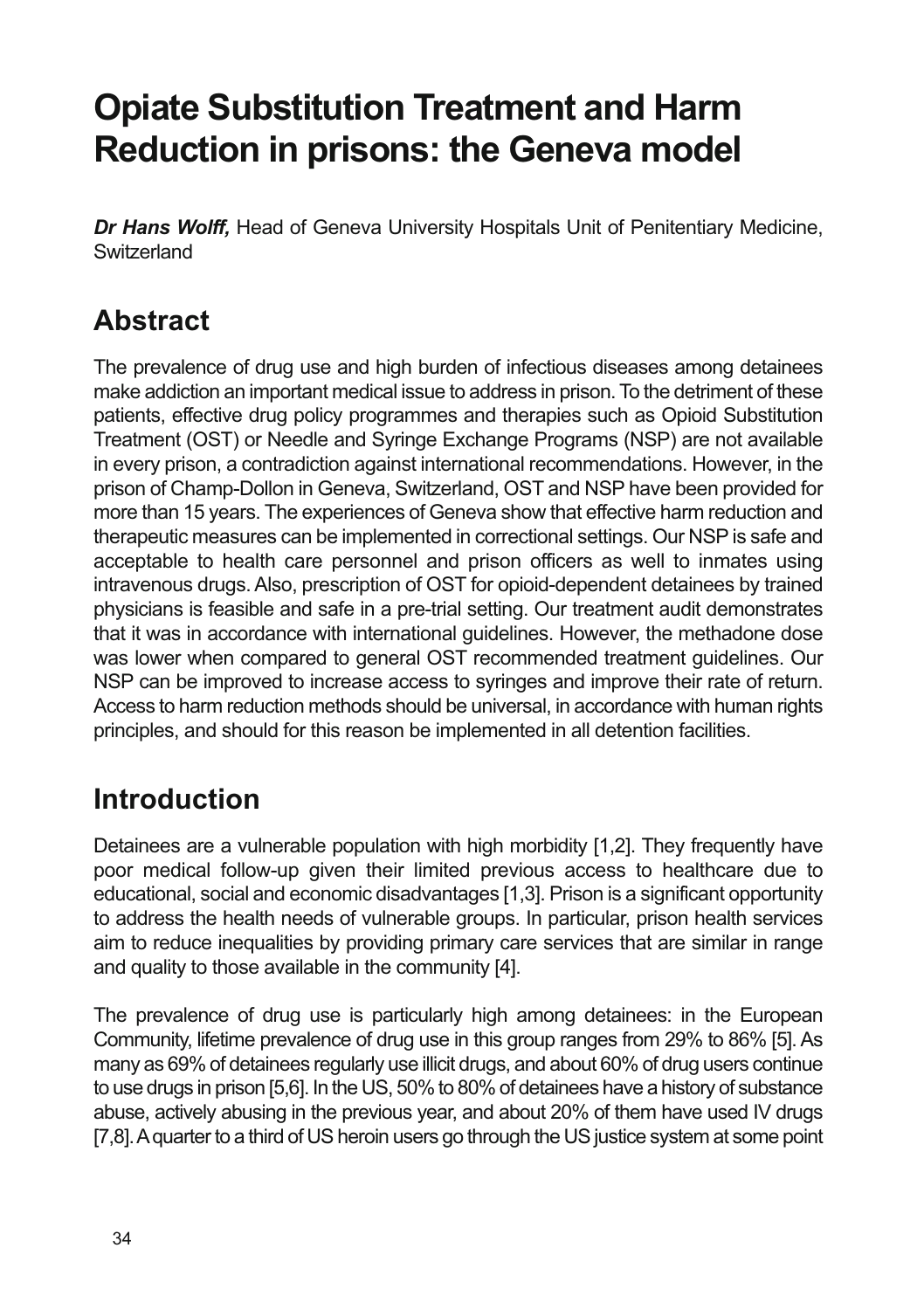during their lifetime [9]. In Switzerland, 20-50% of detainees have a history of substance use, with up to 60% of them reporting having also used drugs during incarceration [10,11].

Infectious diseases are a problem in prison, with prevalence of Hepatitis C infection rates at 12-31%; two to six-fold higher than in the general population [12]. HIV prevalence among prisoners is reported to be below 5% in most European countries and the US. But in some places, such as Spain, it is as high as 15% [13]. In Swiss prisons, HIV prevalence is estimated at 1% [11].

For opioid dependence, opiate substitution treatment (OST) has proven to be the most useful treatment, offering a risk reduction in overdose mortality [14,15] (around 14 times lower) after release from prison. The post-release period is a particularly vulnerable transition time for prisoners – it carries a mortality rate that is 20 times higher than the general population [16,17]. Furthermore, OST decreases IV use in jail and consequently lowers the risk of infectious disease transmission [18], and the propensity towards criminal behaviour after release [19].

Given its proven use and validity, OST treatment access in detention is necessary and required to abide by the principles of fundamental rights [20]. However, OST is only available in prisons among 41 countries, even as the treatment is available in 77 countries on a community basis (outside prison). This disparity violates the principle of equivalence of care under international recommendations, which means that medical care in prison should be equivalent to the care provided to the general population in the same region [21,22]. Considering the risk of opioid overdose and death at the time of prisoner release (especially in cases where prisoners have undergone forced detoxification during their prison stay) [16,17], official guidelines recommend that all opioid-dependent persons should have access to OST and that complete tapering should be avoided during imprisonment. Follow-up after prison release should be scheduled; if OST is no longer indicated or logistically impossible, tapering of OST should be initiated in preparation for release.

OST has been available since 1970 in Switzerland's largest remand prison, located in Geneva. Before that time, methadone was available, but only for those who were already in substitution treatment or who were in acute withdrawal.

# **Setting and description of the prison study population**

In 2007, Switzerland housed 115 institutions for 5,715 prisoners, where 29% of the individuals were in pre-trial detention, yielding an average of 76 prisoners per 100,000 residents – one of the lowest rates in the world [5]. Geneva however topped the national statistics with an average of 200 inmates per 100,000 residents. According to EMCCDA 2010, the majority of detainees in Swiss jails of this type are male (93.6%) and of foreign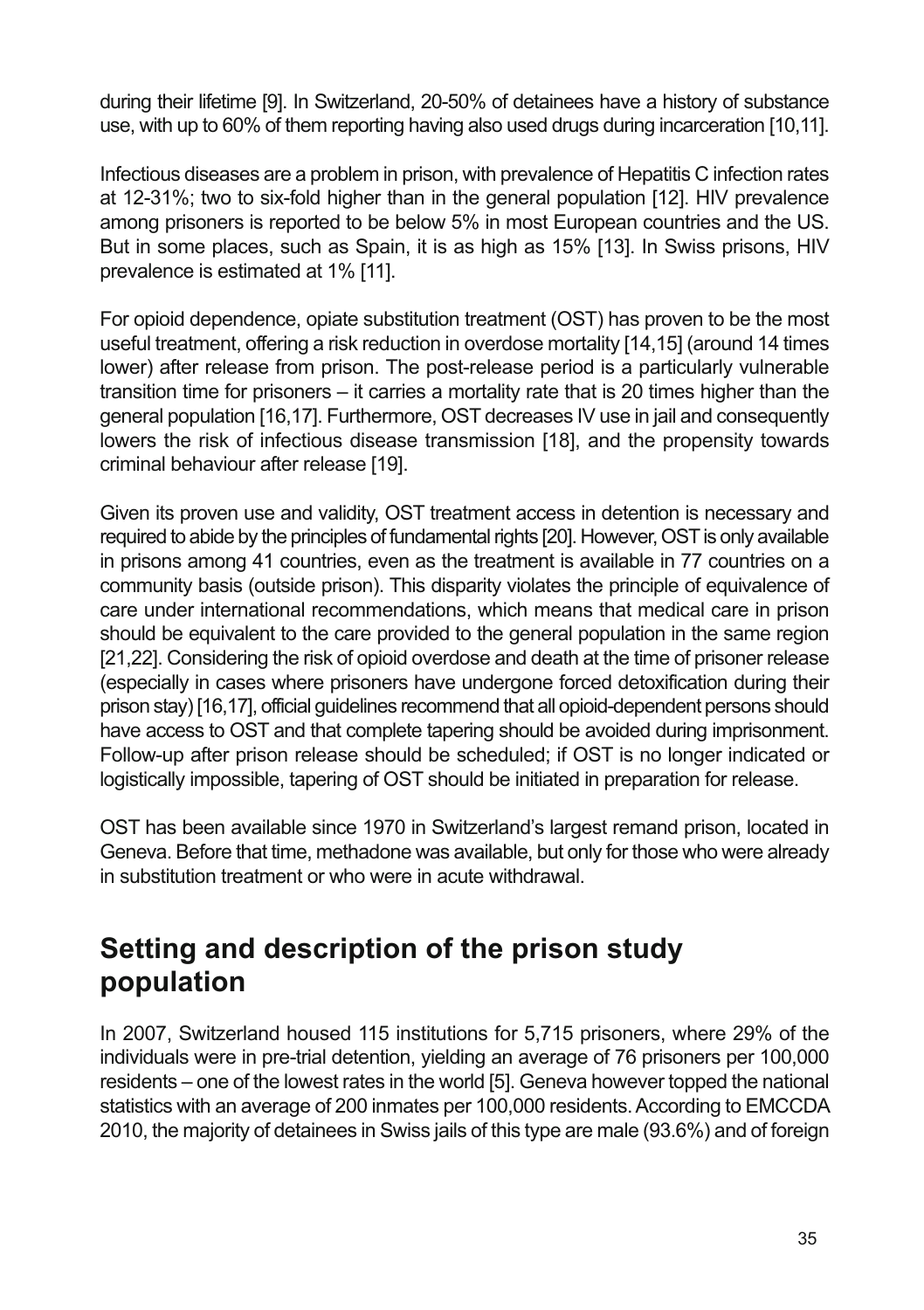origin (81.4%) [5]. Of note, the canton of Geneva has the highest proportion of foreigners (38.3%) among its general resident population [23].

The prison of Champ-Dollon is Switzerland's largest remand prison, situated in Geneva and built in 1977. Initially built for 270 prisoners, the prison is now overcrowded, with an occupancy rate of 209% in 2013.

# **The medical prison unit**

The medical prison unit connected to the Geneva University Hospitals functions independently of the prison administration. It offers low-threshold primary care and employs 37 health professionals, including general practitioners, nurses, psychiatrists, psychologists and dentists. The facility operates 24 hours a day with a nurse present at all times. All detainees admitted to the facility have a health assessment by primary health care nurses within the first eight hours of their admission. This screening serves as a triage mechanism to identify health problems and medical needs that need more urgent attention, or allegations of violence during arrest. The nurse evaluation is also an introduction to the facility's health service and explanation of access to drug treatment (detoxification, OST) and specific harm reduction measures such as condom distribution and needle and syringe exchange. When necessary, nurses refer detainees immediately to a primary care physician. Inmates can ask for a medical consultation at any time and be transferred to a primary care physician. Referrals to the psychiatrist occur via the primary care physician.

# **Socio-demographic profile**

Among the 1,500 to 2,500 detainees entering the prison every year, 233 (9.1%) were opioid users. Primary regions of origin were Western Europe (28.9%), North Africa and the Middle East (27.5%) and Sub-Saharan Africa (20.1%). Some lengths of stay were as short as one week (27%), and 78% of prisoners were in prison for less than three months. Among the opioid users, 95.3% were male with a mean age of 29.7 years (SD 7.1, range 18-57), and 74.7% had a previous incarceration.

# **Drug use and opiate substitution treatment**

Forty percent (39.9%) of participants of the OST programme in prison were IV drug users and 63.1% used opioids through another route of administration (such as sniffing or smoking). Nearly all of the opioid users (94.8%) used another substance: 70.8% cocaine, 63.5% tranquillisers, 55.4% alcohol, and 44.2% cannabis. Four users (1.7%) had a skin abscess on arrest.

Detainees only received OST with indication confirmed by a trained physician. There were no refusals of OST when treatment was indicated and proposed by the physician.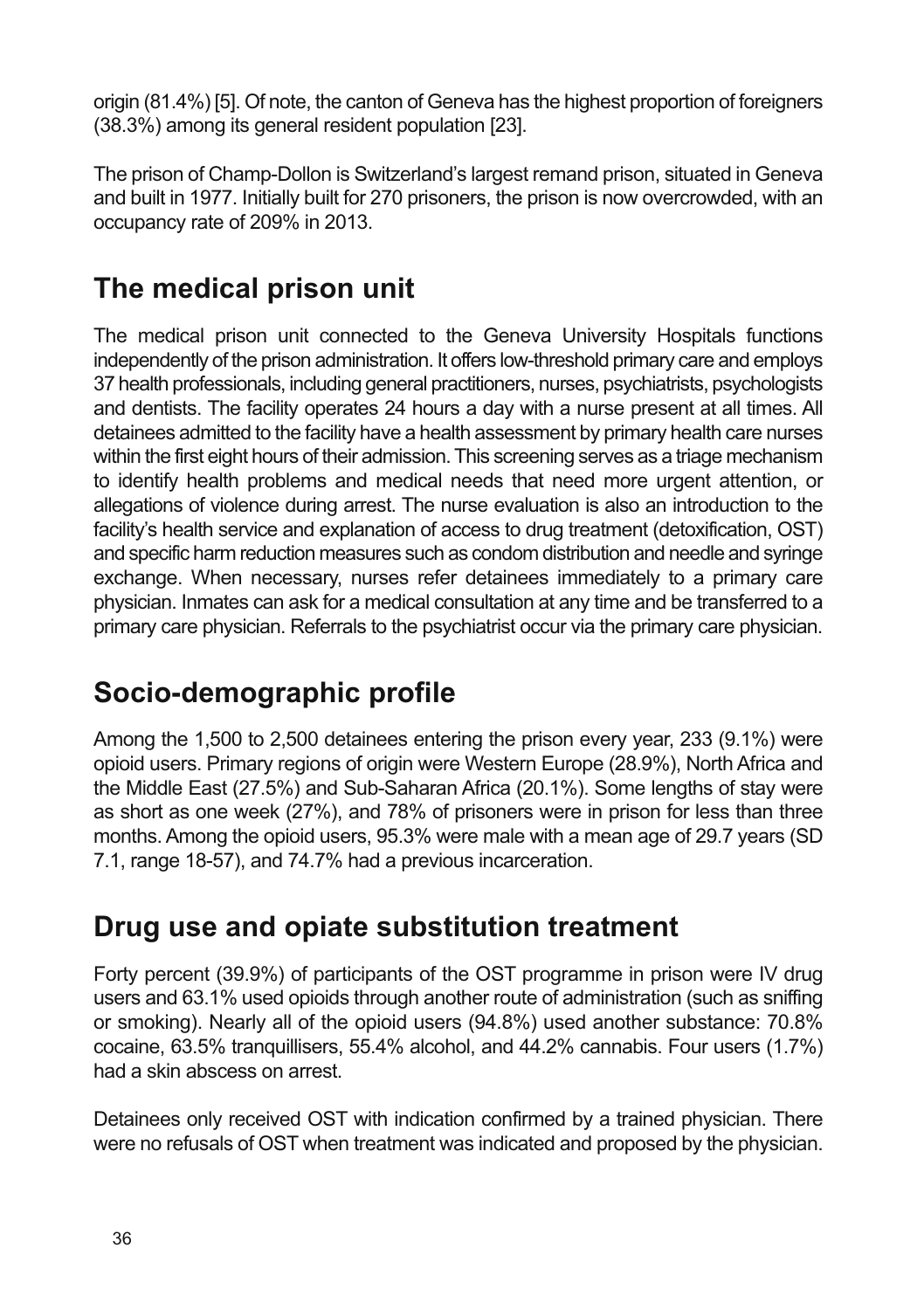Methadone was the prescribed substitution medication of choice in the majority of patients (n=159 patients, 95.8%). The average dose of methadone was 41.7 mg (SD 29.1). Other prescribed therapies included buprenorphine (4.2%), and tramadol or codeine (5.4%). Tramadol and codeine therapies were generally used for a shorter period of time, and for patients refusing methadone or buprenorphine. Among those individuals who received OST, 48.8% maintained their treatment until leaving the prison.

Complications due to OST (including overdose) – defined as requiring a transfer to a hospital – did not occur. No deaths occurred in the institution in 2007.

Among all opioid users who received OST, half of them could be reached for follow-up after their release into community services. Opioid users who did not receive OST (because lack of medical indication) had lower rates of follow-up (28.4%) after transition into the community (missing data for 9 cases).

# **Prison needle and syringe exchange program (NSP)**

Harm reduction is intended to reduce the negative effects of drug use on addicts and on society. Since the 1980s, NSP has been in existence in community settings, starting in Amsterdam in 1981 in response to an HBV outbreak among injection drug users and has been implemented in more than 80 countries since then [22]. Unfortunately, only 7 countries have implemented NSP in prison settings. This is striking, because NSP has also been shown to be effective in reducing HIV infections in prison among 10 systematic HIV evaluations [13,22].

In Switzerland, we use the **Flash box** which is an actual prevention kit used in community as well in correctional settings in Geneva. It contains the following (see Figure 1a): two 1 ml sterile syringes with filter, two sterile needles (available in two different sizes, 'orange Flash' and 'brown Flash'), two alcohol swabs for disinfection, two dry swabs, two 1.5 ml phials of 0.9% NaCl and two 0.5 g sachets of ascorbic acid.



Figure 1: Orange Flash box: (a) contents; (b) syringe exchange container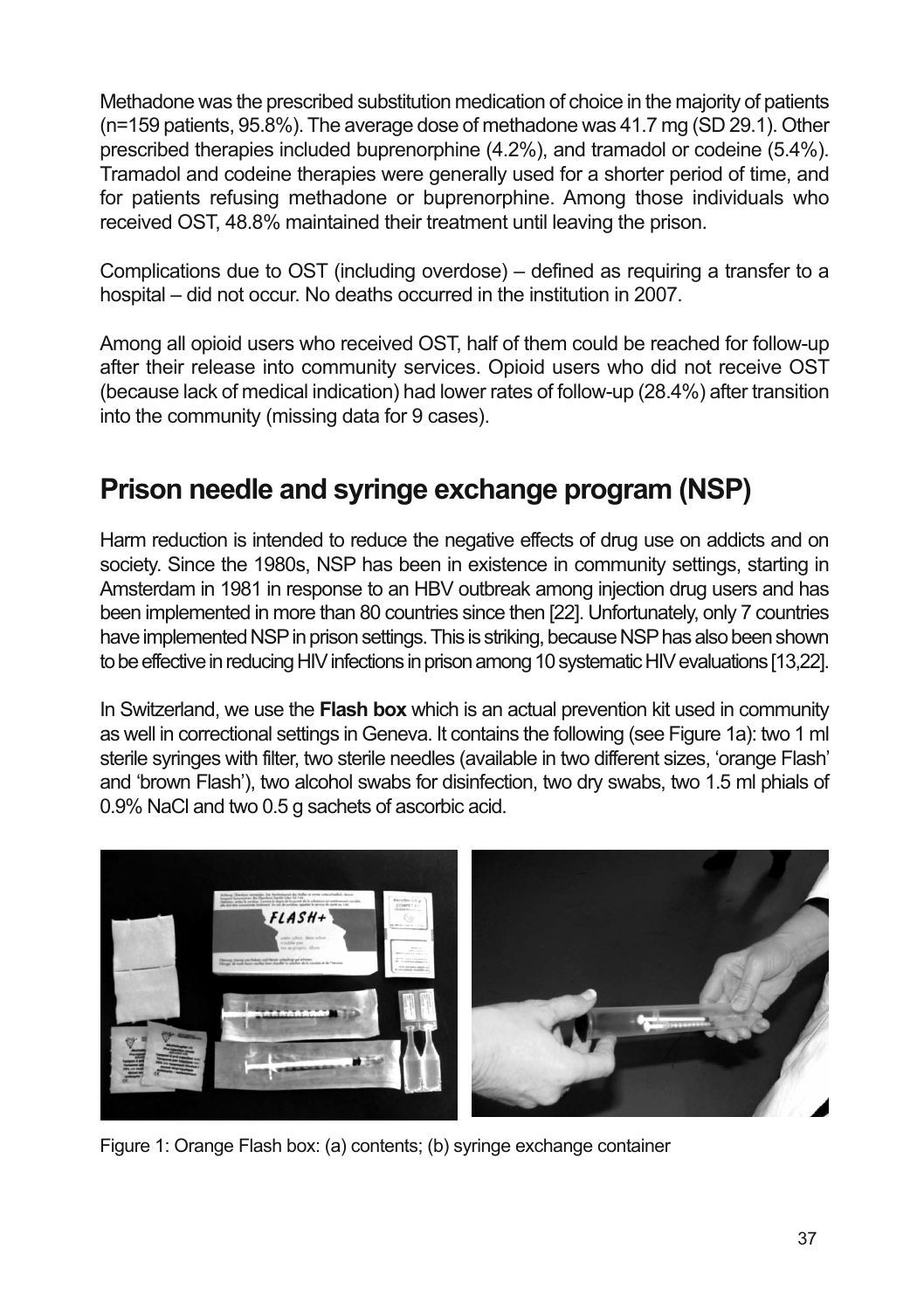There are several possible methods of delivery for these injection kits, from the hand-to-hand system of transfer by a health professional, either independent or from the institution, and interveners and non-governmental organisations, or distribution by peers (other inmates) as well as an automatic dispenser.

In the Champ-Dollon prison system, every detainee can request a box from the medical service. The requesting prisoner is seen the same day by a nurse so that the product he uses is known and he can receive preventive information (hand-washing, risk of overdose, discretionary use, the need to return his used material for the protection of the wardens and fellow prisoners). Later, a Flash box is handed in a confidential way to him at his cell door, along with a container for returning his used material (figure 1b). In the event of subsequent requests from the same person, the 'one for one' exchange principle is applied but with a certain degree of flexibility. All the prison staff have received special training in the application of the protocol, and general guidance on addictive behaviour, and the risks of HIV and hepatitis transmission.



Figure 2: Annual distribution of given (blue) and returned (red) syringes as well as participating inmates (green)

Each year from 2001 to 2012, between 168 and 472 syringes were handed out to between 24 and 53 prisoners. The syringe return rate, measured from 2002 to 2012, varied from 58% to 91%. Figure 2 represents the annual distribution results for kits or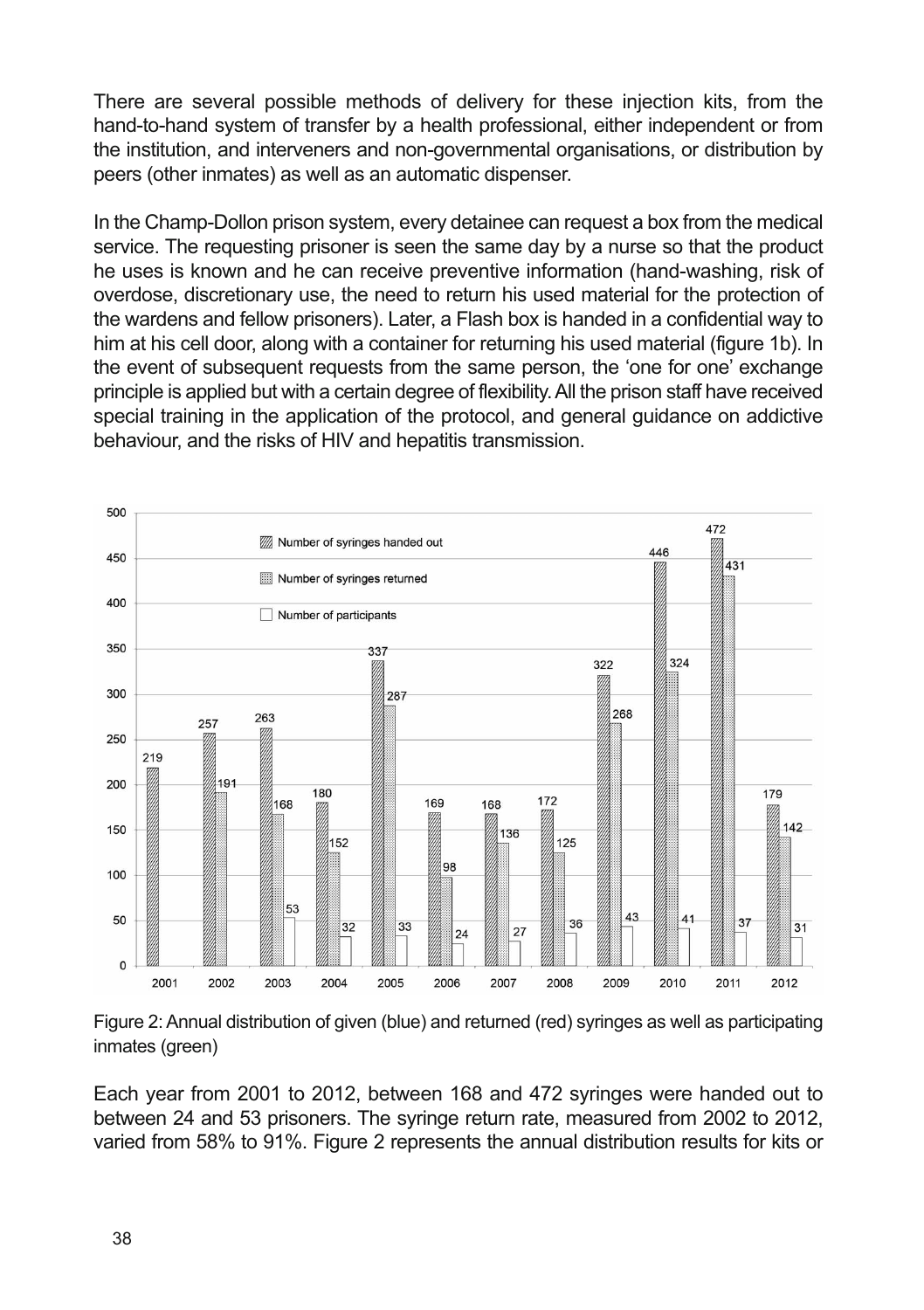individual syringes and, from 2002, the number and rate of return of syringes and the number of persons requesting these.

All requests, with one exception, came from users who were already injecting themselves before they were imprisoned. The only detainee for whom this was not the case was in the habit of smoking base cocaine and was not aware that sodium bicarbonate could be obtained by the same means as the Flash boxes. After receiving this information, he no longer used drugs intravenously during his prison stay, but only by smoking.

No acts of aggression or other incidents involving the contents of prevention kits (for example, threats, injury from a syringe left in a dustbin, etc.) were reported, either by the prison administration or by health care staff.

## **Conclusions**

The experiences of Geneva show that effective harm reduction and therapeutic measures can be implemented in correctional settings. Our syringe exchange programme is safe and acceptable to health care personnel and prison officers as well to inmates using intravenous drugs. Also, prescription of OST for opioid dependent detainees by trained physicians is feasible and safe in a pre-trial setting. Our treatment audit demonstrates that it was in accordance with international guidelines. However, the methadone dose was lower when compared to general OST recommended treatment guidelines. Our syringe exchange programme can be improved to increase access to syringes and improve their rate of return. Access to harm reduction methods should be universal, in accordance with human rights principles, and should for this reason be implemented in all detention facilities.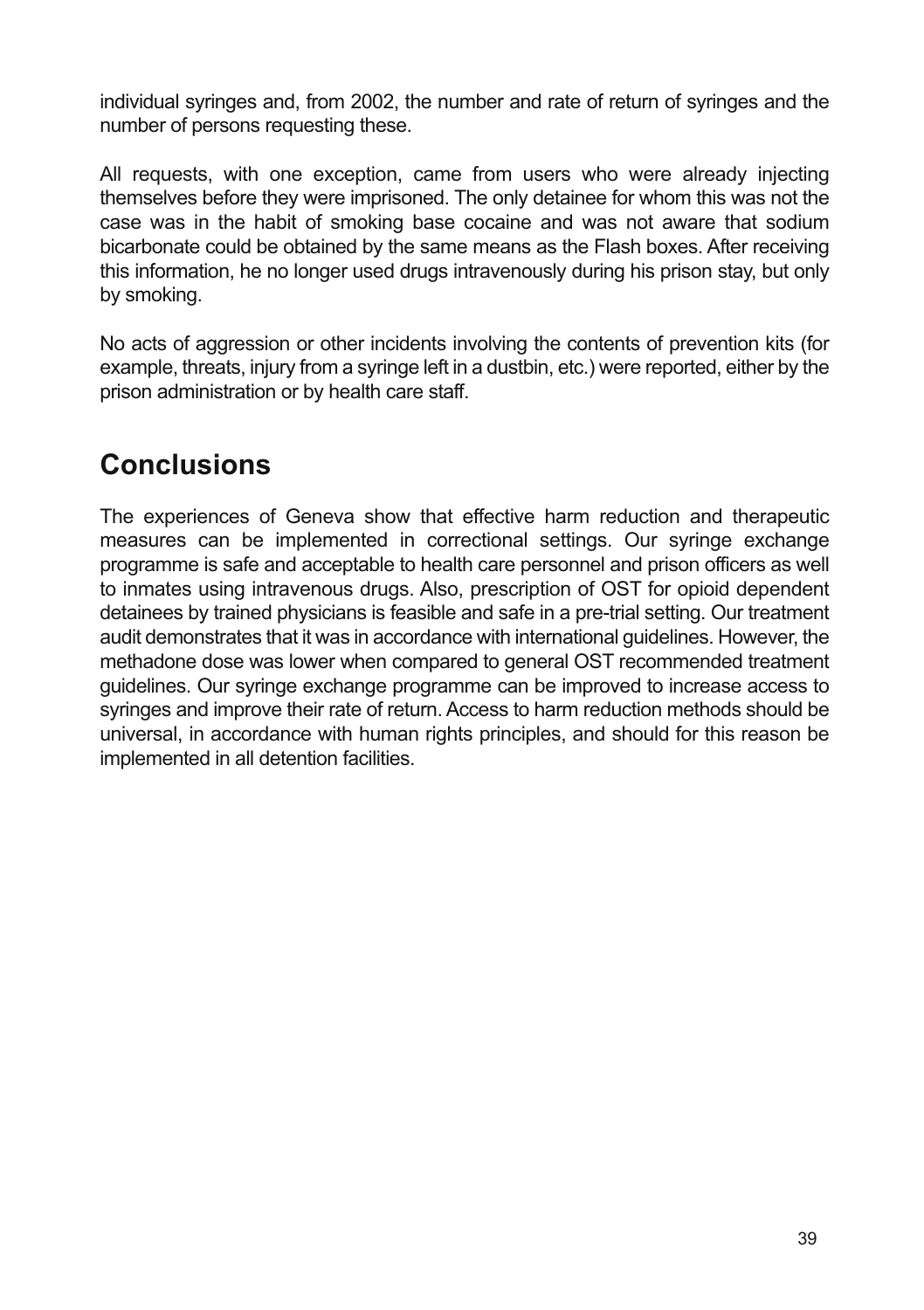## **Bibliography**

- 1. Binswanger IA, Krueger PM, Steiner JF. Prevalence of chronic medical conditions among jail and prison inmates in the USA compared with the general population. J Epidemiol Community Health. 2009; 63(11): 912-919.
- 2. Fazel S, Baillargeon J. The health of prisoners. Lancet 2011; 377: 956-965.
- 3. Watson R, Stimpson A, Hostick T. Prison health care: a review of the literature. Int J Nurs Stud 2004; 41: 119-128.
- 4. Council of Europe. Recommandation R (98) 6. 1998. https://wcd.coe.int/com.instranet.InstraServlet?command=com.instranet.Cmd BlobGet&InstranetImage=530653&SecMode=1&DocId=459562&Usage=2
- 5. EMCDDA 2010 Annual report on the state of the drugs problem in Europe. 2010  $-102$  pp.

http://www.emcdda.europa.eu/attachements.cfm/att\_120104\_EN\_EMCDDA\_ AR2010\_EN.pdf

6. Bird SM, Rotily M. Les usagers de drogue dans le système judiciaire: les détenus. 2003.

http://ar2003.emcdda.europa.eu/fr/page038-fr.html.

- 7. Greifinger R. Public health behind bars: from prisons to communities. Dobbs Ferry N.Y.: Springer; 2007.
- 8. Mumola C.J., Karberg J.C. Drug Use and Dependence, State and Federal Prisoners, 2004. October 2006, NCJ 213530. http://bjs.ojp.usdoj.gov/content/pub/pdf/dudsfp04.pdf.
- 9. Rich JD, McKenzie M, Shield DC, et al. Linkage with methadone treatment upon release from incarceration: a promising opportunity. J Addict Dis. 2005; 24(3): 49-59.
- 10. Hausser D. PREVENTION DE LA TRANSMISSION DU VIH DANS LES PRISONS SUISSES. Analyse secondaire sur la base de la littérature disponible. Raisons de santé. 1999; (40). http://www.iumsp.ch/Publications/pdf/RdS40.pdf.
- 11. Wolff H, Sebo P, Haller D, et al. Health problems among detainees in Switzerland: a study using the ICPC-2 classification. BMC Public Health. 2011; 11: 245-278.
- 12. Tan JA, Joseph TA, Saab S. Treating hepatitis C in the prison population is costsaving. Hepatology 2008; 48(5): 1387-1395.
- 13. Jürgens R, Ball A, Verster A. Interventions to reduce HIV transmission related to injecting drug use in prison. Lancet Infect Dis. 2009; 9(1): 57-66.
- 14. Huang YF, Kuo HS, Lew-Ting CY et al. Mortality among a cohort of drug users after their release from prison: an evaluation of the effectiveness of a harm reduction program in Taiwan. Addiction 2011 ; 106 : 1437–1445.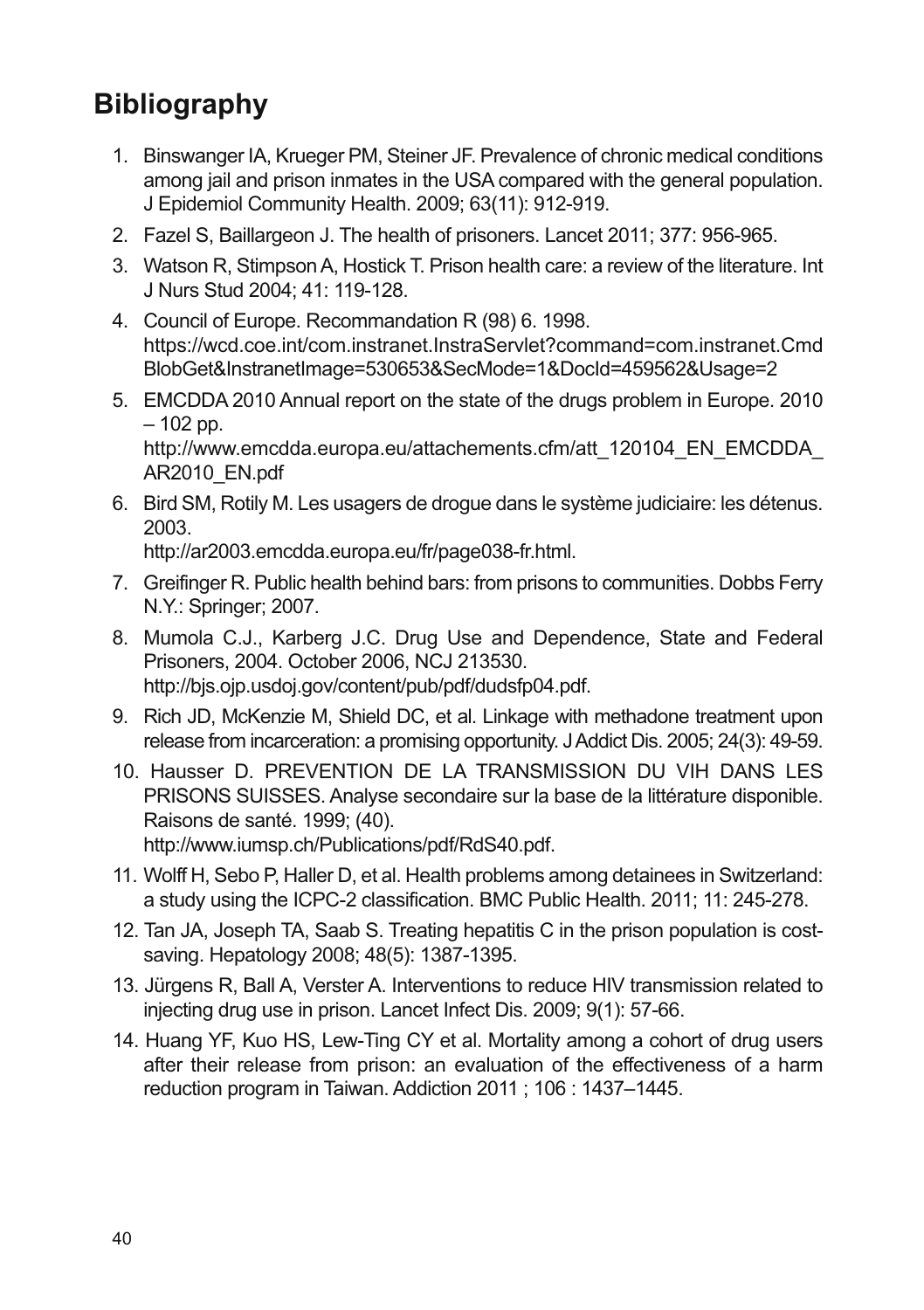- 15. Brugal MT, Domingo-Salvany A, Puig R, Barrio G, García de Olalla P, de la Fuente L. Evaluating the impact of methadone maintenance programmes on mortality due to overdose and aids in cohort of heroine users in Spain. Addiction 2005; 100(7): 981-9
- 16. Binswanger IA, Stern MF, Deyo RA, et al. Release from prison— a high risk of death for former inmates. N Engl J Med 2007; 356: 157-65.
- 17. Seaman SR et al. Mortality from overdose among injecting drug users recently released from prison: database linkage study. BMJ 1998; 316; 426-428
- 18. Larney S, Toson B, Burns L, Dolan K. Effect of prison-based opioid substitution treatment, and post-release retention in treatment, on risk of re-incarceration. Addiction 2011; 107: 372–380. http://www.ncbi.nlm.nih.gov/pubmed/21851442
- 19. Teesson M, Ross J, Darke S, et al. One year outcomes for heroin dependence: findings from the Australian Treatment Outcome Study (ATOS). Drug Alcohol Depend. 2006; 83(2): 174-180.
- 20. Bruce RD, Schleifer RA. Ethical and Human Rights Imperatives to Ensure Medication-Assisted Treatment for Opioid Dependence in Prisons and Pre-trial Detention. Int J Drug Policy 2008; 19(1): 17-23.
- 21. Kastelic A, Jörg P, Stöver H. Opioid Substitution Treatment in Custodial Settings A Practical Guide. WHO Europe, United Nations Office on Drugs and Crime. 2008. http://www.unodc.org/documents/balticstates/Library/PrisonSettings/OST\_in Custodial\_Settings.pdf
- 22. Harm Reduction International. The Global State of Harm Reduction 2012. http://www.ihra.net/files/2012/07/24/GlobalState2012\_Web.pdf . 2012
- 23. Office cantonal de la statistique de la République et Canton de Genève. Population résidante genevoise : + 2 278 personnes en 2007. Janvier 2008. http://www.bfs.admin.ch/bfs/portal/fr/index/themen/01/22/press.Document. 105197.pdf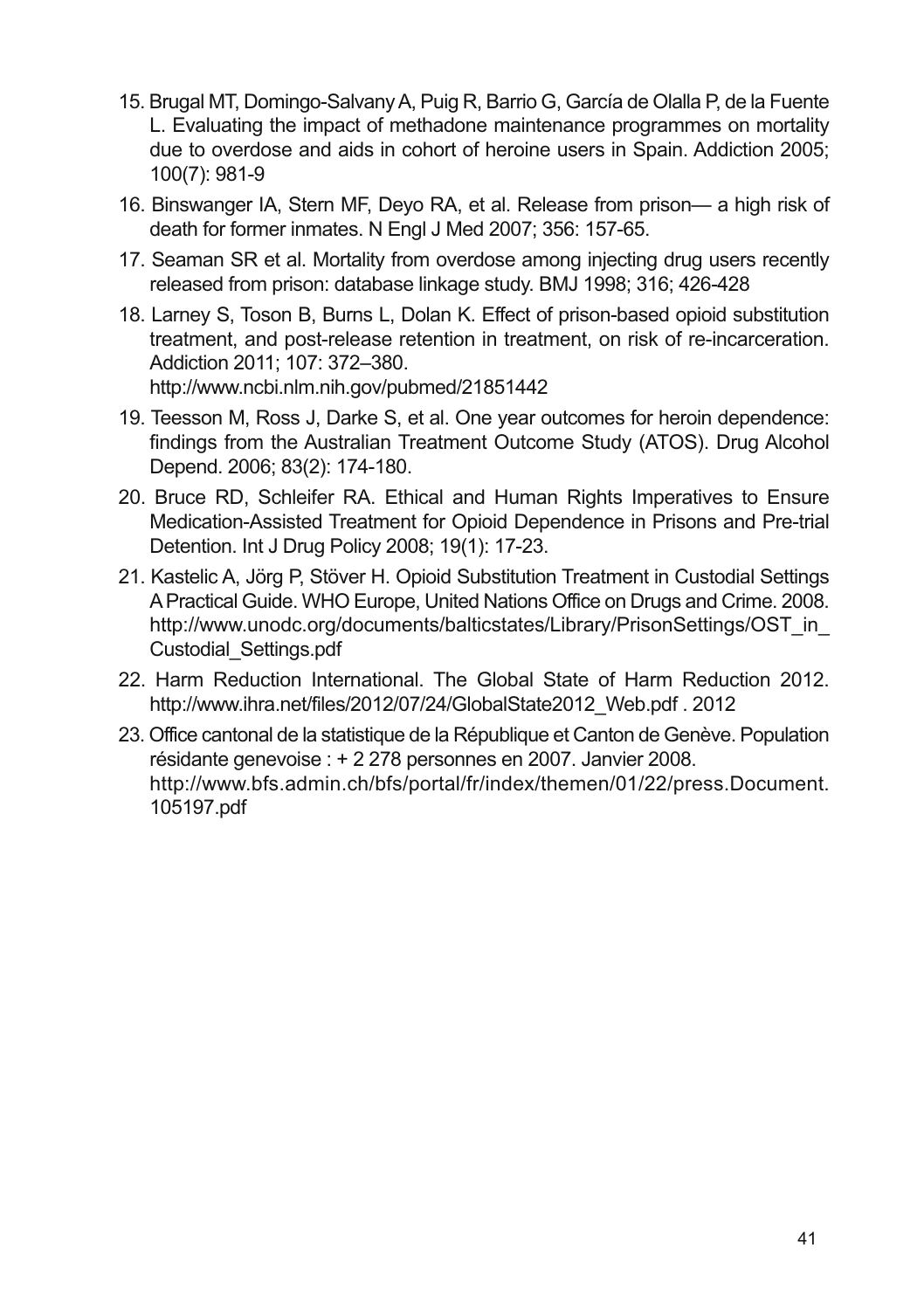# **Mental Health Services in the Belgian prison system**

*Dr Sven Todts,* Medical director Prison Health Care Service

## **The Belgian Prison system**

In February 2013, Belgium had a total of 11,760 inmates, an incarceration rate of 107 per 100,000 inhabitants. A further 1,028 sentenced prisoners were detained at home under electronic surveillance. The prisoners are housed across 33 prisons, which have a total capacity of 8,950. This means that there is considerable overcrowding, a problem that is mainly concentrated in the remand prisons of the larger cities.

The prison system also manages three closed detention facilities for minors (< 18 years old), but technically speaking, these are not prisons: although the prison system manages security aspects, the follow-up of these minors is the responsibility of the different regional governments.

The lack of capacity is tackled in different ways: the system of electronic surveillance is being expanded, one prison is rented from the Dutch government, and finally four new prisons are planned or under construction.

The composition of the Belgian prison population is particular. Almost one third of all inmates are remand prisoners. This high percentage is a reflection of management problems and arrears in the judicial system. Almost 60% of inmates are sentenced prisoners. Finally, a staggering 10.7% are mentally disordered offenders (MDOs). The fact that MDOs do not find their way to psychiatric treatment facilities, and sometimes stay without treatment for years, has been criticised by many authorities such as the European Court of Human Rights. In the following paragraphs, we will look at this problem in more detail.

## **Mentally disordered offenders**

Under Belgian law, an offender is called mentally disordered when three conditions are met:

1. a mental disorder must be present: 'a state of insanity' or 'a state of severe mental disorder';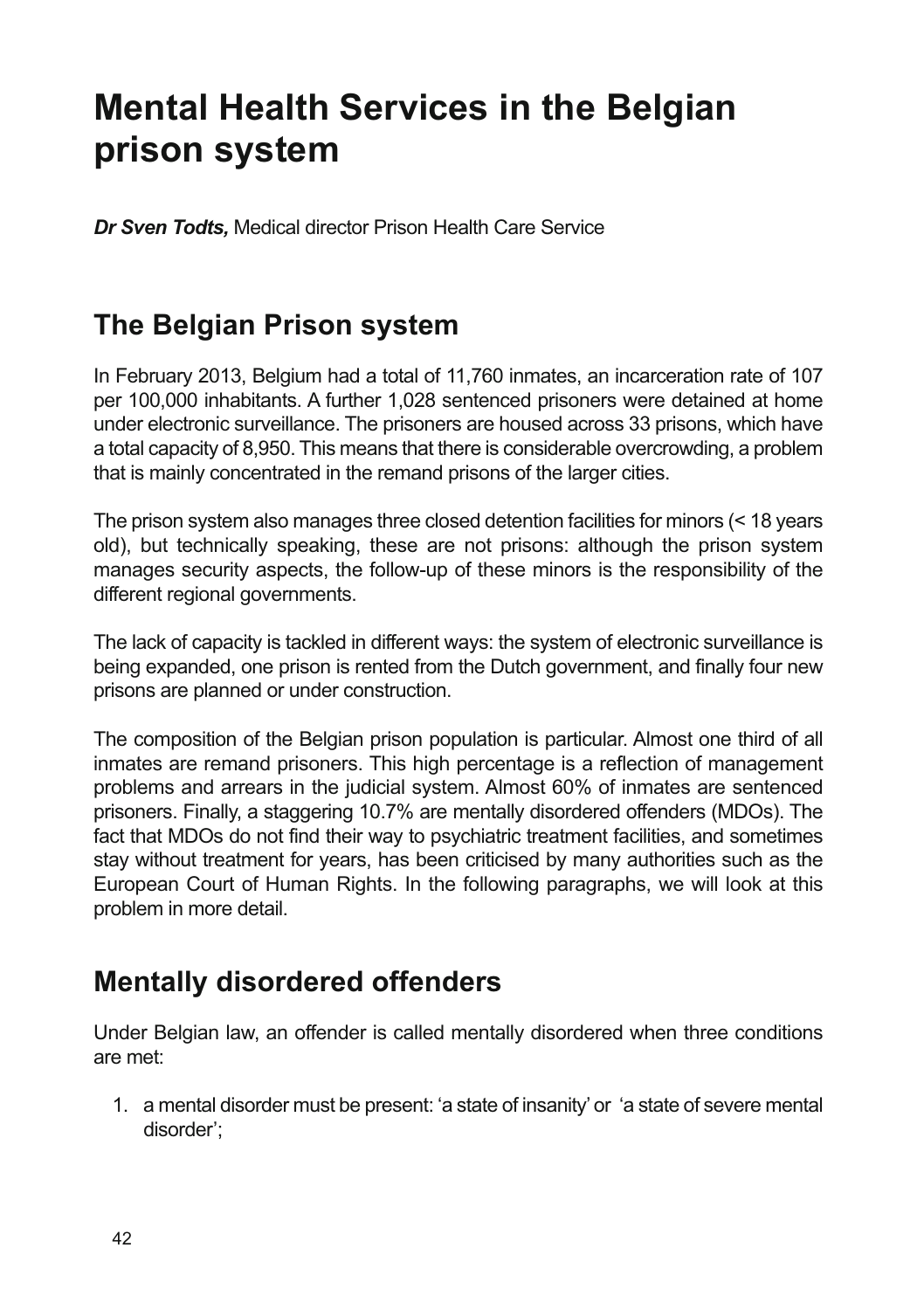- 2. as a result of the mental disorder, the offender was unable to control his behaviour at the moment of the act and at the moment of the court decision;
- 3. the offender must represent a danger to himself or to third parties.

If the three conditions are met, any court (including a popular jury) can 'intern' the said offender. Since he is no longer considered responsible for the offences, there will be no sentence. The MDO is detained first and foremost to protect society and secondly to allow the provision of treatment necessary for reintegration into society. Once a decision of 'internment' has been reached, the responsibility for the offender shifts to a so-called 'commission for the protection of society', consisting of one judge (president of the commission), one lawyer and one medical doctor (usually but not necessarily a psychiatrist). The commission has extensive powers, including the possibility of unlimited detention on the one hand and immediate placement in psychiatric care or even at home under family care on the other.

If an MDO stays in prison, he is referred to one of ten psychiatric wards or to a so-called 'social defence unit'. The psychiatric wards were originally meant to house MDOs for a short period before they were transferred to a treatment facility, either in the outside world or in a social defence unit (part of the prison system).

The problem of the commissions is that there are not enough treatment facilities for MDOs. As a result, large numbers remain in prison, as is shown in the following table:

|             | <b>North</b>  |     | South             |     |
|-------------|---------------|-----|-------------------|-----|
| Psychiatric | Antwerp       | 61  | Mons              | 38  |
| ward        |               |     |                   |     |
|             | Louvain       | 51  | Jamioulx          | 31  |
|             | <b>Bruges</b> | 61  | Lantin            | 43  |
|             | Ghent         | 120 | Namur             | 31  |
|             |               |     | Forest (Bxl)      | 107 |
|             |               |     | <b>Berkendael</b> | 11  |
|             |               |     |                   |     |
| SDU         | Turnhout      | 120 | Paifve            | 199 |
|             | Merksplas     | 333 |                   |     |
|             |               |     |                   |     |

Number of MDOs per prison:

From the above table, it is easy to deduce that the problem is much more pressing in the north (Dutch-speaking) part of the country. The reason is that in the (French-speaking)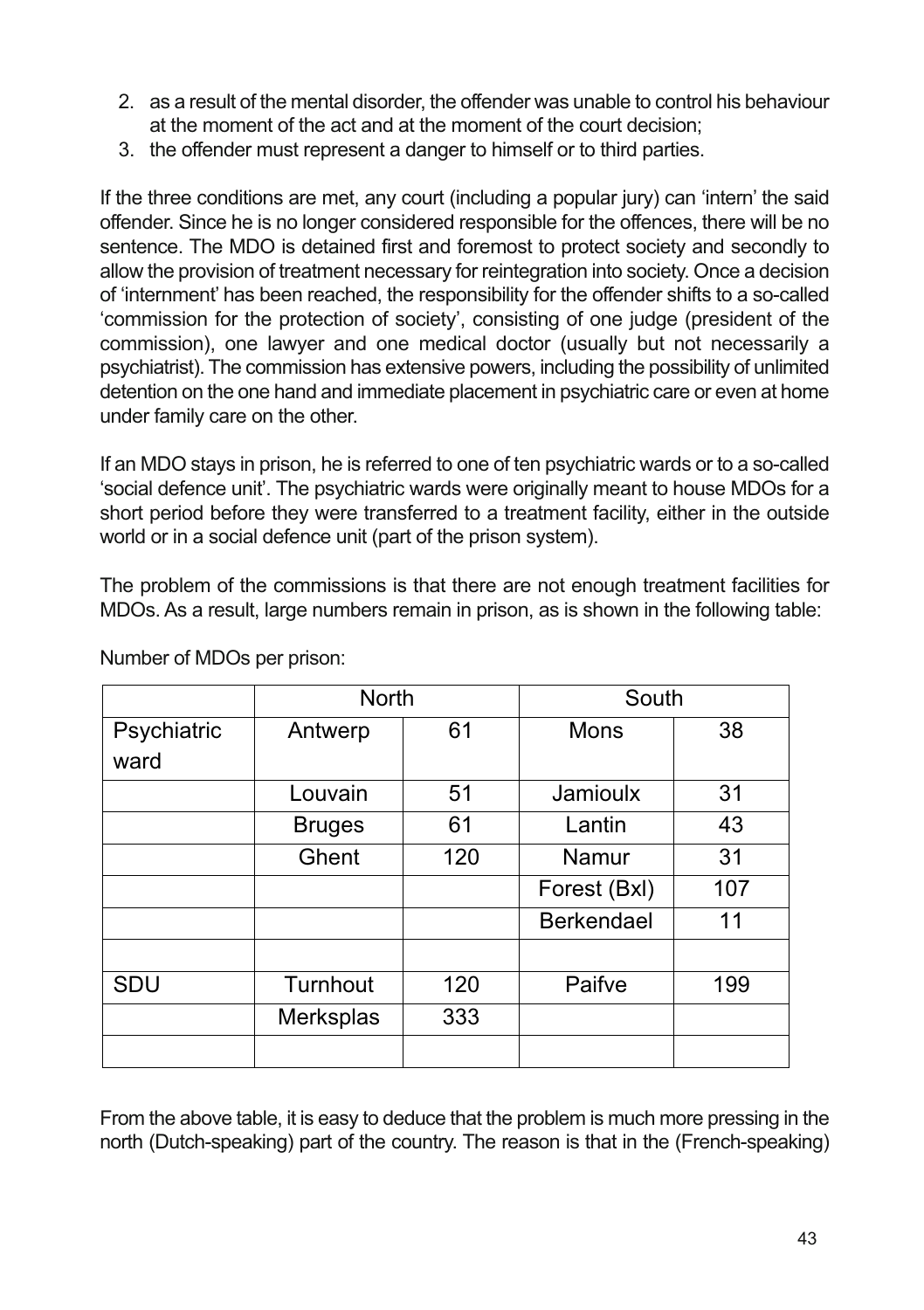south, the Walloon regional government runs two psychiatric hospitals that are dedicated to the care of forensic patients: Les Marronniers in Tournai for male MDOs and La Chêne aux Haiesin Mons for female MDOs. Furthermore, the social defence unit of Paifve consists of a dedicated prison that only houses MDOs.

As a result, the situation in the south is much more favourable than in the north, with the exception of the situation in Forest prison (the Brussels remand prison). As the psychiatric wards in the north are too small to care for all the MDOs, many mentally disordered offenders have to live among the other prisoners, putting them at risk of bullying, etc.

The care for mentally disordered offenders has since 2007 been taken up by care teams, which are part of the prison health care service. They consist of psychiatrists, psychologists, social workers, psychiatric nurses and therapists. Although the teams consist of dedicated professionals, they are much too small to offer a quality of care that is comparable to the quality of care in the outside world. Moreover, the care teams are also supposed to take care of the psychiatric cases among the general prison population, since there is no other help available for these inmates.

Until a few years ago, the psychological care and social support for MDOs was provided by the psychosocial department of every prison. The psychosocial services consisted of psychiatrists, psychologists and social workers. They operated separately from the health care service and were managed by the prison governors. The psychosocial department offered assistance and help to prisoners, but acted at the same time as an expert service, offering advice on the danger of recidivism, etc. In 2007, the psychosocial department was finally split: psychiatrists had to choose between a care function (and were then added to the health care service) or an expert function. Regrettably, those with other professions (psychologists, social workers) did not have this choice: they all stayed part of the psychosocial department, which was now reduced to an expert department. The net result of the splitting of the psychosocial department was that hardly any psychological or social support for prisoners (MDOs or others) remained, and hence the construction of the care teams in order to alleviate at least some of the problems of the MDOs.

## **Solutions**

The problem of the lack of care for MDOs has been recognised and in the past few years solutions have been proposed. Which type of care should be proposed depends largely on the necessary intensity of care on the one hand and the degree of danger (the need for the protection of society) on the other hand. For the northern part of the country, where the problem is the most acute, the situation can be broken down as follows: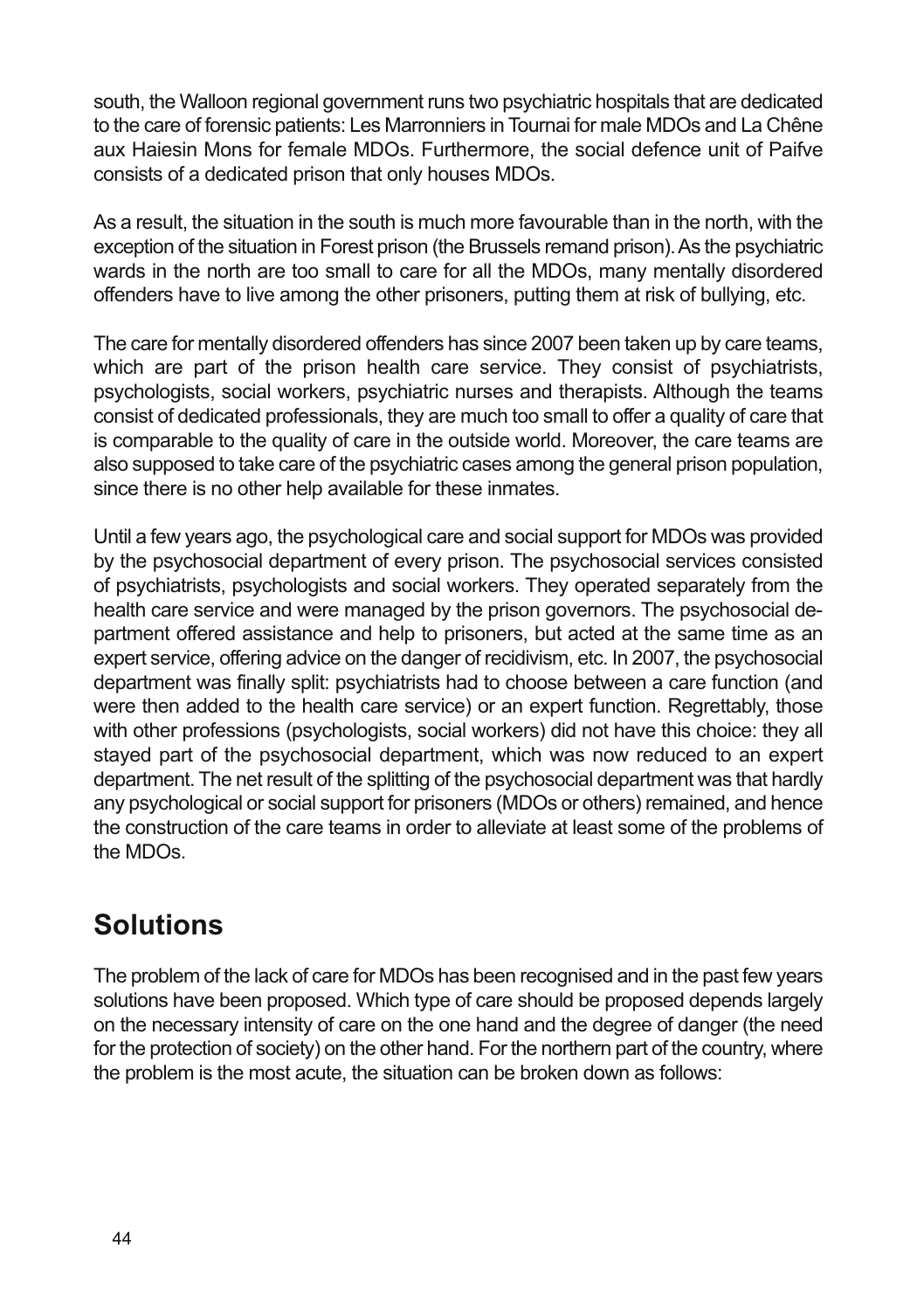| Care                            | Low | Medium | High | <b>Total</b> |
|---------------------------------|-----|--------|------|--------------|
| intensity $\blacktriangleright$ |     |        |      |              |
| Security $\blacktriangledown$   |     |        |      |              |
|                                 |     |        |      |              |
| Low                             | 7   | 8      | 4    | 19           |
| Medium                          | 5   | 17     | 28   | 46           |
| High                            | 11  | 9      | 15   | 35           |
|                                 |     |        |      |              |
| <b>Total</b>                    | 23  | 34     | 53   | 100          |
|                                 |     |        |      | $(n=599)$    |

Levels of care intensity versus levels of security in the Flanders region (%):

Solutions should be the easiest for the one in five MDOs (19%) with a low risk profile: they should be helped in the community, either on an ambulatory basis, in psychiatric care centres, or in regional general psychiatric hospitals. This level of care, however, depends largely on the regional governments. In other words, the minister of justice (or of public health)cannot influence the development of this sector. As the need for all types of care for the general population in the Flanders region is important (care for the elderly, the handicapped, child day care facilities…), money for forensic initiatives only becomes available in a piecemeal fashion.

Mid-security patients (46%) are treated in dedicated forensic psychiatric units of regional psychiatric hospitals. Again, there is a significant lack of treatment slots available. As hospitals in Belgium are private institutions, the government cannot force hospitals to build forensic units. Even so, a modest expansion is planned for the coming years.

The most difficult group to offer treatment to is the high security group. They should be taken into treatment in dedicated forensic psychiatric hospitals. Up till now, these facilities have been non-existent in the Flanders region. However, major developments are underway: two facilities are currently under construction. The hospital in Ghent will be able to treat 272 male MDOs; the hospital in Antwerp 180 male MDOs. Furthermore there have been propositions – but not yet firm plans – to open a small psychiatric forensic hospital (unit) for 20 to 30 female MDOs.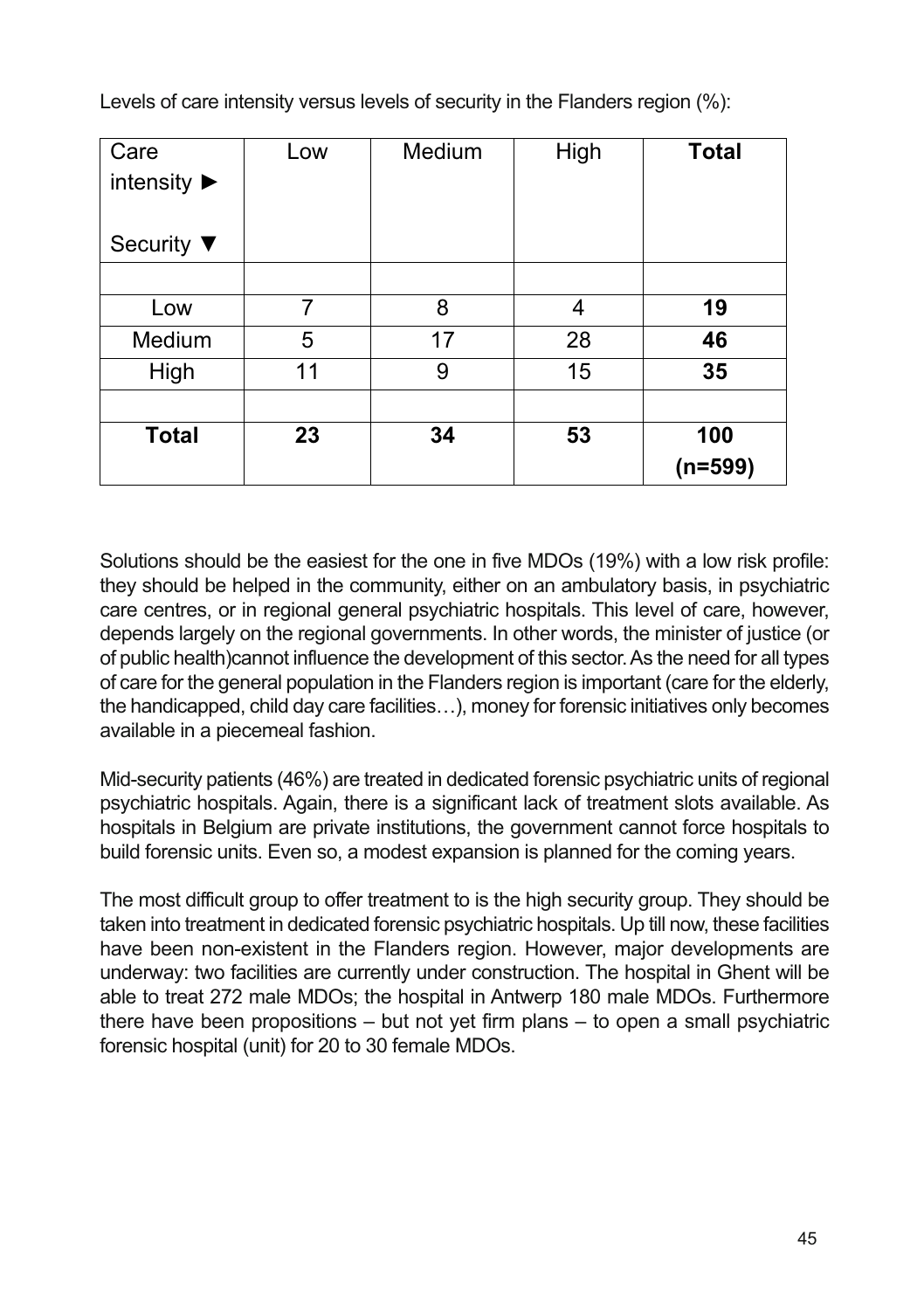## **Psychiatric problems in remand and sentenced prisoners**

As elsewhere in Europe, there is a feeling that psychiatric illness in remand prisoners and in sentenced prisoners is increasing, but so far we do not have any hard scientific data to confirm this. Anyway, indirect markers show that the need for psychosocial and even psychiatric support and treatment is important: two thirds of all prisoners in Belgium have used illegal drugs at least once in their life, and one in three prisoners use illegal substances while in detention. Meanwhile, more than one in three prisoners use at least one form of psychotropic medication (versus more than 10% in the general population).

So far and with the exception of the prescription of medication by psychiatrists and GPs, hardly any professional help is available. The ten psychiatric wards which were described earlier are filled with MDOs and the few staff available (the care teams) have a lot of work. For the moment, there are no concrete plans to alleviate this situation. It is more or less hoped that treatment staff and treatment options will become available after 2014, when a large number of MDOs will have left the prison system for the forensic hospitals which are now under construction. The psychiatric wards could then be reconstructed as regional psychiatric treatment facilities.

Finally, a national specialised ('third-line') psychiatric ward is planned within the new Brussels prison, which should be ready in 2016.

In the meantime, efforts are being made to get more heroin users into substitution treatment and to expand drug help in prisons: a new therapeutic community is planned, as well as the expansion of drug-free prison wings.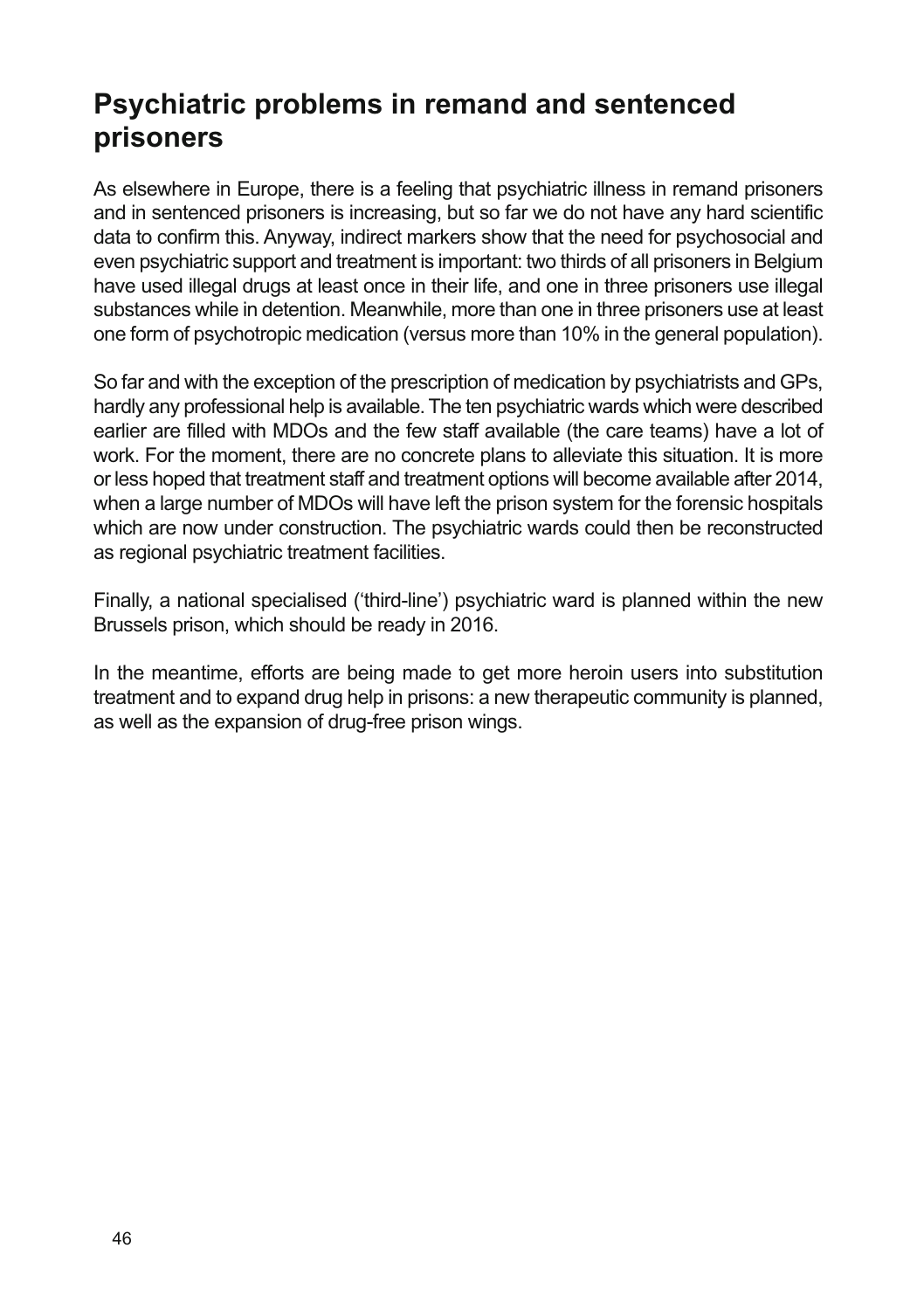# **Romania and illegal drugs at a glance – Trends and services**

#### *Dr Mihai Corciova, Psychtherapist*

'Modern' drug history started in Romania after December 1989. Before then, it was alcohol, tobacco and, if you were lucky, some coffee. Of course, there was some use of psychoactive drugs, both from the medical system, despite strict controls, and from combinations of different drugs that were possible to buy without prescription (such as codeine tablets). Alcoholism and smoking were the main problems in the area of substance abuse.

The 'openness' that followed after 1989 has seen a new market for illegal drugs flourish, causing Romania to become not only a transit hub for illegal drugs but also a consumer country.

There were even existing networks of people able to re-orient their business towards illegal drugs, and in this respect the country was ready for the new trade. The same cannot be said when it comes to drug services (and I will refer only to socio-medical services), and much less the consumer.

Conversations with people who started using illegal drugs (heroin) in the 1990s reveal a common thread: at first, they did not know what to expect. There were teenagers wishing to outdo previous generations, for whom substance abuse meant tobacco and alcohol, and do 'what they saw in the movies'. The first time they had a withdrawal, they did not understand what was happening to them.

From another perspective, with little more than 20 years of illegal drugs use history, we can say that ex-users have gradually started to get involved in activities aimed at active users only in the last few years. Even from the start, external organisations, which financed a lot of programmes in Romania, were seeking the involvement of the drug users in programming and implementation. This had little success, probably due to the fact that at the time, Romania did not have enough experience in the drug field and, due to the communist background, the communities were not exactly aware of their identity. However these efforts contributed a lot to opening the way for when the users grew older. Even so, we can say that communities and peer organisations are still in their youth.

The medical system was lacking trained resources and functional working mechanisms. It took time for the system to become organised and for new services to be developed and become functional, and the process that was started is still continuing today. The first services confronted with the new problem were the psychiatric ones, and these were the first to face the new challenge.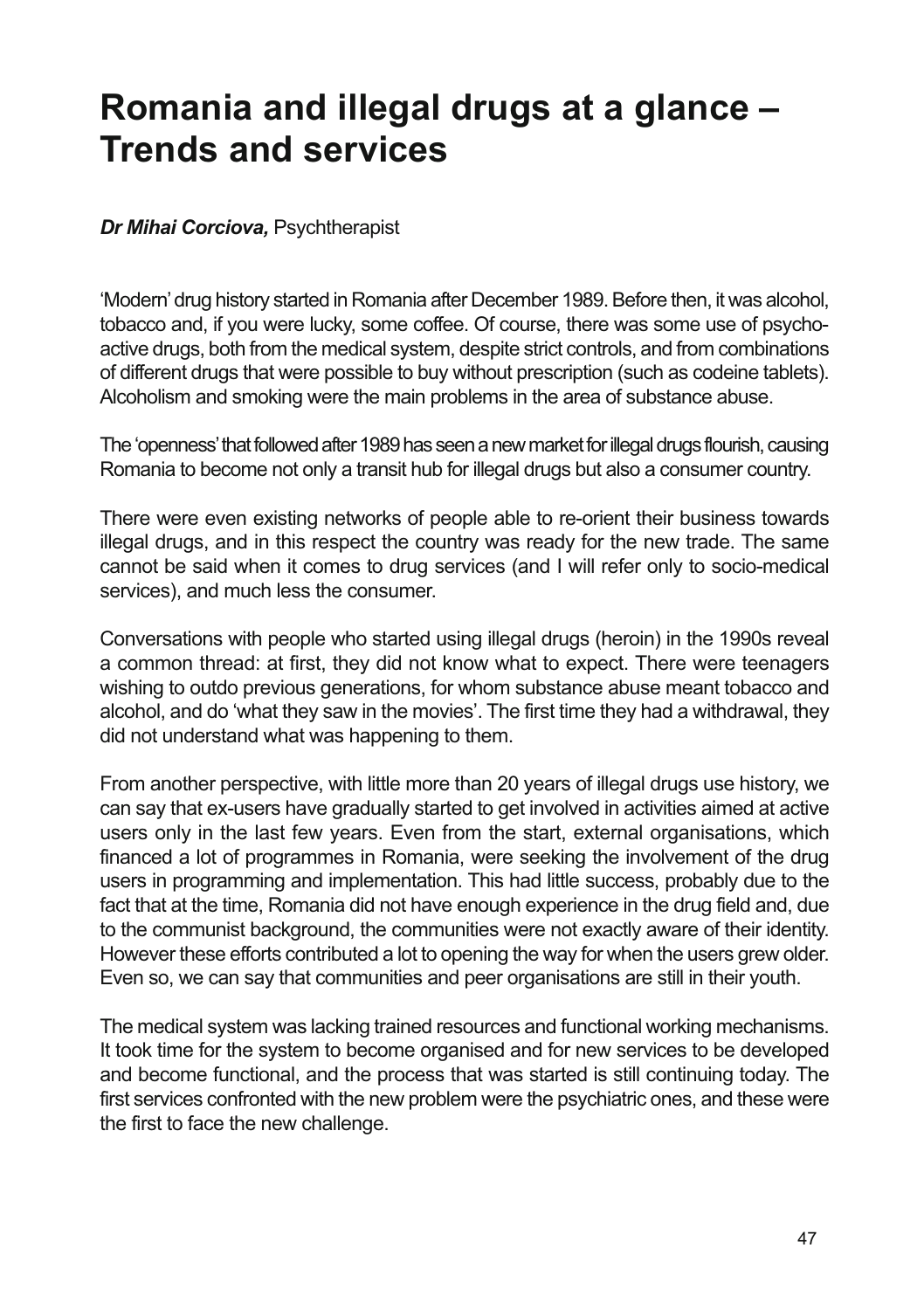Another reality was the fact that the drug users were condensed in specific areas, mainly big towns, and Bucharest and the surrounding area had and still has the largest number of drug users. The spread of drug use increased greatly as soon as new psychoactive substances came on the market (synthetic cannabinoids, cathinones, piperazines) and due to their initial legality, the phenomenon become more visible at national level.

For Bucharest the ratio of drug users increased every year, starting with 2007 (17.4 per 1,000, age  $18 - 49$ ) till 2011 (20.1 per 1,000, age  $18 - 49$ ). The figures by now are probably much higher. Even for the past few years, since there are still problems in collecting the data, all the figures are probably higher. <sup>2</sup>

The services for drug users in Romania are organised based on existing legislation and are systematised on three levels:

**The first level** aims to provide basic medico-psychosocial care with the purpose of reducing the harm/risks of drug use. In this category the services listed include information sharing, needle and syringe exchange programmes, condom distribution, counselling, voluntary testing for HIV and Hepatitis B and C, medical care, and campaigns to raise awareness.

**The second level** is represented by the out-patient services which, besides voluntary counselling and testing for blood-borne disease, offer substitution treatment (methadone, buprenorphine), abstinence maintenance treatment, out-patient detoxification, medium medical care services, occupational therapy, medical and psychiatric services, group, family and individual counselling and psychotherapy.

**The third level** is related to the therapeutic communities. This service aims to facilitate rehabilitation and social reinsertion of ex-drug users and includes campaigns to raise awareness and the training of human resources.

This structure can be reflected by the number of units reporting data showing the services used at national level: 27 medical units of the Ministry of Health (in-patient and out-patient services); 32 centres of the National Anti-Drug Agency (out-patient integrated care services); 5 private centres.

In 2011 the services were accessed by 3,587 beneficiaries, of which 2,355 were concerned with illicit drugs and new psychoactive drugs. The main drugs for which services were provided were the new psychoactive substances (42.5%) and heroin (31.3%).

Since 2010 there has been a sharp increase in the use of the new psychoactive substances, which typically represent the main injected drug. As the new psychoactive

<sup>2</sup> All data/statistics in this document have been extracted from the National Anti-Drug Agency Report 2012. For more information please visit http://www.ana.gov.ro/rapoarte%20nationale/en/National%20Report%20on%20Drugs%202012.pdf)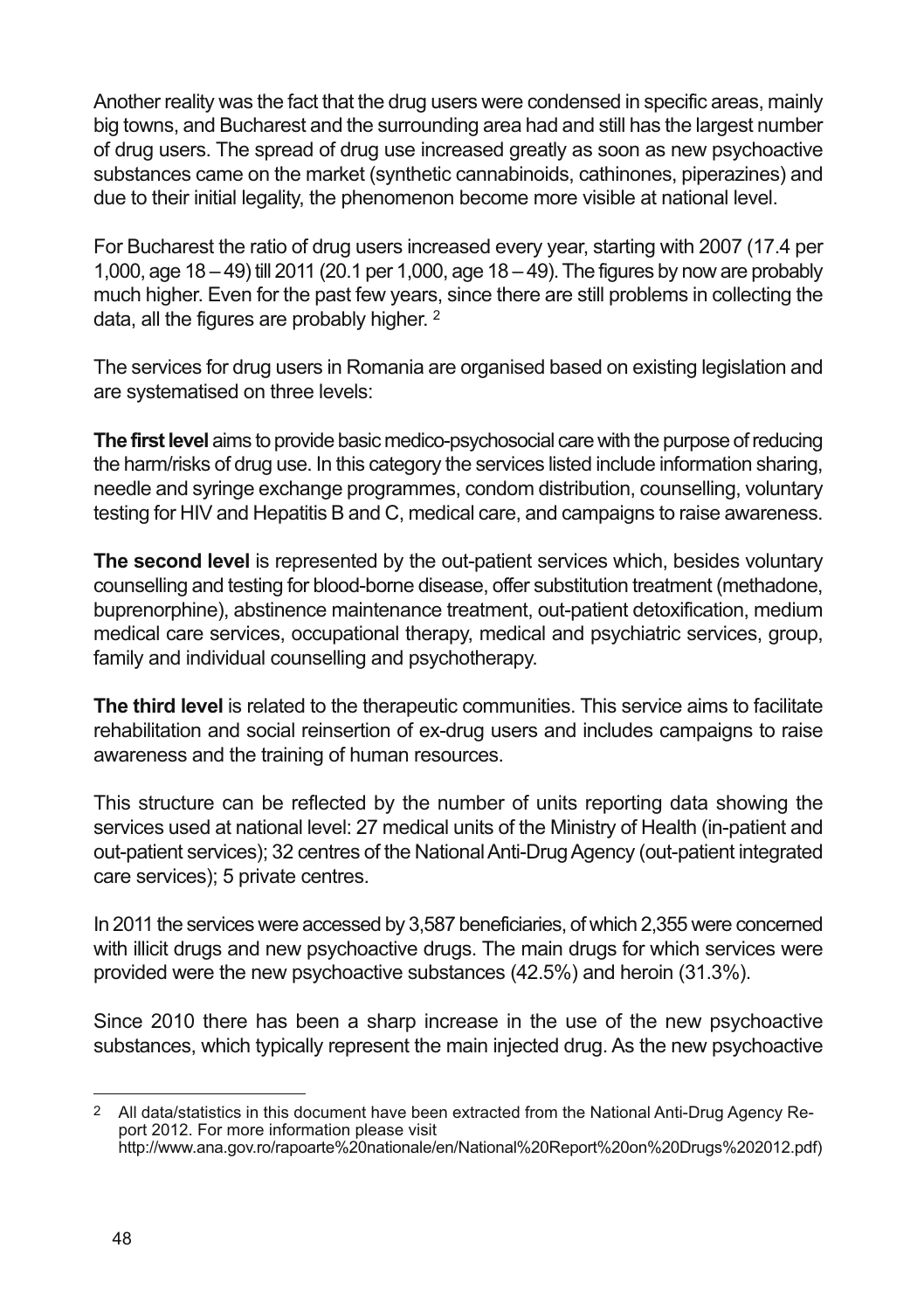substances have short-term effects, their use is associated with a higher injecting frequency and, due to the urge of the user for a new dose, there is an increased number of those who share the injecting equipment.

Due to these and, maybe also due to better reporting, the prevalence of blood-borne diseases increased slightly in 2011 for Hepatitis B (15.0%) and accentuated increasing for HIV (6.12%) – above the European average. For Hepatitis C there seems to be a slight decrease (68.5%) in the context of rates that are higher than other European countries. Another probable explanation of the increase is the closure of a number of needle and syringe exchange programmes that were financed through international funds, and when the projects finished no governmental structure could provide a continuation of the funding. In 2012/2013 the only governmental structure that mobilised resources for these programmes was the National Anti-Drug Agency.

The third level of services includes the therapeutic communities. There are not many of these, and some of them were initiated and are run by Christian associations. These communities have a lot of experience and are providing complex programmes but their number and capacity is limited (five organisations which are part of the Romanian Substance Abuse and Addiction Coalition (ROSAAC)). For all of them, support comes from different sources: national, international and individuals. However, the Romanian Insurance System does not cover these services and therefore there is a barrier in accessibility. These expensive services can be accessed only by a limited number and category of beneficiaries.

The National Anti-Drug Agency is also in the latest stage of implementation of three other therapeutic communities in three areas of the country and, in partnership with the National Administration of Penitentiaries, with financial support through EEA Grants, developed and implemented three other therapeutic communities in three Penitentiaries. These are fully functional and are continuing to provide services even today. Due to the specific conditions provided by the Penitentiary System, staff and locations, the investment is much lower and the sustainability is higher for the specific group of inmates.

The three-level approach for the drug challenge offers a good theoretical basis for development and budgetary allocation, but in terms of existing services and functionality, there is still much to be done. The priority was and still is to have accessible and low-cost services, and therefore the greatest investments were made in levels one and two. Even so, there is still need for more services. For level three, the developments belong mainly to the civil society; there are even efforts being made to make operational public units in this direction. Other problems are related to the communication and co-operation between different providers. The co-operation between the National Antidrug Agency and the National Administration of Penitentiaries, in the area of providing services and ensuring the treatment continuity from community to prison, and vice versa, or the co-operation with the service providers from the civil society, is an example of good practice but there is still a great deal to be done to improve the co-operation with the Health System.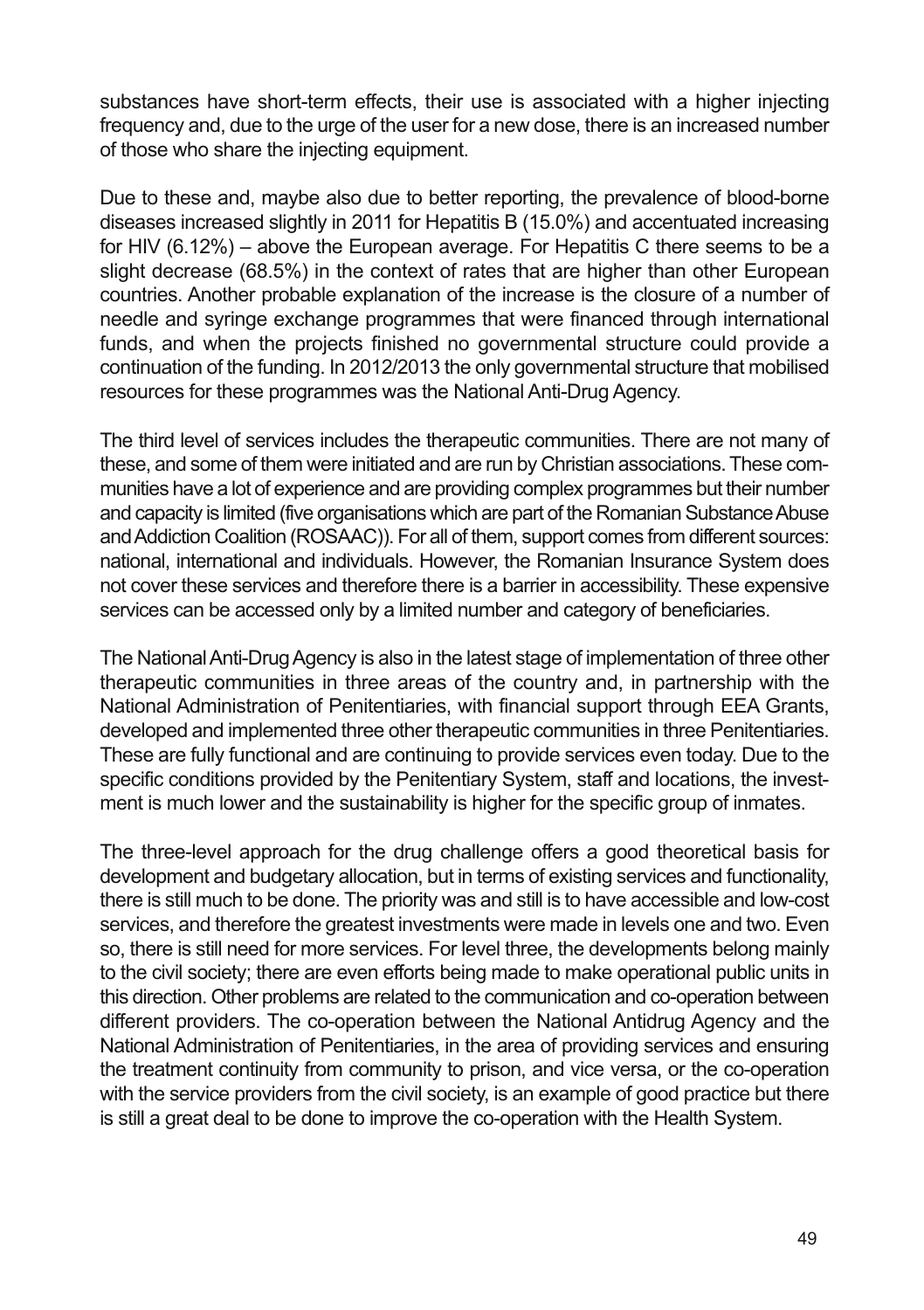# **Drug treatment and risk assessment of drug-using inmates in Serbia: Treating drug users in prison**

*Dr Sanja Stojadinovic, Psychologist, Special Prison Hospital Belgrade* 

### **Introduction**

According the Serbian Ministry of Health, in 2011 there were approximately 150,000 drug-dependent persons in Serbia, 24,000 of whom were opiate dependent. More than 1,700 drug users were in treatment in 25 institutions. Most of them began their treatment more than 10 years after they had first used drugs. The City Institute for Public Health reports that in Belgrade there are five drug-dependent persons for every 1,000 inhabitants, or 7,805 dependent persons in total. The prevalence of drug dependence is 495.2 per 100,000 inhabitants and has increased over recent years.

Official records show that a large majority of patients in state or private medical facilities request an opiate dependency treatment. There are many more requests than there are available medical capacities and trained professionals for different treatment programmes (Kovacevic & Raketic, 2009).

In 2010, the second round of integrated bio-behavioural surveillance survey was carried out among 571 injecting drug users (IDUs) aged 18 and over who injected drugs in the last month in Belgrade (300 persons) and Nis (200 persons) using respondent-driven sampling methodology (Ministry of Health of the Republic of Serbia, 2010). The results show that HIV prevalence in the sample was as low as 2.4% in Belgrade and 4.5% in Nis. Prevalence of Hepatitis C infection was 77.4% in Belgrade and 60.5% in Nis. The median age of first injecting a drug was 21 years in Belgrade and 22 years in Nis. The practice of sharing needles and syringes with other users in the previous month was reported by 23% of sampled IDUs in Belgrade and by 15% in Nis.

### **Drug use in Serbian prisons**

Official records of the Serbian Ministry of Justice's Prison Administration show that the number of drug using inmates is around 1/3 of the whole prison population (see table below). According to the estimation made by the Prison Administration, 60% of them used heroin before detention, 40% of them were injecting drugs.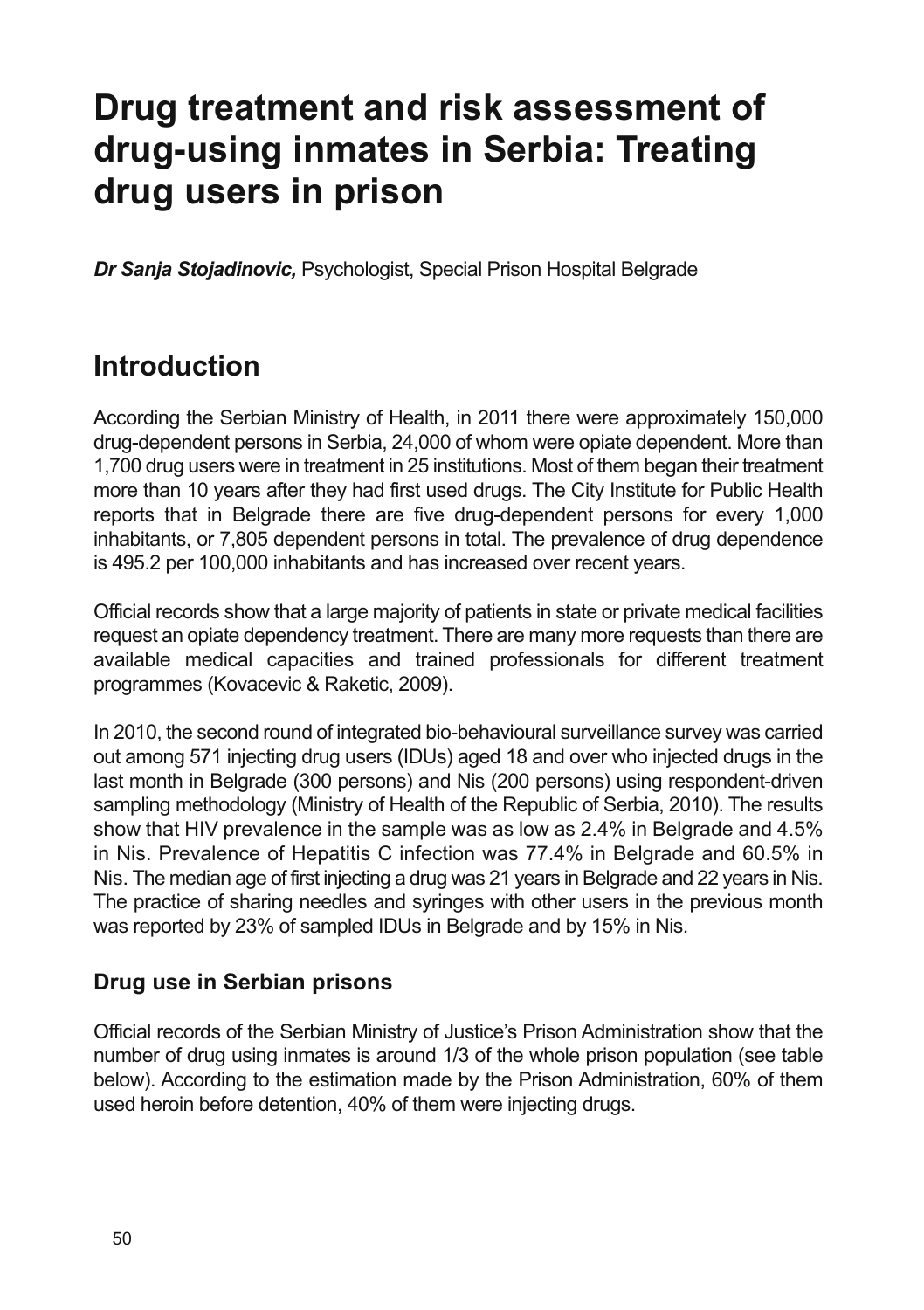| year | Number of<br>inmates<br>entering prison | Number of<br>drug users | %     |
|------|-----------------------------------------|-------------------------|-------|
| 2012 | 8132                                    | 2472                    | 30.39 |
| 2011 | 7925                                    | 2811                    | 35.47 |
| 2010 | 7660                                    | 2528                    | 33.00 |
| 2009 | 9023                                    | 3286                    | 36.42 |

Number and percentage of inmates entering Serbian prisons from 2009 to 2012

In 2009, voluntary and confidential counselling and testing for HIV and Hepatitis C of all newly admitted patients, individual and group counselling on risk behaviours, HIV, HCV and overdosing were implemented in healthcare services in penal institutions. Methadone substitution therapy in penal institutions is available to all who were on methadone treatment before admission to any of the institutions. In the past three years, options for introduction of methadone treatment have been expanded in the institutions upon recommendation of an attending psychiatrist.

With the support of the Mission of the OSCE, in 2007 drug-free units were opened at two Penal Correctional institutions: in Nis and the Special Prison Hospital in Belgrade. The prerequisite for prisoners to be at these units is their absolute abstinence from all psychoactive substances.

Pharmacological interventions and psychosocial treatment are more efficient when delivered in an integrated manner. Nevertheless, psychosocial support for drug users in Serbian prisons is lacking, as well as aftercare programmes.

## **Special Prison Hospital in Belgrade**

The Special Prison Hospital is a unique institution in the Serbian justice system, specialised for legally enforced treatment of offenders with drug, alcohol and mental health problems. It was founded in 1969 and, at that time, offered specialised treatment for offenders from the whole territory of former Yugoslavia. Offenders are, at the time of committing the crime, assessed as unaccountable due to mental disorder or partially unaccountable due to consumption of drugs or alcohol. Court sentences for drug users include prison sentences as well as closed treatment measures.

Now the Special Prison Hospital implements closed treatment measures for offenders from the territory of the Republic of Serbia and, after the treatment are over, most offenders with prison sentences are transferred to prisons. There are a total of 600 patients, of which 160-200 are at the Drug Addiction Department. The majority of patients at the Drug Addiction Department are heroin users, most of whom were injecting drugs.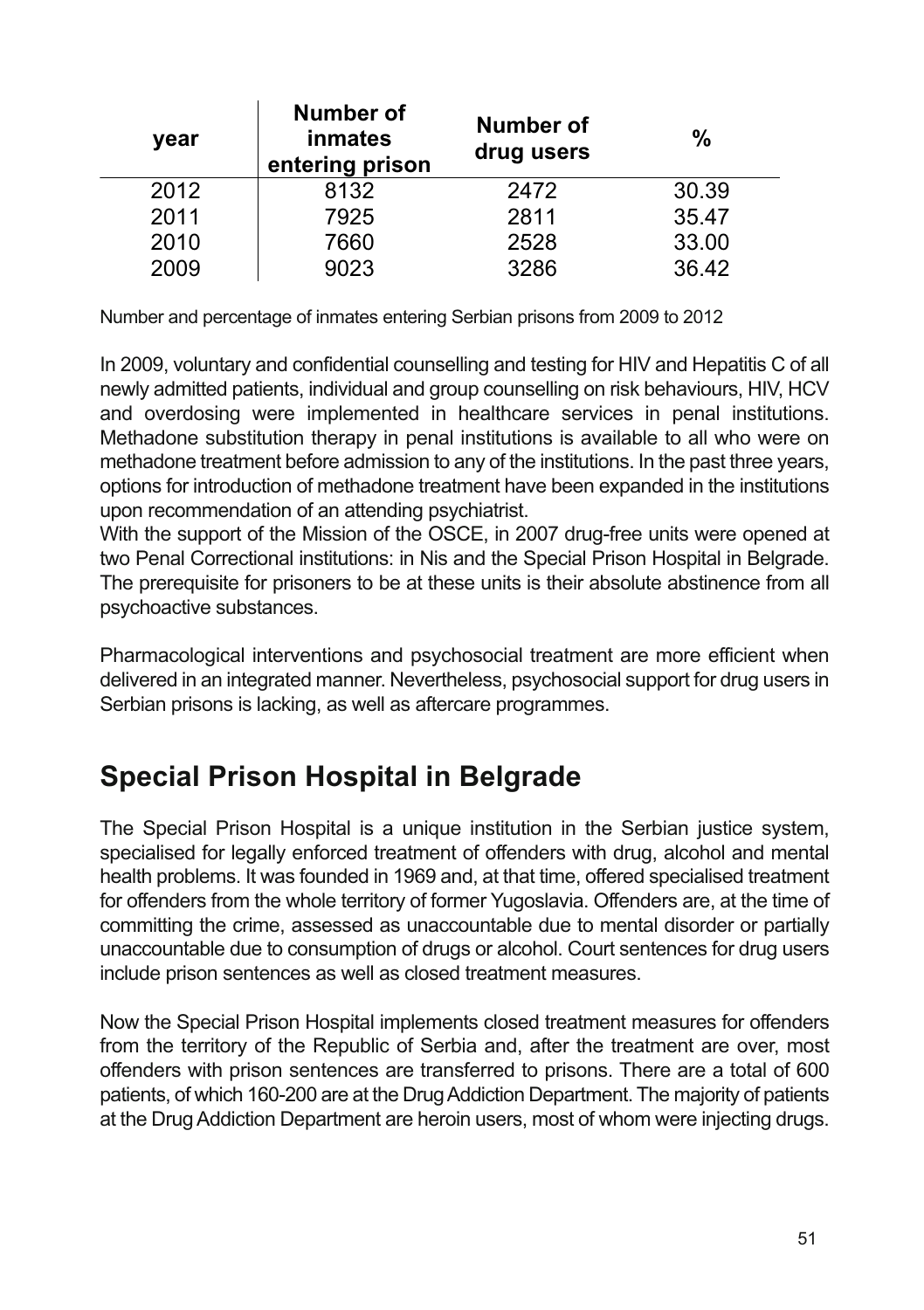The Special Prison Hospital offers healthcare and treatment services to the patients. There are 22 psychiatrists, 8 psychologists, 12 educators and 4 social workers. The hospital has security staff, so it resembles a prison in that it has a high level of security.

### **Psychosocial interventions in drug dependency treatment in the Special Prison Hospital**

'Psychosocial interventions are any formal, structured psychological or social intervention with assessment, clearly defined treatment plans and treatment goals, and regular reviews as opposed to advice and information, drop-in support or informal keyworking' (National Collaborating Centre for Mental Health, 2007).

Psychosocial treatment of drug users in the Special Prison Hospital involves different psychosocial interventions:

- structured group work
- counselling and psychotherapy (cognitive-behavioural, gestalt, client-oriented)
- Drug-free unit.

### **Structured group work in the Special Prison Hospital**

Structured group work usually focuses on 'pre-' and 'post-' treatment issues. Interventions include:

- **Motivational enhancement:** delivered via motivational interviewing (MI). MI focuses on enhancing motivation to change problematic behaviour and uses methods such as developing a feeling for discrepancies, expressing empathy, and supporting self-efficacy. Pre-treatment, it can enhance clients' readiness for change; post-treatment, it can reinforce treatment gains and build motivation for sustaining changes on release.
- **Relapse prevention:** an essential element of any drug dependency treatment. The emphasis is on training drug users to develop a range of skills to identify, anticipate, avoid and/or cope with high-risk situations and triggers for relapse. Components include managing cravings, preventing a 'lapse' from becoming a 'relapse', rehearsing skills and developing relapse prevention/management plans, identifying and beginning positive fulfilling alternative activities, coping with stress and instilling a belief in the drug user's own self-efficacy.
- **Pre-release:** planning and preparation for release are particularly important for prisoners with drug dependencies given the high risk of relapse and overdose. Pre-release work includes maintaining drug-free status post-release, overdose awareness/prevention and information on the range of community services available, including how to access them.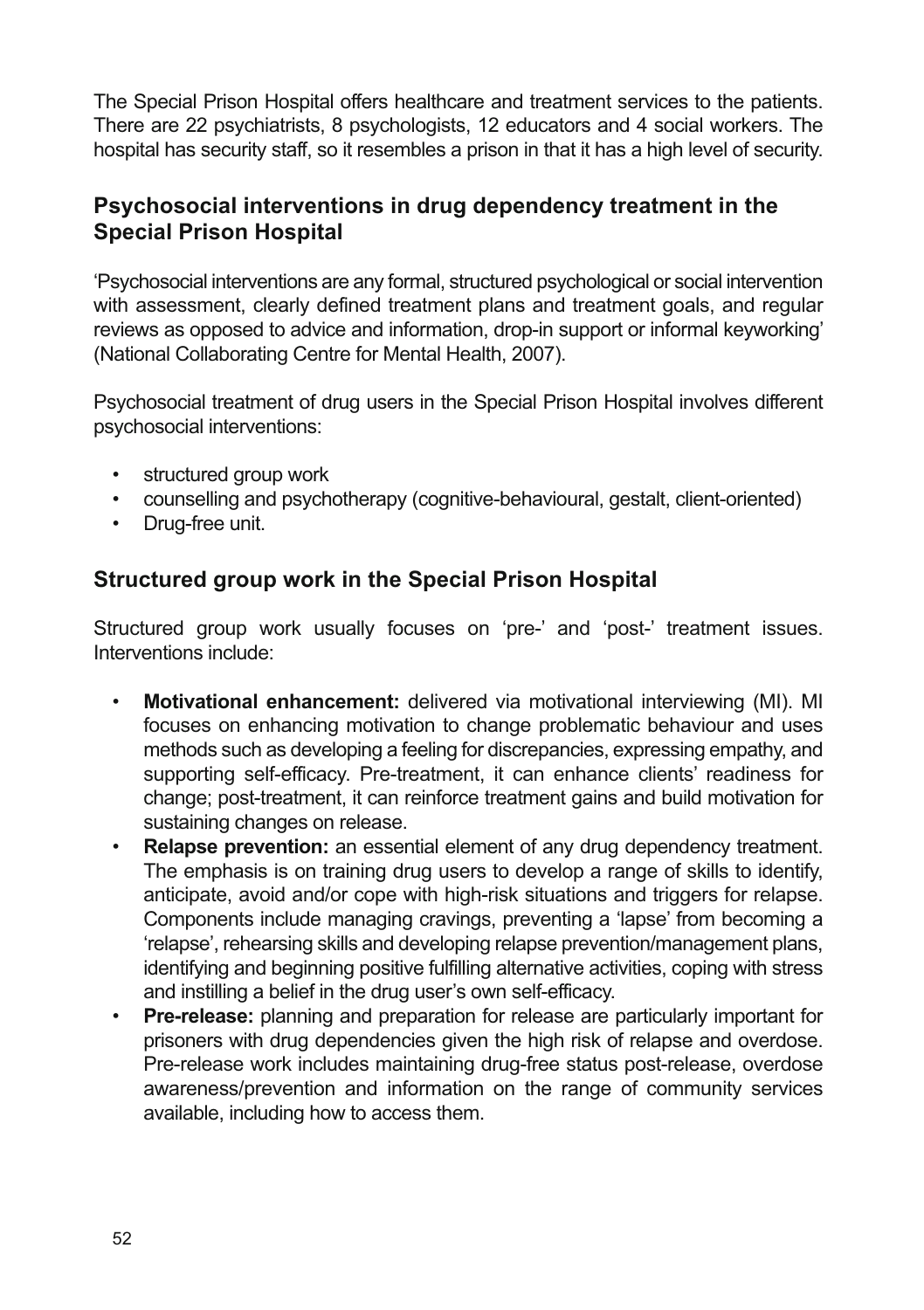### **Counselling and psychotherapy in the Special Prison Hospital**

To alter attitudes, beliefs, and behaviour that support drug use, the drug abuser must engage in a therapeutic change process. Since 2010, psychotherapy in the Special Prison Hospital has applied principles of effective drug dependence treatment according to the recommendations of the United Nations Office on Drugs and Crime. Psychotherapy based on a cognitive-behavioural approach (CBT) aims at modifying cognition, behaviour and beliefs. CBT includes relapse prevention strategies such as training the drug users to develop skills to identify triggers, avoid high-risk situations and to cope with such situations. Components include managing cravings, preventing a 'lapse' from becoming a 'relapse', rehearsing skills and developing relapse prevention/management plans, identifying and beginning positive fulfilling alternative activities, coping with stress and instilling a belief in the drug user's own self-efficacy.

Besides this, one of the major goals of psychotherapy is connecting to the external world by developing adequate relationships with therapists, family and social network outside the closed universe of addiction. In order to maintain abstinence and accomplish a better therapy outcome, client and therapist need to establish a meaningful relationship or *positive therapeutic alliance*. Since drug users usually leave treatment prematurely, psychotherapy proves to be effective in keeping them in treatment.

Applying a *relational approach* in individual and group psychotherapy based on attachment theory leads to the establishment of an effective therapeutic alliance. *Relational approach* in psychotherapy puts an emphasis on creating a deep, independent attachment to a new lifestyle and to people sharing that new lifestyle. Careful monitoring of the patient experience is necessary in order to follow up the therapeutic process of change. One of the patients in the Special Prison Hospital described his psychotherapeutic experience: 'I came from the dark side, tied up by the barriers put up by others and myself, bound by fear. My life was just a simulation, filled with substitutions of life. Now, I am the person striving to conquer my fears, anger and guilt by positive thinking. I am learning to deal with everyday problems and frustrations; I am learning to communicate freely and to exchange my emotions with others. *I am learning to be free, in order to learn who I am.'* 

### **Drug-free unit in the Special Prison Hospital**

The drug-free unit is an area set aside for prisoners with drug use problems who commit to remaining drug-free while living there. This is normally supported by drug testing. The Special Prison Hospital Unit has been open since May 2007, as a result of co-operation with the OSCE Mission to Serbia. The Mission sponsored the construction, set-up and staff training for the unit.

The drug-free unit supports the inmates' fight against drug use by providing a drug-free environment and professional medical, psychological, educational and social services.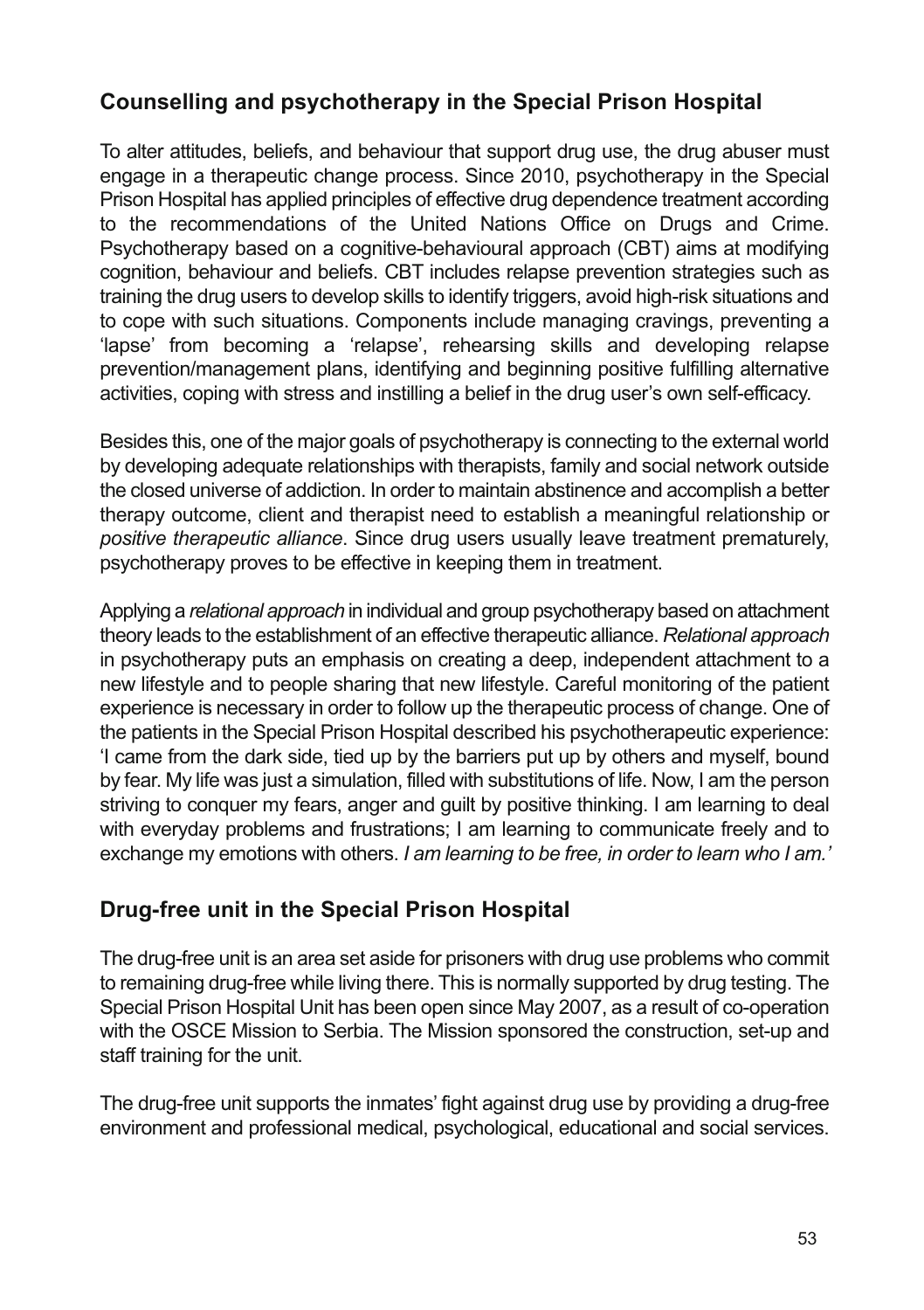It provides enhanced conditions and a set of activities including more intense psychosocial treatment through structured group work and counselling and psychotherapy. Participation in the drug-free programme is voluntary and requires a high degree of commitment from its participants.

From 2007 until now, a total of 139 inmates were involved in intense psychosocial treatment provided in the drug-free unit. Three inmates tested positive for drugs in 2007, six in 2008 and three in 2009. Since 2010 there have been no relapses, so the concept of the drug-free unit has proved its efficacy in treating drug users.

## **Serbian Prison Reform**

### **'What works?' with offenders: tailoring treatment to match needs**

Reform of the Treatment service in Serbian prisons started in 2010 with the adaptation of the rulebook of treatment, treatment programme, classification and re-classification of offenders (Sl. Glasnik RS, 2010). Reform is implemented by the Serbian Prison Administration and supported by the OSCE Mission to Serbia. The Council of Europe is not currently involved, but has supported necessary legislation, the development of human rights protection of prisoners, the treatment of juveniles and the implementation of alternative sanctions.

The main goal of Serbian prison reform is to implement an evidence-based approach to offenders and to introduce 'what works' principles in offender programmes.

'What works' offender programmes, based on Canadian meta-analytic studies, are focused on targeting offender behaviour by tackling criminogenic needs, rather than more generic welfare needs, tend to involve planned interventions over a specified period of time, and are characterised by a sequence of activities designed to achieve clearly defined objectives (Raynor, 2004). Influenced by cognitive-behavioural approaches, 'what works' programmes are aimed at securing behavioural change by exploring the links between cognition and behaviour and by enabling offenders to develop and build their thinking skills and behavioural repertoire.

Implementation of these principles in Serbian prison reform was divided into two phases:

- 1. Introducing **risk assessment tools**
- 2. Treating **criminogenic needs** of offenders in order to decrease the rates of re-offending.

In the first phase of reform, the Offenders Assessment System (OASys) has been applied in risk assessment for offenders with prison sentences over three years.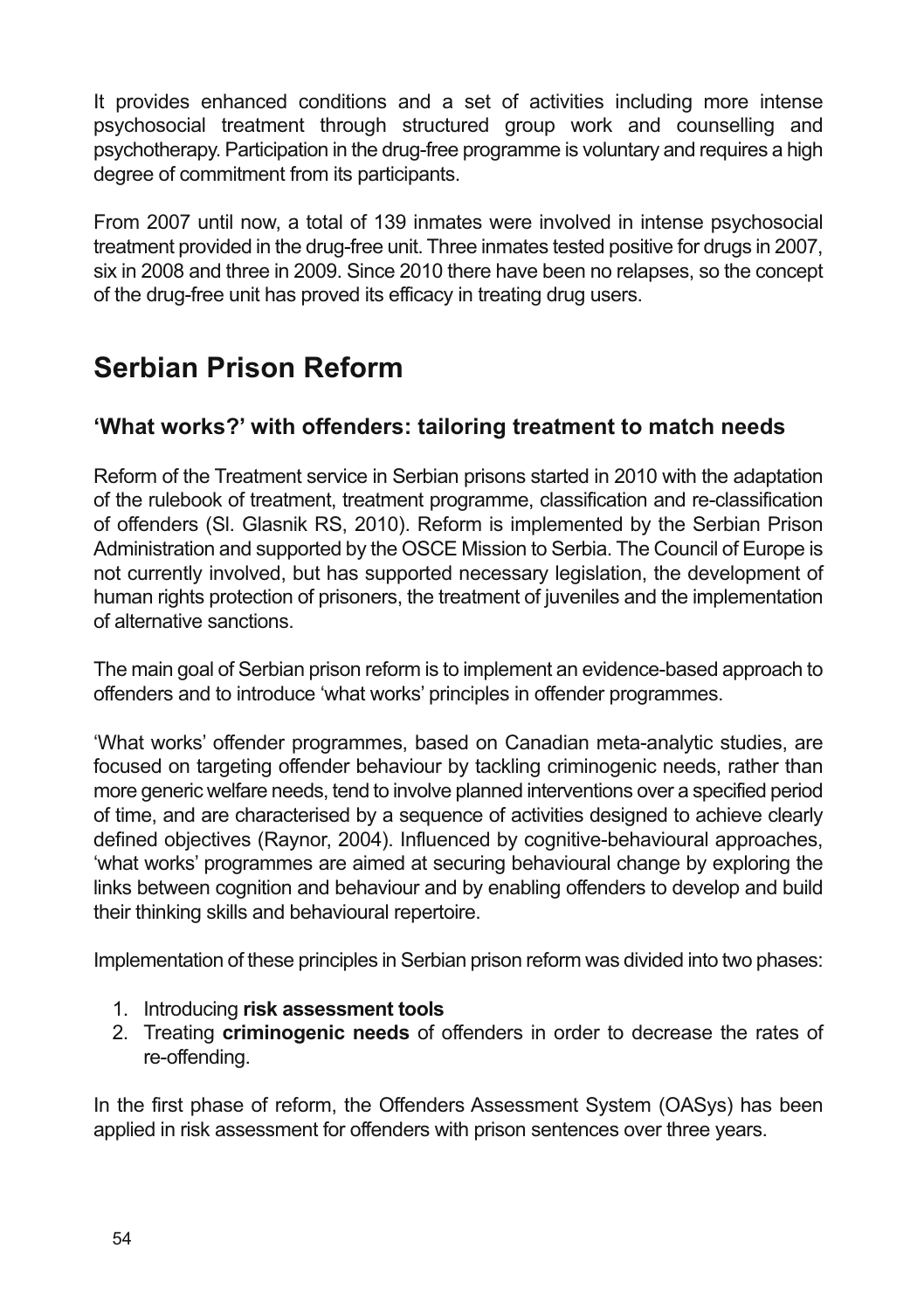The Offenders Assessment System is designed to make it possible to:

- assess how likely an offender is to be re-convicted;
- identify and classify offending-related needs, including basic personality characteristics and cognitive behavioural problems;
- assess risk of serious harm, risks to the individual and other risks;
- assist with management of risk of harm;
- link the assessment to the supervision or sentence plan:
- indicate the need for further specialist assessments:
- measure change during the period of supervision/sentence.

The second phase of Serbian prison reform is directed to introducing specialised programs targeting criminogenic needs (risk factors in which it is possible to intervene) of offenders in order to decrease the rates of re-offending. One of them will offer psychosocial treatment for drug users. For all specialised programmes, the prisoner's consent will be required.

Substance dependence is a high-risk factor for re-offending. Untreated substance-using offenders are more likely than treated offenders to relapse into drug use and return to criminal behaviour. Findings show unequivocally that providing comprehensive drug abuse treatment to criminal offenders works, reducing both drug abuse and criminal recidivism (Pearson and Lipton, 1999).



Planning of treatment and assessing of inmates' needs

The specialised programme for drug-using inmates in all Serbian prisons will be based on United Nations Office on Drugs and Crime recommendations for the effective treatment of drug users. It will be modelled according to the programme in the Special Prison Hospital, mainly delivered via structured group work, but it could be implemented individually. Interventions will include: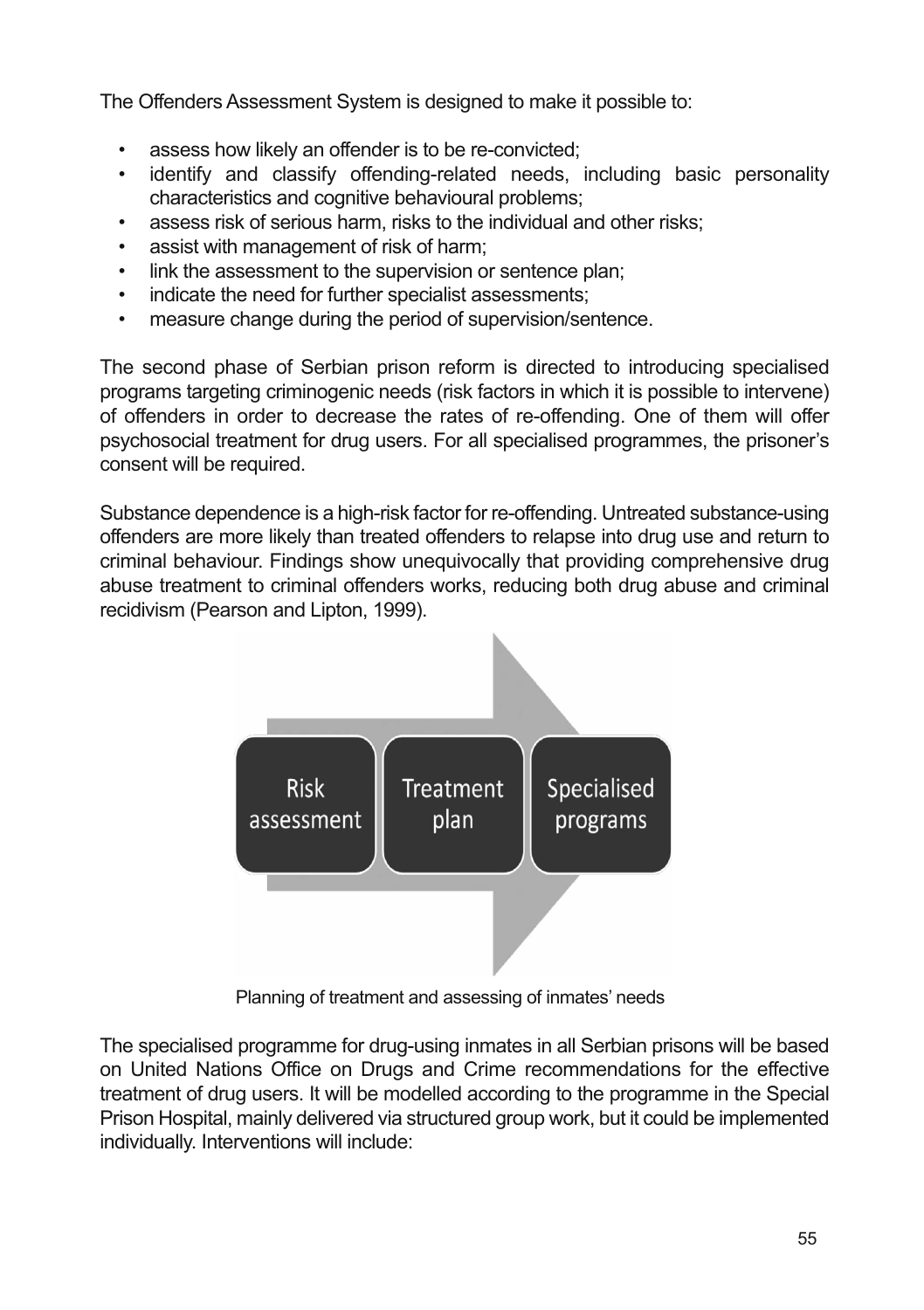- **Motivational enhancement:** delivered via motivational interviewing in order to build motivation for change, compliance for treatment and provide remaining in treatment for sufficient time;
- **Relapse prevention** (training drug users to develop a range of skills to identify, anticipate, avoid and/or cope with high-risk situations and triggers for relapse);
- **Pre-release:** planning and preparation for release.

## **Outlook / the way ahead**

The new strategy of the Serbian Prison Administration for the period 2013-2020 is currently being developed and will further improve the treatment of drug users in prisons. It will include harm reduction interventions (needle exchange, condom distribution, and methadone maintenance in all prisons) and psychosocial interventions in drug users' treatment.

The Programme for psychosocial treatment will be developed and all employees of the Treatment Service in Serbian prisons (approximately 200 psychologists, educators and social workers) will be trained to implement the programme by the Training Centre of the Serbian Prison Administration.

Co-operation with institutions in the community for the treatment of drug users and implementation of models of good practice from other European countries are promising approaches in creating an integrated treatment for drug users. Also, in future, a wider range of psychosocial interventions should be provided in Serbian prisons such as counselling and psychotherapy, residential programs, drug-free units and aftercare programs for prisoners re-entering the community in order to help drug users to maintain changes and to successfully reintegrate into the community after release from prison.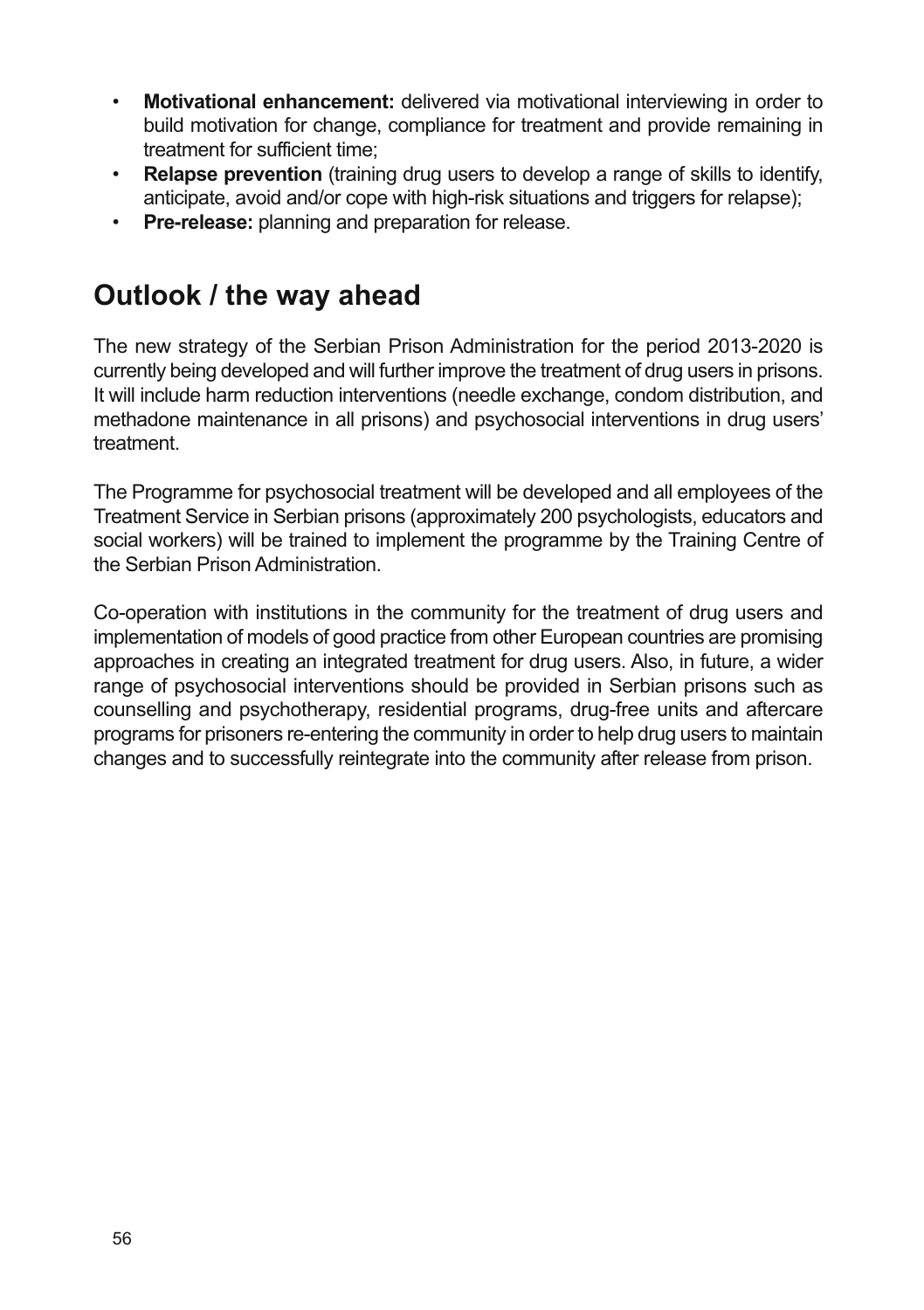## **References**

Andrews, D. A. and Bonta, J. (1998). The Psychology of Criminal Conduct (Second edition). Cincinnati, OH: Anderson Publishing.

Kovacevic, M. & Raketic, D. (2009). Drug situation in Serbia. European Psychiatry, 24 (1), S435.

Ministry of Health of the Republic of Serbia, IPH of Serbia (2010). Survey among populations most at risk on HIV and among PLHIV.

Ministry of Justice Prison Administration (2011). Annual report on prison administration operations.

National Collaborating Centre for Mental Health (2007). National Clinical Practice Guideline Number 51: Drug Misuse Psychosocial Interventions.

Pearson, F.S. and Lipton, DS (1999). A Meta-Analytic Review of the Effectiveness of Corrections-Based Treatment for Drug Abuse. The Prison Journal, 79(4):384-410.

Pravilnik o tretmanu, programu postupanja, razvrstavanju i naknadnom rayvrstavanju osudjenih lica (2010). Sl. glasnik RS, 72.

Raynor, P. (2004). The probation service 'pathfinders': Finding the path and losing the way? Criminology and Criminal Justice, 4(3): 309-325.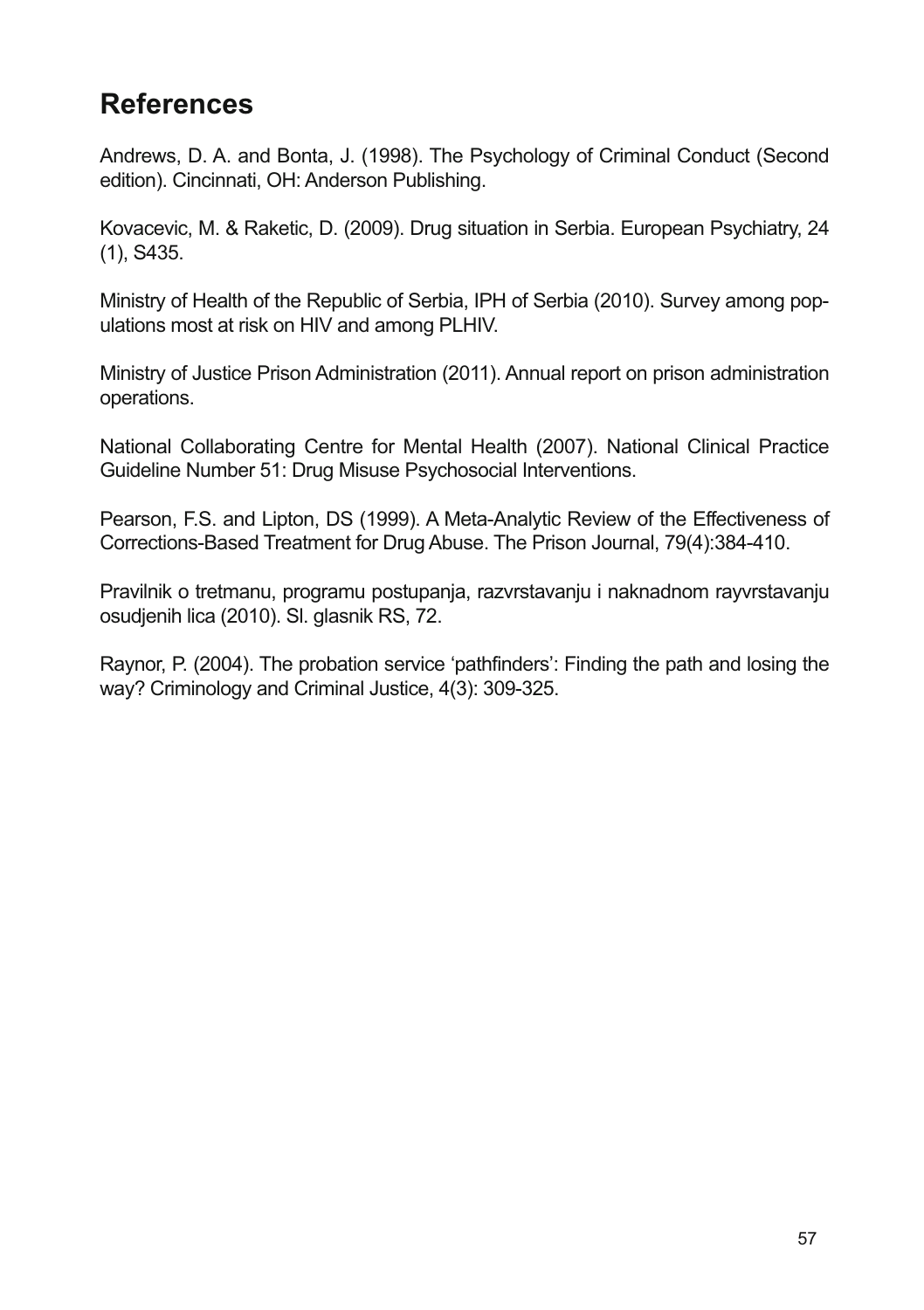# **Prison reforms in the Republic of Macedonia - Drug treatment in Macedonian prisons**

*Ms Elisaveta Sekulovska,* Psychologist, Ministry of Justice, Directorate for Execution of Sanctions of The Former Yugoslav Republic of Macedonia

## **Introduction/Challenges**

An increasing number of drug-dependent prisoners in the Republic of Macedonia has increased the need for health care and treatment services in prisons. This is because of intensive changes of consciousness, psychological and physical dependence of the prisoners serving their sentences, the emergence of violent behaviour by prisoners towards other prisoners, themselves or prison staff, and co-morbidity with personality disorders, psychosis, depression and other disorders/diseases.

Annual data from all penitentiary institutions reported an increasing number of drug users. In 2008, approximately 649 out of 2101 prisoners, or 31%, were drug users. The total of the prison population on 31 December 2011 was 2,212, out of which 746 were drug users, or 34%.



Picture 1: Prison population and drug users in 2008 and 2011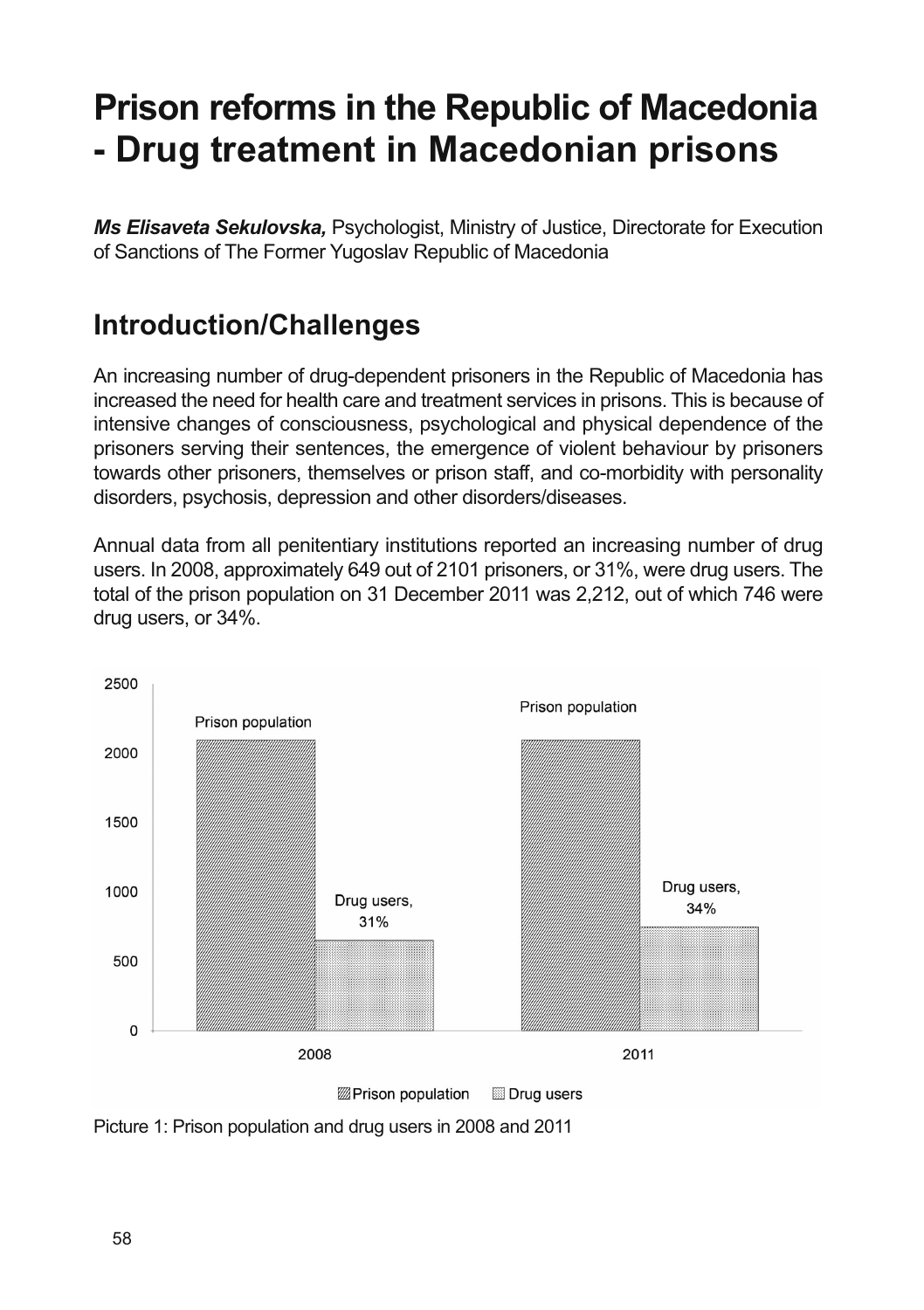The results in Picture 1 indicate a need for action in building capacities to respond to health care and treatment needs of prisoners, drug prevention activities, availability of methadone therapy, psychosocial support and harm reduction measures.

The greatest need for medical and psychological treatment is at the Idrizovo Penitentiary Institution, because of its prison population, its number of drug users, the prevalence of Hepatitis C and co-morbidity with personality disorders, psychosis, depression and other disorders/diseases. If the drug-using prisoner has previously been identified as having a psychopathic personality disorder or severe mental illness, the medical treatment and medications have priority in the drug treatment with a specialist assessment by a qualified medical practitioner.

The Government of the Republic of Macedonia in December 2012 adopted the Health Care Strategy for prisoners 2012-2014 with Action plan 2012-2014.



HIV/AIDS were not registered during 2011. There are assumptions that it is possible that the 0 figure does not correspond to the actual number because of the right of personal choice for testing of each person (The Health Care Strategy for prisoners 2012-2014). There were two prisoners in 2010 identified with HIV/AIDS who received medical treatment outside prison.

## **Background**

The Republic of Macedonia is a country located in the central Balkan Peninsula in Southeast Europe. It declared its independence from Yugoslavia in 1991. Its population in 2011 numbered 2,058,539. The country's capital city is Skopje, with about half a million inhabitants.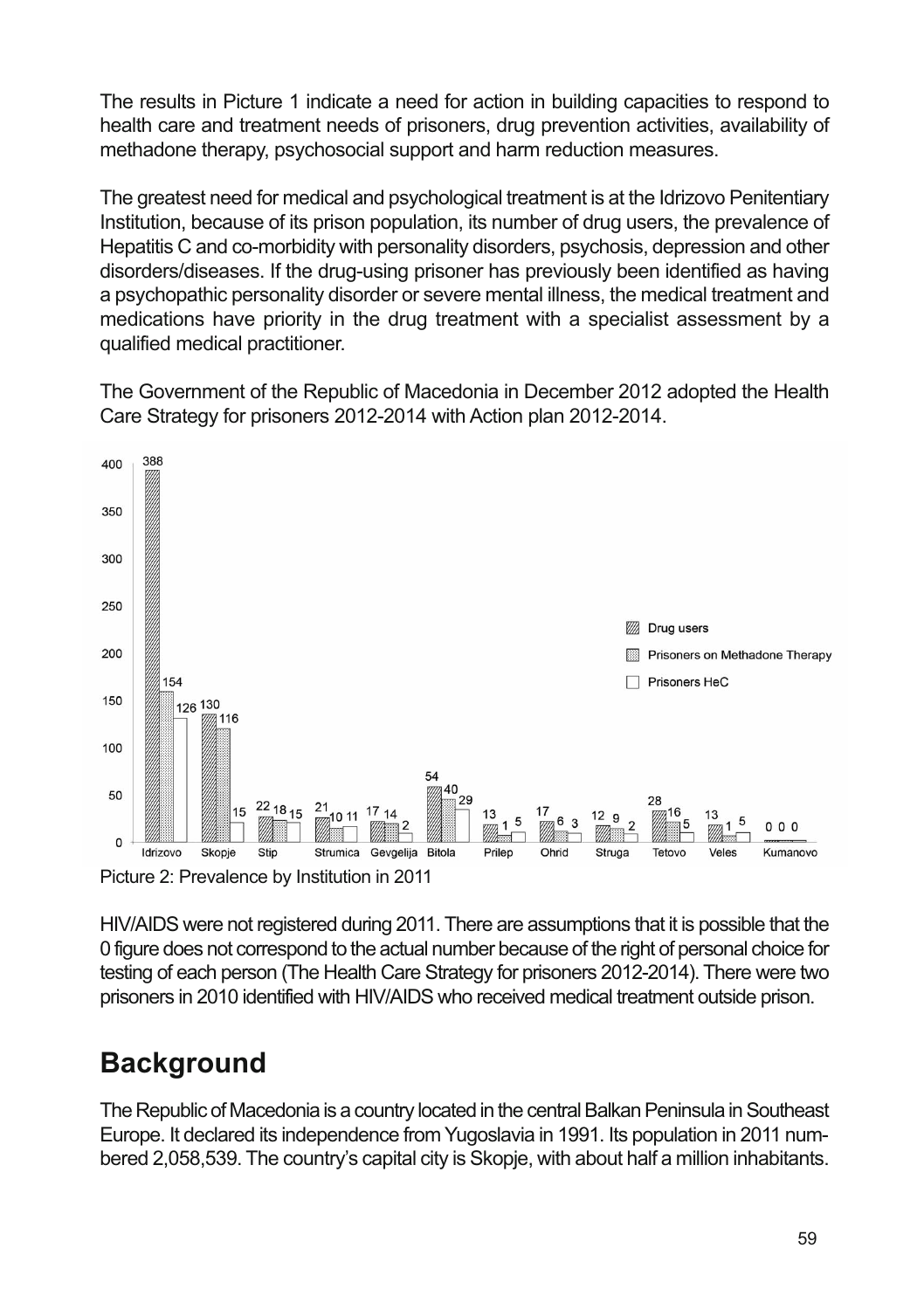The Directorate for Execution of Sanctions is a body within the Ministry of Justice of the Republic of Macedonia. One of its responsibilities is to organise, implement and supervise the execution of sanctions: imprisonment, juvenile imprisonment, alternative measures – community service and home detention, protective supervision imposed by decision on probation and correctional measure – referral to educational and correctional institutions. Another responsibility of the Directorate is to provide in-house training and development. The Directorate co-operates with institutions, associations and organisations dealing with the problems of enforcement of sanctions.

The country penitentiary system is composed of thirteen institutions of which two are correctional-educational institutions (one in Veles for male juveniles and one in Idrizovo for female juveniles), two are closed penitentiary institutions (in Idrizovo and Stip), one is an open penitentiary institution in Struga, and eight are semi-open institutions: Bitola Prison, Prilep Prison, Ohrid Prison, Tetovo Prison, Skopje Prison, Kumanovo Prison, Strumica Prison and Gevgelija Prison.

Correctional-educational institutions are for female and male juveniles who are serving educational-correctional sentences.

Closed institutions are for first-time offenders sentenced to over three years' imprisonment and repeat offenders sentenced to over six months' imprisonment.

Semi-open institutions are for first-time offenders sentenced to less than three years' imprisonment and repeat offenders sentenced to less than six months' imprisonment.

Open institutions are for first-time offenders sentenced to less than five years' imprisonment.

### **Interventions and Partners**

The Directorate for Execution of Sanctions continues to undertake a number of reform activities with specific legislative interventions in the field of resocialisation, security and health care of the prisoners, activities to improve living conditions in prisons, as well as more staff capacity building activities in penal and correctional institutions in the Republic of Macedonia.

The Directorate's partners include:

- Council of Europe
- European Commission
- European Agency for Reconstruction
- Global Fund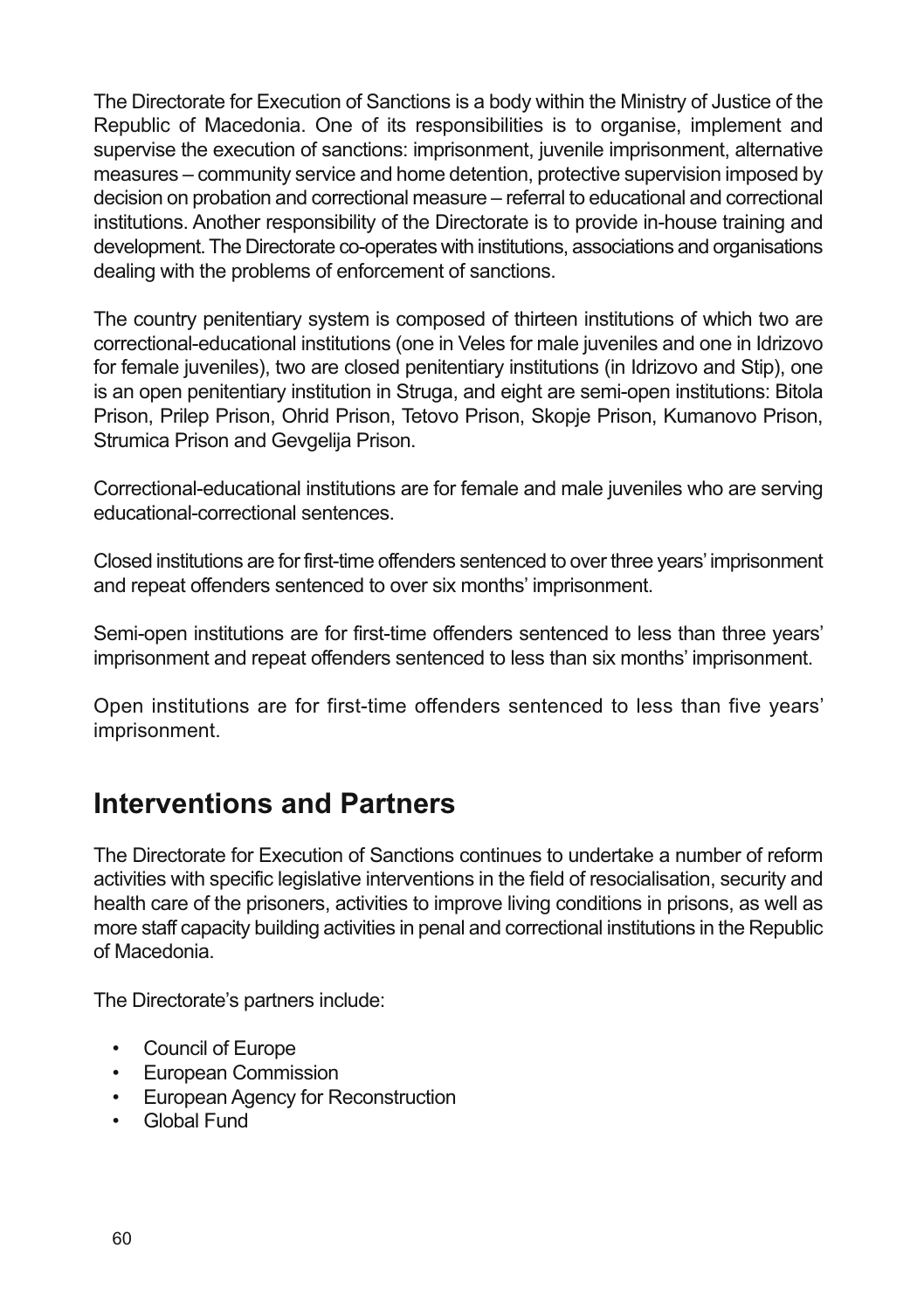- Country Coordinating Mechanism
- Ministry of Health of the Republic of Macedonia
- Ministry for Education and Science of the Republic of Macedonia
- Ministry of Labour and Social Affairs of the Republic of Macedonia
- Ministry of Interior of the Republic of Macedonia
- Clinic for Infective Diseases and Febrile Conditions, Skopje
- Clinic for Toxicology, Skopie
- Bureau for Drugs of the Republic of Macedonia
- Centre for Prevention and Treatment of Drug Addiction, Psychiatry Hospital Skopje
- WHO
- UN
- UNODC
- OSCE
- NGOs: HOPS, Doverba, Via Vita, Hepta

#### **The role of the Ministry of Health and Country Co-ordinating Mechanism of the Republic of Macedonia (CCM) in drug treatment in prisons**

The Republic of Macedonia has an established partnership with the Global Fund to fight against AIDS, tuberculosis and malaria and has implemented grants since 2004. Until now, five grants have been or are being implemented, two for tuberculosis and three for AIDS. The primary recipient is the Ministry of Health. With the co-operation of the CCM and the Ministry of Health, educators have been running educational sessions for prisoners and prison staff since 2004.

In December 2012, the CCM adopted the Policy on linking sexual and reproductive health and HIV/AIDS in order to improve the co-operation of all the relevant partners in health promotion and HIV/AIDS protection at national level. This policy also targets drug users in prisons with a view to achieving integration of services for HIV and SRH of drug users, especially the vulnerable group of women in prisons.

Another important component, which is a part of the HIV Programme in our country, is treatment for Hepatitis C. This activity is implemented in the Clinic for Infective Diseases and Febrile Conditions in Skopie. It is planned to provide 235 people with treatment for Hepatitis C over five years through this programme, which will be implemented in co-operation with two NGOs. Out of the 235, a certain proportion of prisoners will be included.

One of the newest activities of the CCM is promoting the idea of social entrepreneurship of vulnerable groups in society and prisons, such as a new sustainable model of funding for drug users and other vulnerable targeted groups. Two cycles of training were held in 2012, attended by participants from NGOs and CCM representatives.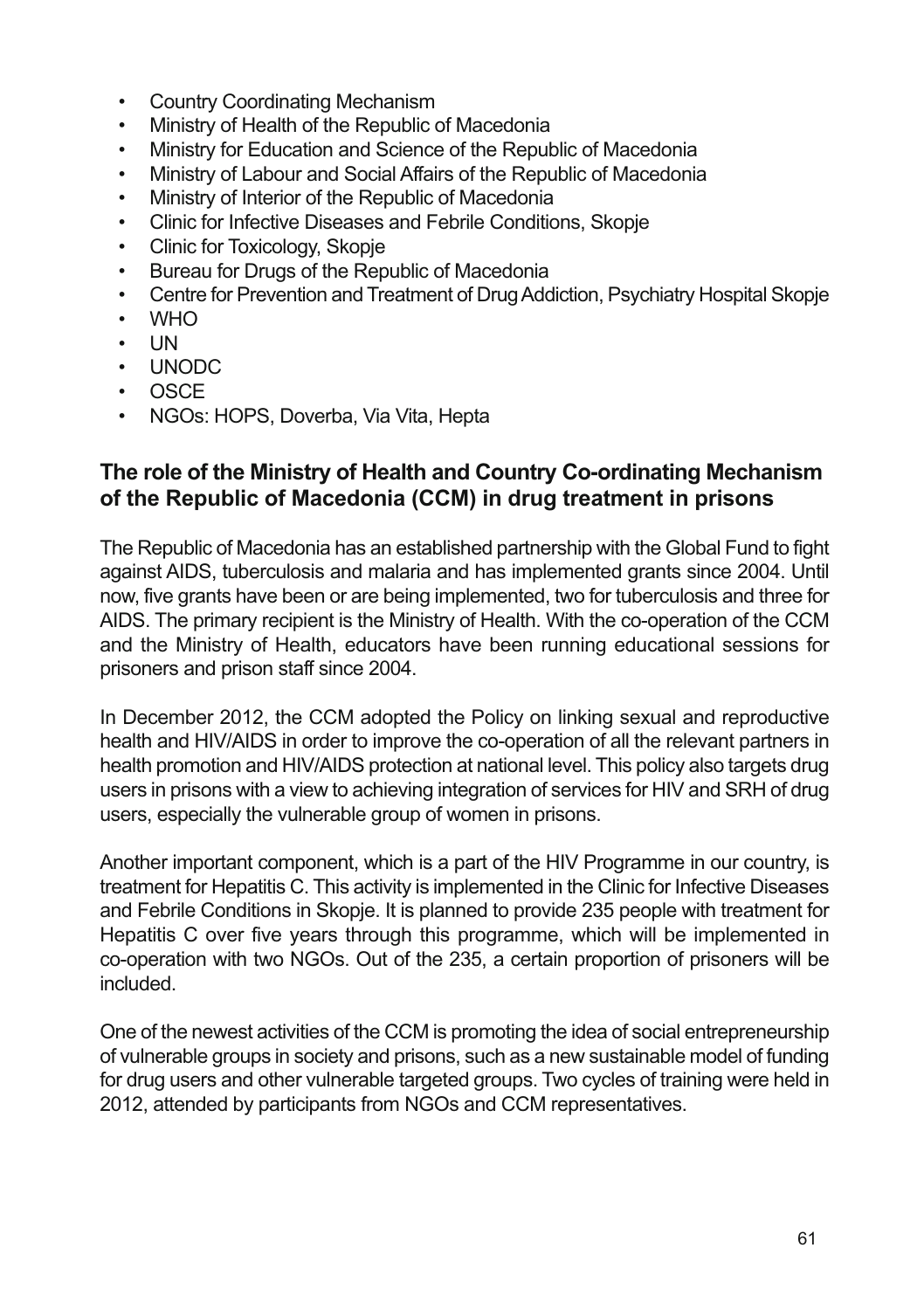## **Psychosocial service**

The contact and trust that is built in the relationship between prisoners and prison staff can contribute to achieving the defined treatment goals. Conversation and advice that prison professionals give to drug-dependent prisoners can make a contribution to their well-being and stable psychological condition. Counselling, where available, is a wonderful opportunity for drug-dependent prisoners to improve their condition and life. In addition, each social and occupational activity gives the prisoner a sense of respect and positive self-actualisation.

The psychosocial and counselling interventions undertaken must be for the benefit of each prisoner. This means that effective interventions must be planned individually and must tackle the inner part of the prisoner.

### **Psychological treatment**

According the Guidelines for types and methods of treatment, adopted and implemented in 2011, the following types of treatment for prisoners can be applied: interview, individual conversation, individual motivational work, individual counselling or psychotherapy, group motivational work and group counselling or psychotherapy.

### **Is psychosocial support and counselling an important part of drug dependence treatment?**

- Assessment of suitability of the prisoner is necessary.
- The right drug dependence treatment is tailored to a person's dependence and individual needs.
- Co-morbidity with personal disorders, psychosis, depression and other conditions can have priority in the treatment of drug-dependent prisoners. Psychotherapy can also treat the other mental health conditions that often contribute to prescription drug abuse.
- Counselling is an essential part of drug dependence treatment. Cognitivebehaviour approach, family counselling and other therapy modalities can help people recovering from opioid dependence.

The number of drug-dependent prisoners who are on methadone therapy is much higher than the number of prisoners suitable only for psychological and psychosocial interventions without methadone therapy.

### **Risk assessment as part of a general admission procedure of the prisoner**

The Instrument for risk assessment and needs of the prisoner and Self-Assessment Questionnaire were established and implemented in 2011. After assessment, the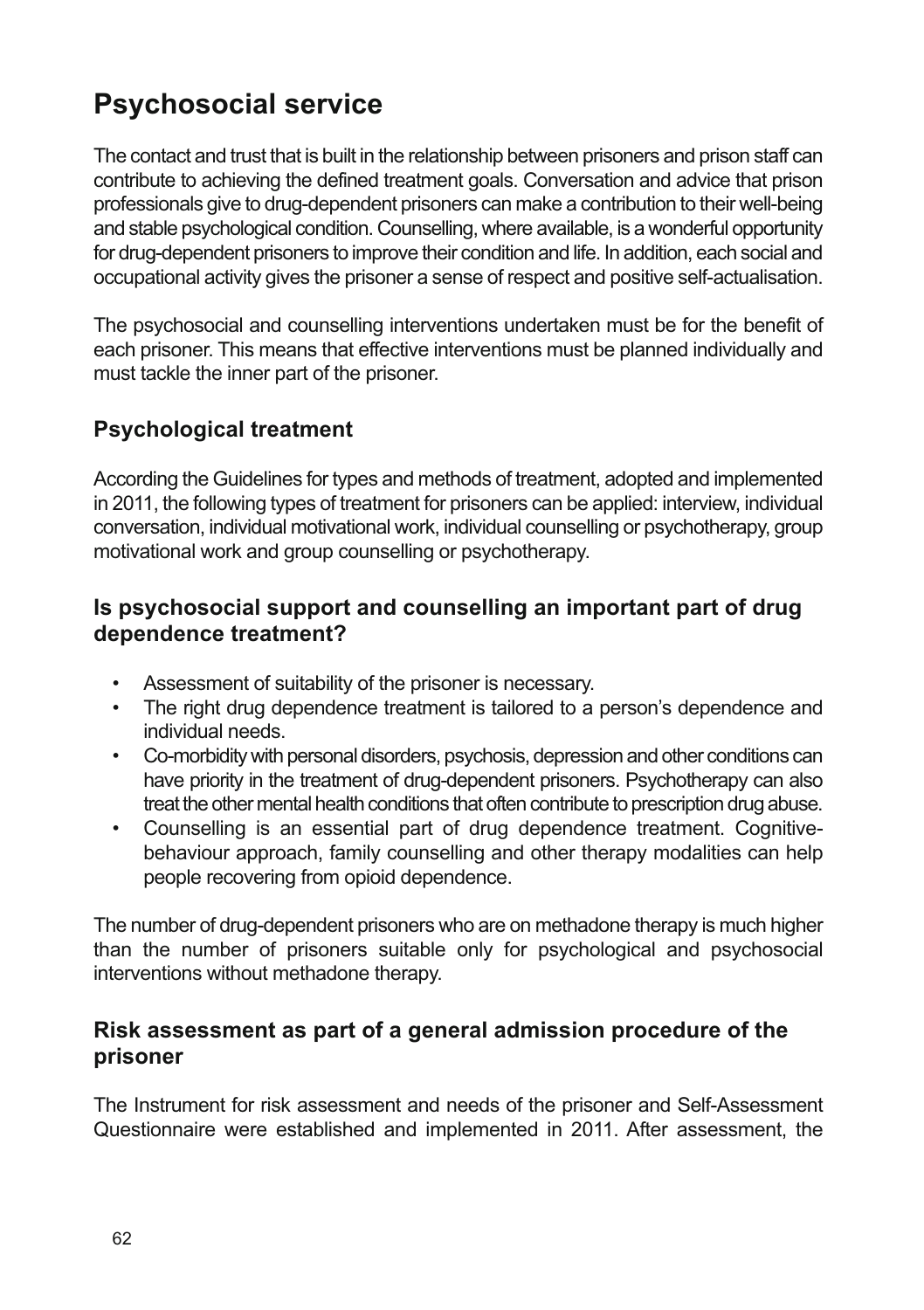professional team working in the admission department, which is multi-professional and consists of a psychologist, physician, head of security and social worker, sets three goals/specific needs to be accomplished during the prisoner's sentence. The first goal/need has priority in the treatment during the sentence. Psychologists in all penitentiaries work in the admission department of the prison and in treatment with prisoners, except in the Idrizovo Penitentiary Institution where one psychologist works in the admission department of the Institution.

### **Risk assessment as part of the Macedonian Prison Substance Programme**

The assessment manual for the Macedonian Prison Substance Programme regulates the assessment and criteria for entering the programme.

### **The Sentence Plan**

Setting the goals to be achieved by every prisoner during his/her sentence is the most important activity in the admission period.

The sentence plan should consist of specific treatment and other activities, such as vocational training, working arrangements, training for life skills, and learning skills that will help the drug-dependent prisoner to integrate into society after release.

#### **Motivational interview as part of the professional work with the prisoner**

It is said that what our mind can conceive, our body will achieve. Motivating prisoners to change in a positive way is a skill in which prison staff should be trained.

Prison staff from the admission professional teams was trained in motivational interview skills during 2011 and 2012.

#### **Specific Treatment Programmes**

In the Strategy for Re-socialisation and Social Adaptation 2010-2012, nine specific vulnerable treatment groups of prisoners needing specific treatment measures during their sentences are targeted.

We agree that prison is an environment in which one can find many more vulnerabilities or vulnerable groups. In The Health Care Strategy for Prisoners 2012-2014, priority is given to women in prisons, juveniles, violent offenders, drug- and alcohol-dependent prisoners, sex offenders and long-term prisoners. Extending activities in these programmes in the future and training prison staff are two of our strategic goals and activities defined in the Health Care Strategy.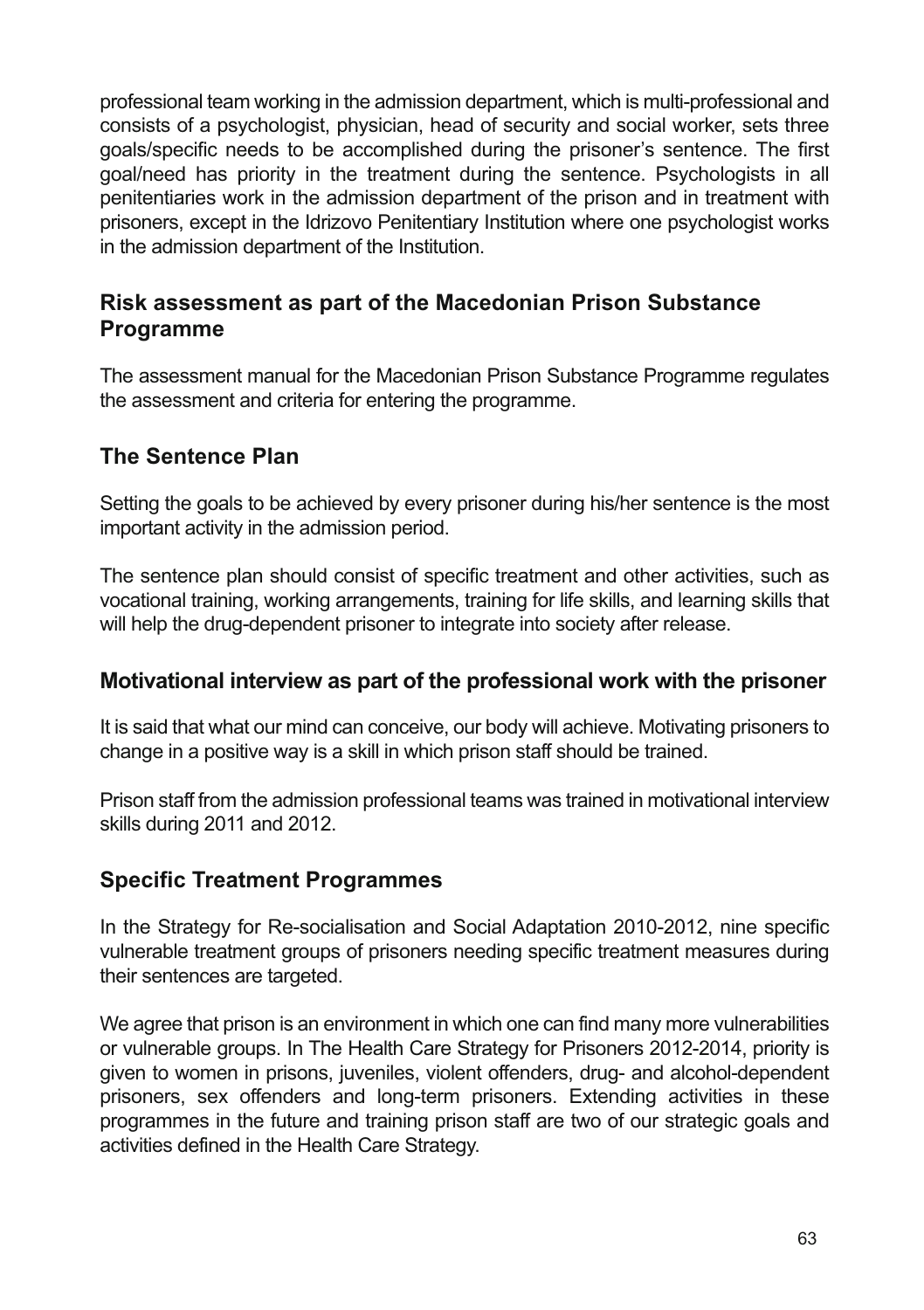### **Reducing of violence**

The Directorate for Execution of Sanctions established and implemented new procedural guidelines on violence in prisons in February 2013.

Training for prison staff in anger management is another activity that should be undertaken in 2013, with the aim of reducing and coping with the emergence of violence in prisons.

### **Macedonian Prison Substance Programme:**

### **In what way will the Macedonian Prison Substance Programme contribute to drug users in prisons?**

Drug-dependent prisoners need medical and psychological care. This programme enables the staff to work with drug-dependent prisoners through a set of techniques with a cognitive-behavioural approach. Cognitive behaviour psychotherapy teaches a person how to recognise moods, thoughts and situations that cause addiction cravings. A therapist helps the person to avoid these triggers and replace negative thoughts and feelings with ones that are healthier and more functional. The skills learned in cognitive behaviour psychotherapy can last a lifetime, making it a potentially powerful method of treatment for drug abuse, anxiety and other conditions.

The content of the programme works on the various issues of the affected drugdependent prisoners. For the prisoners who after a two-week period are assessed as suitable for the programme, the programme team will work using an ABC model, cognitive distortions and changing thinking patterns of the prisoner over 12 weeks through 36 group sessions. Also individual sessions can be offered to the prisoners and they can cease the use of methadone on the advice of medical staff. It is therefore important for the programme team to be multi-professional and consist of a psychologist, a medical doctor, a security officer, a social worker and education providers.

Benefits of the Programme are:

- Self-awareness of the drug-dependent prisoners;
- Techniques for changing thinking patterns through ABC model and working with cognitive distortions;
- Techniques for coping with cravings;
- Guidance through process of changes;
- Setting achievable personal goals for the prisoners during their sentence;
- Ceasing the use of methadone with the advice of medical staff whenever possible.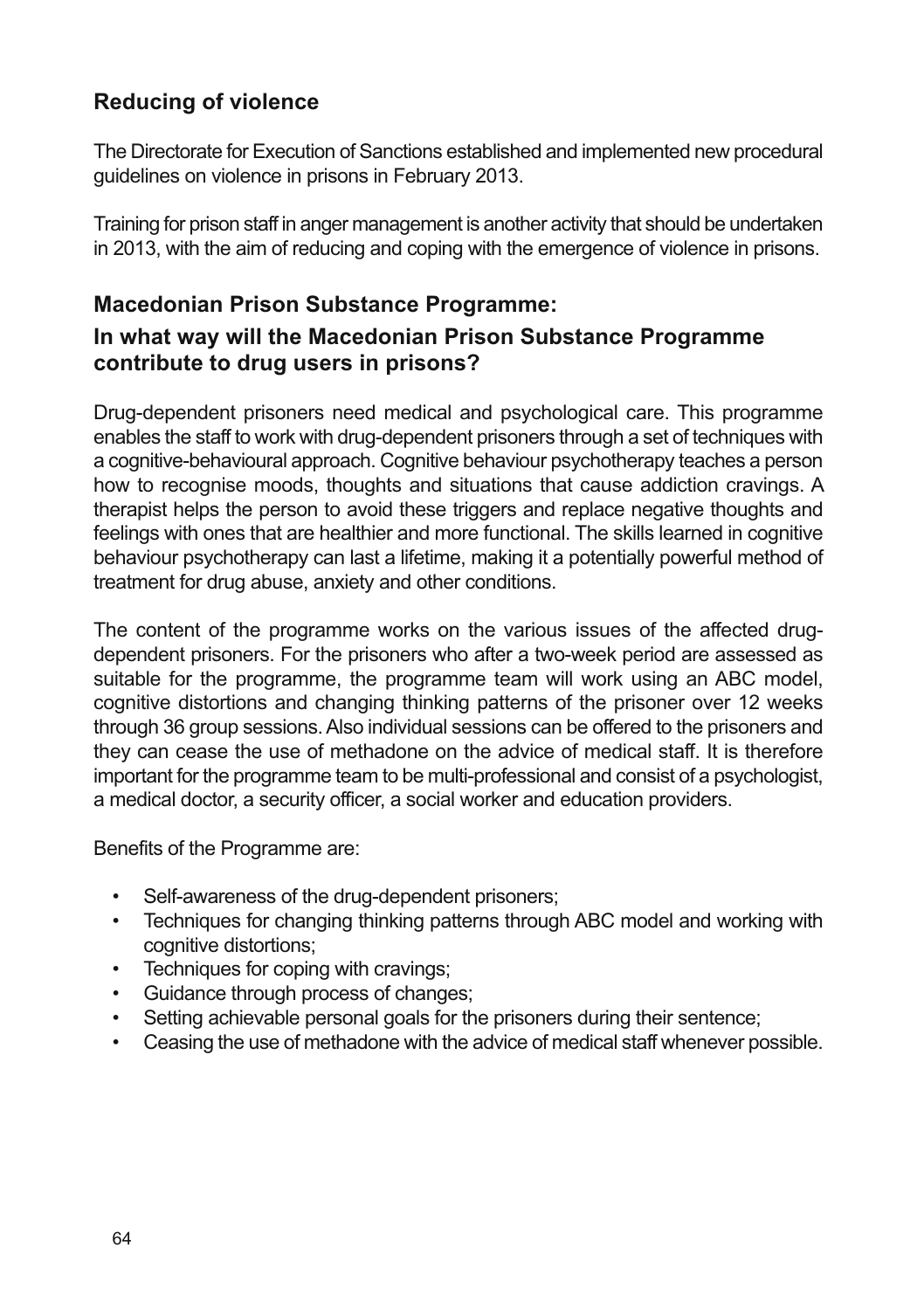## **Outlook**

#### **What is planned in the field of drug treatment in Macedonia in 2013/2014?**

- Activities for prevention of infection and diseases;
- Implementation of Protocol for distribution of condoms, Protocol for methadone therapy and Protocol for medical care of prisoners with HIV/Hepatitis C/other infections and diseases;
- Anger management as part of prison staff education;
- Educational programme for prison staff for drug basic and advanced level;
- Educational programme for prison staff for infections and diseases in prisons;
- Psychological and medical treatment of drug-dependent prisoners;
- Improvement of the medical prison facilities:
- Sustainability of the three existing Methadone centres and a possibility for developing new ones in other prisons;
- Drug-free unit in the Idrizovo Penitentiary Institution.

### **What is needed in the field of drug treatment in Macedonia?**

- Continuing prison staff training for the re-socialisation, security and medical care sectors;
- Improvement of prison and medical facilities.

*About me:* It was my pleasure to write about drug treatment in prisons in the Republic of Macedonia. I have more than 10 years' experience working as a psychologist in Bitola Prison and two years' as an advisor-inspector for the treatment of prisoners in the Ministry of Justice – Directorate for Execution of Sanctions. I have had an active role in many working groups for prison reforms since 2006. I was the team leader in the working group for Guidelines for types and methods of treatment for the prisoners (Official Gazette of the Republic of Macedonia No. 173/2011). I was a team leader in the working group for The Health Care Strategy 2012-2014, Guidelines and Programmes. I have conducted many workshops and training sessions for prison staff on prison reforms, specific treatment measures, bylaw regulations, risk assessment as part of the treatment of the prisoners, motivational interview skills etc. Also, I am an active member of the Country Co-ordinating Mechanism of the Republic of Macedonia. My education in the last eight years in two psychotherapy backgrounds – transactional analysis and cognitive behaviour psychotherapy – gives me the adventure of initiating activities for establishing and implementing prison reforms in the framework of the set strategic goals of the Directorate of Execution of Sanctions and the Republic of Macedonia.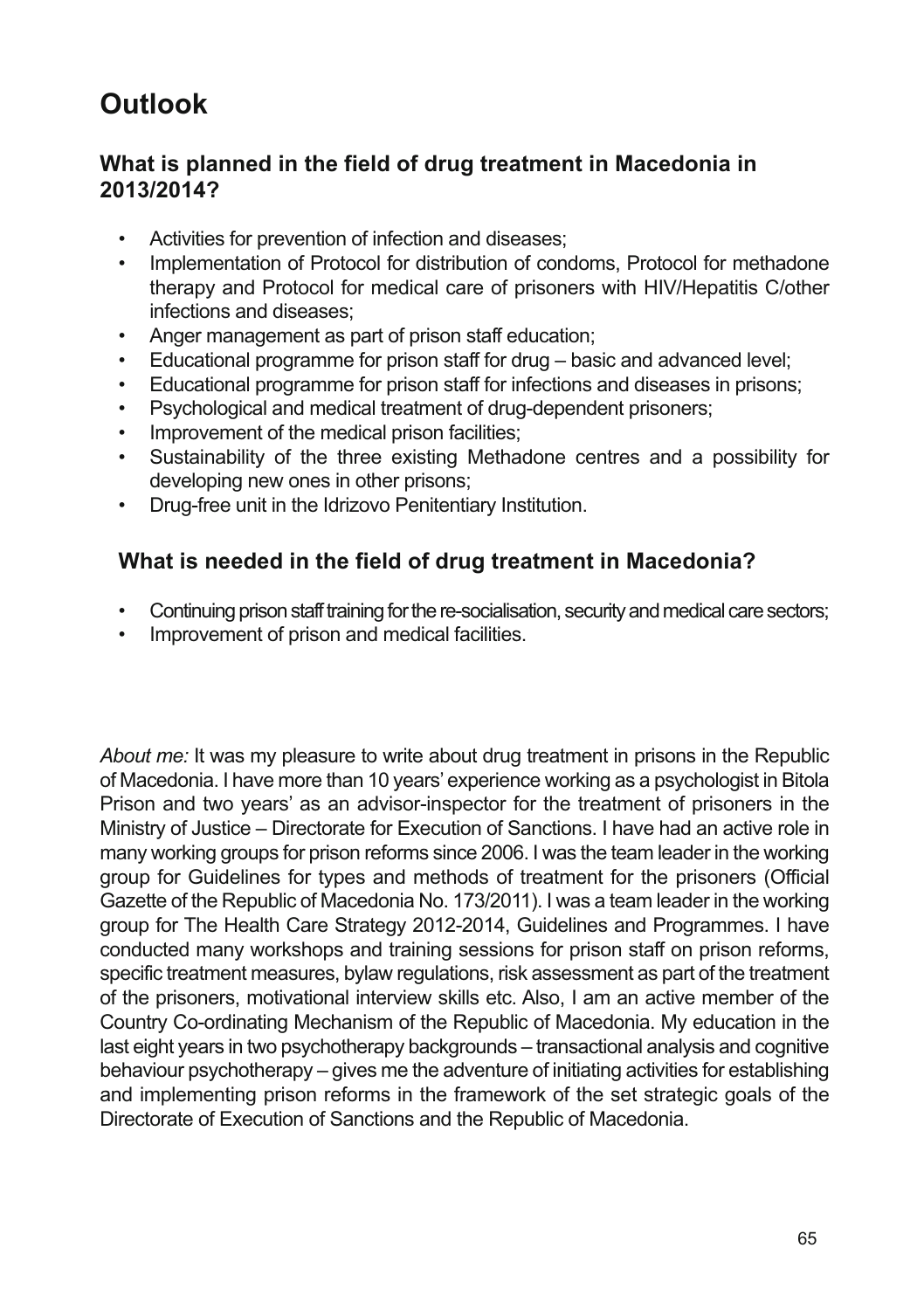# **Psychological and medical care for drug users in prison establishments in the Republic of Moldova**

**Svetlana Doltu.** Head of Medical Service of the Department of Penitentiary Institutions (DPI) of the Republic of Moldova

and *Iuliana Adam,* Head of Psychological Service of the DPI, Republic of Moldova

Prison systems worldwide seek to improve the human condition of prisoners by offering knowledge, treating various physical and mental disorders, and helping inmates develop useful skills to earn an honest living after release. This is why prison psychologists have such an important role in humanising the institution and re-socialising the inmates.

Achieving re-socialisation in prisons depends on the personnel involved in this process and, to a great extent, on the social and psychological service that has been established in prisons in order to facilitate psychosocial rehabilitation and the social reintegration of prisoners. The activities carried out by this service are geared towards mitigating the negative influence of imprisonment on the personality and behaviour of prisoners as well as the identification and development of skills and abilities that enable them to integrate into a normal social life after release from prison.

Created in 1994, in accordance with the Prison System Reform Concept and following the adherence to the international agreement on the Standard Minimum rules for the treatment of prisoners, the psychological service currently carries out a series of tasks that are fundamental in the process of re-socialisation of prisoners.

In conformity with these normative acts, the Department for Penitentiary Institutions of the Ministry of Justice has appointed 35 units of employed psychologists to work with prison establishments to facilitate the psychosocial rehabilitation and social reintegration of prisoners.

One of the basic functions of psychologists in the prison system is assisting convicted drug users with HIV/TB. Currently, working together with medical services, they have registered considerable progress in this area and have managed to develop best practices for working with this vulnerable category of prisoners.

Therefore, there is a series of activities that can be conducted by psychologists to provide psychological assistance to imprisoned drug users as well as behaviour change programmes for inmates.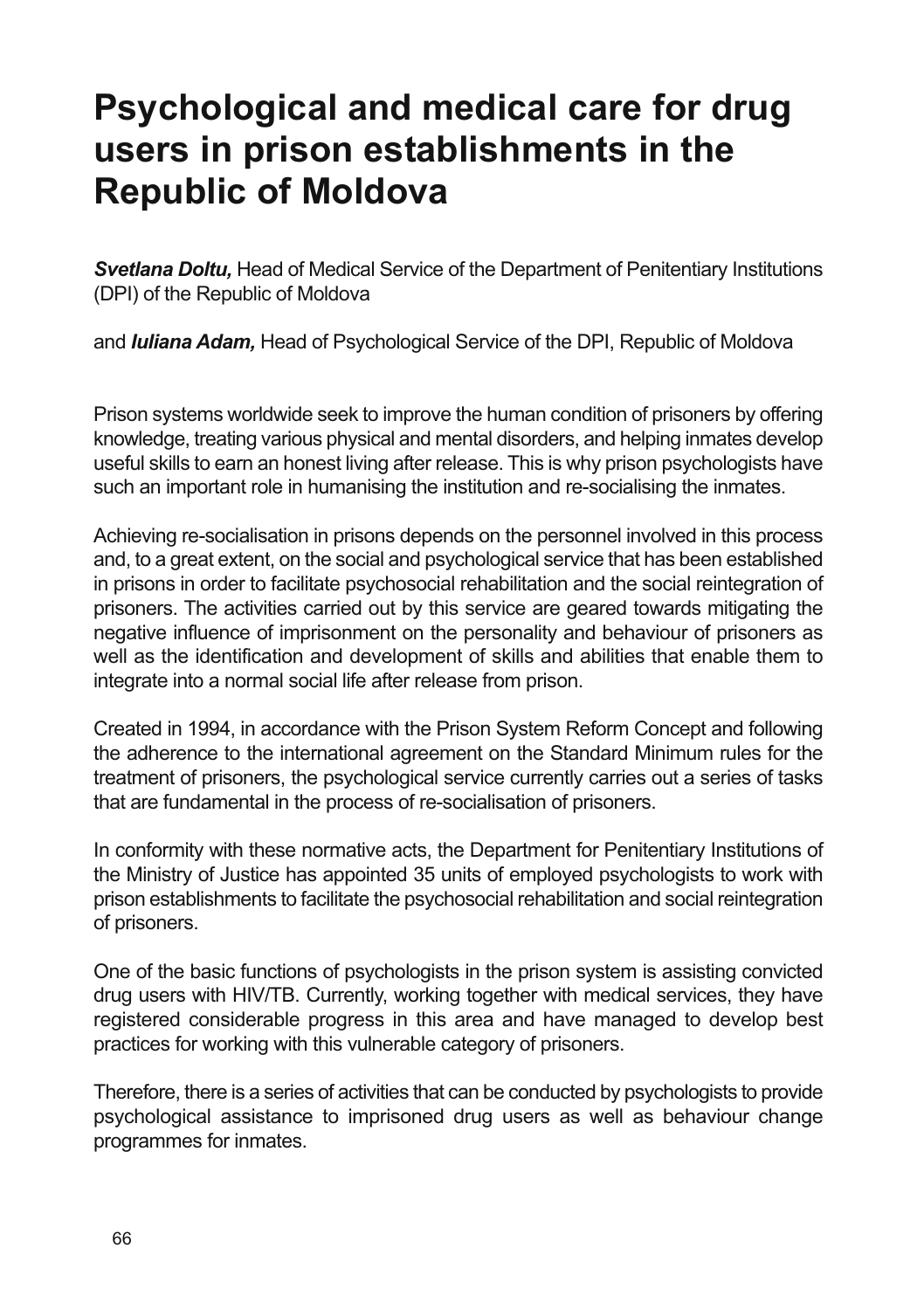One of the educational approaches implemented in prisons is a rehabilitation programme for drug users (developed according to cognitive-behavioural theory). The programme consists of two stages: the informative phase includes 10 psycho-pedagogical lessons with the purpose of informing inmates about the damaging effects that drugs have on personality development; the second phase is rehabilitation, which involves psychological support and relapse prevention training.

Implementation of measures to reduce the risk of transmission of HIV and HCV make prisons safer not only for prisoners, but also for prison staff.

Prevention of these diseases in prisons in Moldova includes:

- Prevention and control programs for HIV, TB, HCV and STIs;
- Methadone substitution therapy;
- Syringe exchange programs:
- Distribution of condoms:
- 'Peer to peer' health training programmes;
- Effective collaboration with the National HIV/AIDS Programme, etc.

From 2005 to date the following achievements have been recorded:

- in 2013, the DPI expanded the package provided by the government sector by taking over the needle exchange programme;
- having a smaller number of ORT sites in the civilian sector helps gradual 'forced' exclusion from ORT after release;
- issues caused by the influence of criminal subculture and polinarcomania;
- medical and non-medical staff turnover.

Following a series of training sessions conducted for doctors and psychologists, organised in collaboration with the Pompidou Group CE, specialists have concluded that the combination of substitution therapy and psychosocial rehabilitation is a guarantee for successful treatment. A very important factor in the process of drug rehabilitation is psychological support, whose absence can lead to the failure of medical treatment and can be a negative reinforcement factor in subsequent attempts to implement change.

In late 2011, the Department for Penitentiary Institutions, in collaboration with the Pompidou Group (Council of Europe), initiated a project that aims to familiarise Moldovan prison staff with the motivational interviewing technique – internationally acclaimed method.

For a period of one year, three training workshops and two supervision workshops were held, the purpose of which was to train psychologists in providing psychological assistance to convicted drug users and motivating them to enter treatment; achieving a motivational process as prescribed by the most advanced studies in psychology; the techniques used by specialists in the field of psychosocial assistance for drug users, etc.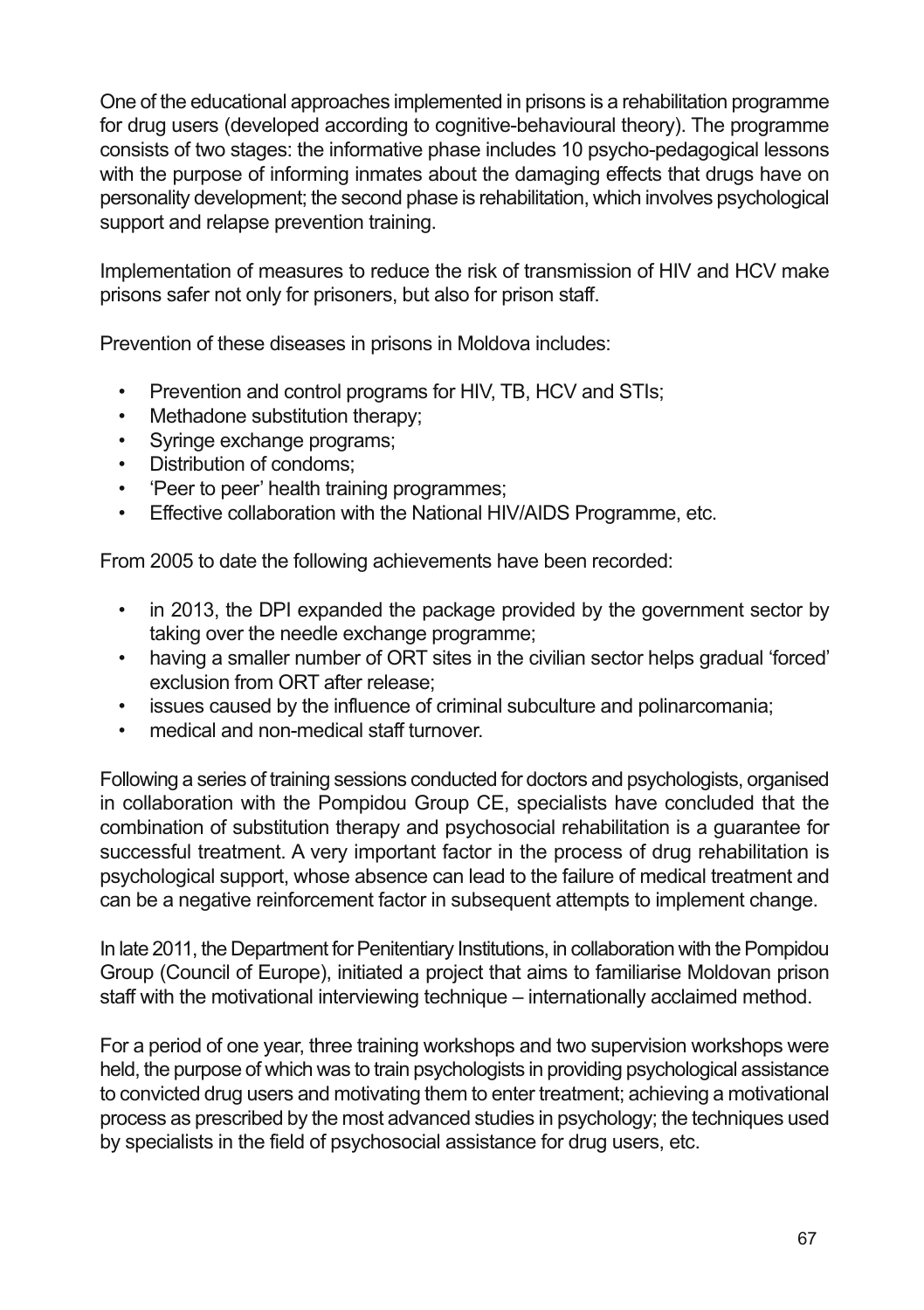The project aims to train a group of specialised psychologists, selected from various penitentiary subdivisions, in motivational interview techniques. In the future these will become trainers and instruct other psychologists, who work in the Moldovan prison system.

The group of trainers that has been educated in this field will not only put into practice their knowledge of motivational interviewing, but also prepare other professionals working in prisons to offer psychological assistance to prisoners who use drugs and motivate them to enter treatment in 2013.

The implementation of the abovementioned measures ensure further professional training of prison staff in the field of psychosocial assistance for prisoners, and also improve the image of the prison system both nationally and internationally.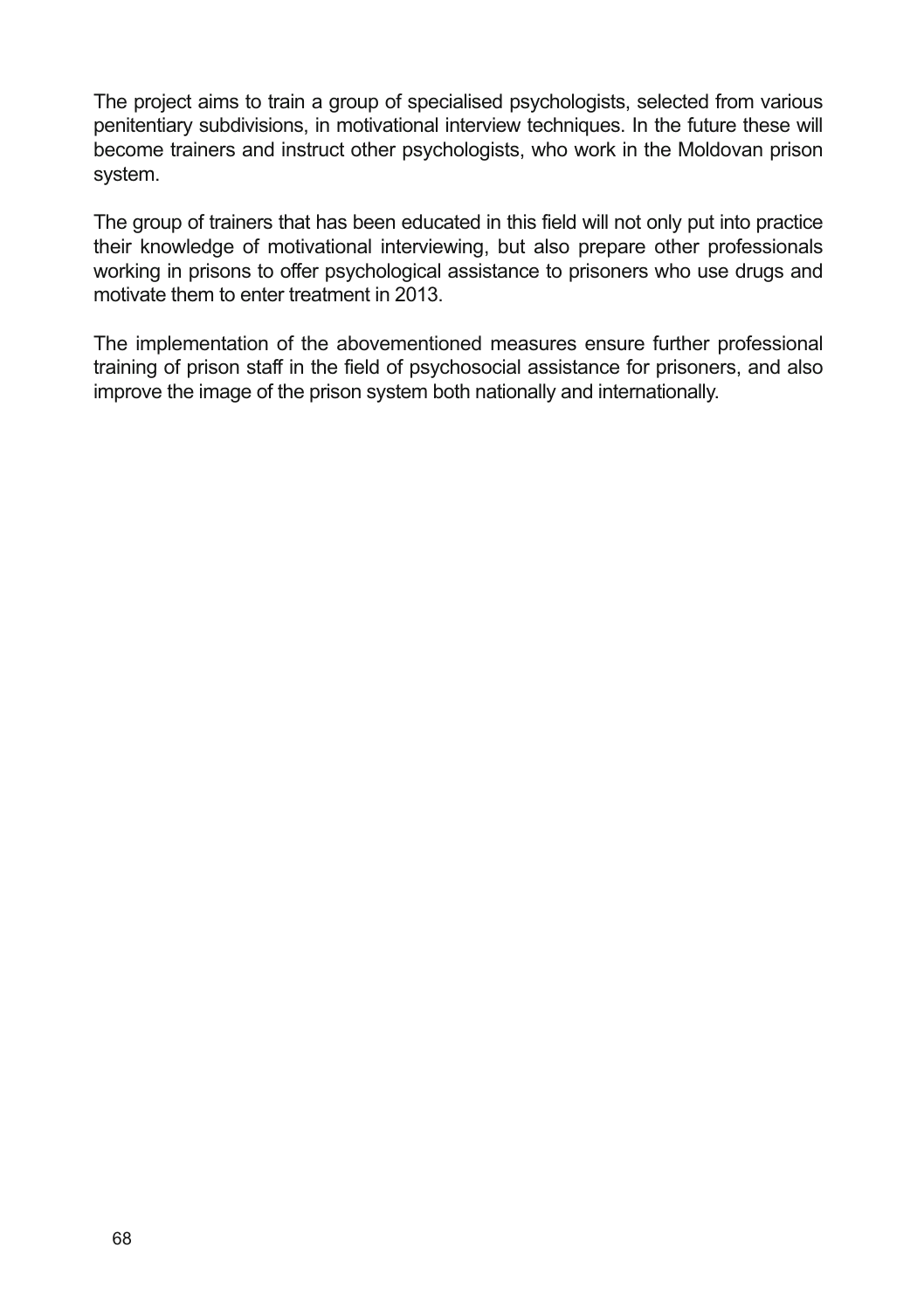# **Art Therapy in Prisons**

*Prof Peter Sinapius.* International Institute for Subjective Experience and Research (ISER)/ MSH Medical School Hamburg (University of Applied Sciences)

'The jail is looking at me like from a mirror; my mouth is closed like the door that keeps me from hate in the morning, from my own and from the hate of those who have imprisoned me. I wish I could lose my mind so as not to understand the senselessness of my punishment.'

These are the words of an inmate from a prison in Germany. They were recently published in a book of stories and poems by prisoners 3.

In prison there is no freedom. The inmates are controlled by clear rules. Contact with friends and relatives is interrupted and the space for privacy and retreat is reduced to a minimum. Independence is lost and prisoners have no autonomy. They are excluded from the social community.

As a result, fundamental conditions of life are affected. The withdrawal of liberty is an existential incident. This pressure leads to a high suicide rate, especially in the first weeks of imprisonment. Between 2000 and 2004, 442 prisoners in Germany committed suicide, 279 of whom did so within the first 6 months of imprisonment and seven within 24 hours of arrest.

German penal law states that:

- Life in prison should be as similar to the general conditions of life as possible.
- Harmful effects of imprisonment should be prevented.
- Imprisonment should be executed in a way that helps to reintegrate the prisoners into life outside prison.

The reality is far removed from these principles. Imprisonment is neither similar to the living conditions outside the prisons nor does it teach the prisoners to lead a life of independence. Life inside and outside prison is clearly distinguished. Prison is a foreign place for those who are outside.

*Prisons are always the others* <sup>4</sup> was the title of an art exhibition that took place in Berlin four years ago. One part of the exhibition consisted of collaborations between artists and prisoners. One work showed a video documentation of a project in the USA entitled 'Question Marks' from the year 1996.

<sup>3</sup> William V.: Ich suche meine Augen. In: In jeder Nacht lacht der Teufel leise – Literatur aus dem Strafvollzug 2011. Assoverlag.

<sup>4</sup> 'Knast sind immer die Anderen'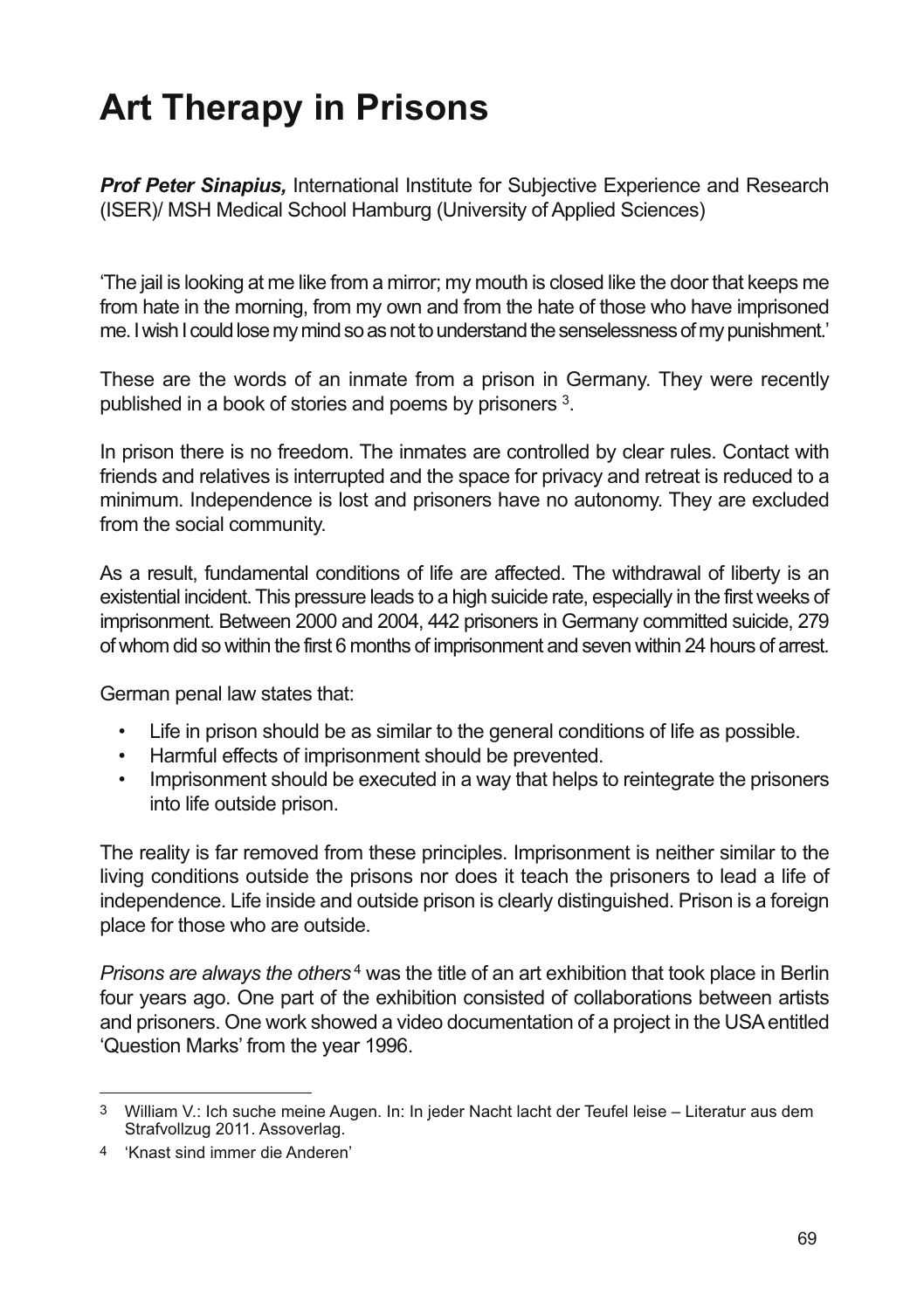'Question Marks' was developed as an exchange project between two groups of prisoners who had never met before: ten long-term inmates from the U.S. Federal Penitentiary, one of the largest high-security prisons in the United States, and thirty young people from the Juvenile Court / Fulton County Child Treatment Center in Atlanta. Over three months a video exchange between these two groups was organised. The background to the videos was a series of art-workshops that dealt with questions of perception, space and relationships. The inmates created their images in visual art and performances, which became a starting point for discussions about themes of intimacy, family, crime and punishment. Each group documented its own work process, which it then made available to the other as material for the exchange between the long-term inmates and the group of young inmates.

In a further development, questions were formulated that addressed society as a whole; these were printed on car number plates, which were then driven in public. On the plates people could read: Are you scared of the lifestyle that you must now live as a young man? Who should I fear? Are you who you say you are? What do you want to know about me? Can you get away?

The project shows possible effects of art in prison. It opened boundaries to facilitate development and to stimulate communication. This seems paradoxical, because the purpose of prison is the opposite: it is isolation, restriction of personal scope, exclusion from the community, limitation of freedom and communication. The reason that art makes something possible that is not part of real life in prison is that it opens imaginary spaces and follows its own rules. In these spaces of freedom the possibilities become almost limitless. Dramas can take place about murder and killing without any blood actually flowing. The prisoners can travel to foreign countries, without the prison walls being torn down. They can create visions and hopes for the future.

The desire to open up boundaries beyond everyday life in prison leads to an aboveaverage drug use inside. The use of drugs is an attempt to escape reality, a way of seeking a world without borders and boundaries.

Through the influence of drugs as well that of art, inmates have access to an alternative world experience, a reality the prison system does not have access to. But there is a crucial difference between these two options of going into an alternative world. Unlike artistic imagination, the use of drugs reduces a person's autonomy or even destroys it. It is replaced by addiction and disease. Artistic work however opens spaces of freedom that allow individual development and change processes even within the context of imprisonment.

I'll show you some examples of artistic work in prison that I supervised:

Three students worked in a women's prison for 8 weeks with 6 inmates. The penitentiary had 22imprisonment places. 90% of women who are imprisoned have committed crimes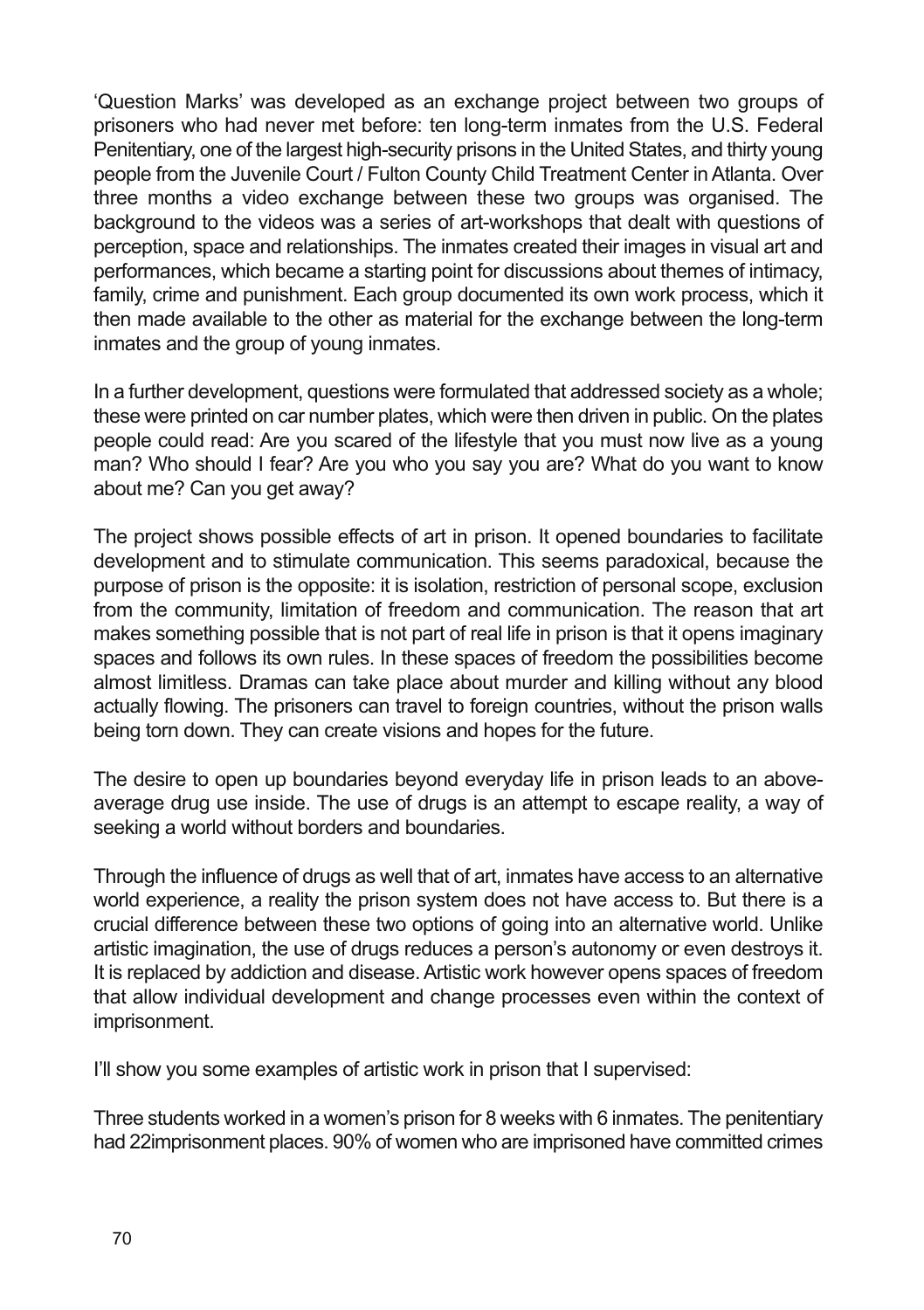related to drug abuse and drug trafficking. In the beginning they were very shy and unsure, lacking confidence. That changed significantly during the work. The group worked with various artistic media: masks were built, pictures were painted, plays were performed, the participants danced and made music. The women themselves were amazed at their own capacity. One woman said, while cutting eyeholes into her mask: 'Until now I've known how to stab someone violently with a knife, but to handle a knife in such a fine and sensitive way is new for me'.

The women increasingly developed confidence and discovered the art work as a way to communicate and to act responsibly beyond hierarchy and subordination. The space in which the artwork took place was clearly distinct from the context of the prison's everyday life. It was not about adaptation and subordination. The inmates and the students related to and cooperated with each other.

The dancing showed what effect art can have in prison. It opens up a possibility which is usually denied: free movement. Dance influences the perception of space, time, one's body, others, and relationships that become visible through the movement. While moving you are moved. In this way art creates space for processes of change.

Another art project in the penitentiary in Bremen is a workshop called Open Walls, in which the prisoners produce sculptures. The sculpture studio was founded in 1978 on the occasion of a competition. At that time there were many changes in a variety of social fields, including prisons. This brought art rehabilitation projects into institutions. The purpose was to address the core of the human being and to give space for individual expression.

The prisoners work in the art studio as part of their obligation to work and are paid for it. The sculptures, which emerge from the hands of the inmates, are placed in public spaces such as squares, schools or playgrounds.

One prisoner, who has been in jail since 2010 said, 'I took drugs; I am here because of drug-related crime. I had nothing to do with art before, but in the sculpture workshop of the prison, I realised how much fun it is. Here I am finally doing something useful.'

The way to relate to any artistic material is a kind of creative dialogue, which differs considerably from the interactions that are determined by the rules of the prison. When you work on a thick piece of wood to make a sculpture you go into a dialogue with the material. While you impress the material, the material will make an impression on you: It is hard or soft, its fibres stand up against the blows or receive and absorb them, its internal structure and texture challenges you to work in a certain direction. You cannot do whatever you want; you are forced to respond to the piece. If a prisoner works in this way, he has new experiences: his actions are not determined by extrinsic rules as they result from an active dialogue and the intrinsic properties of the material.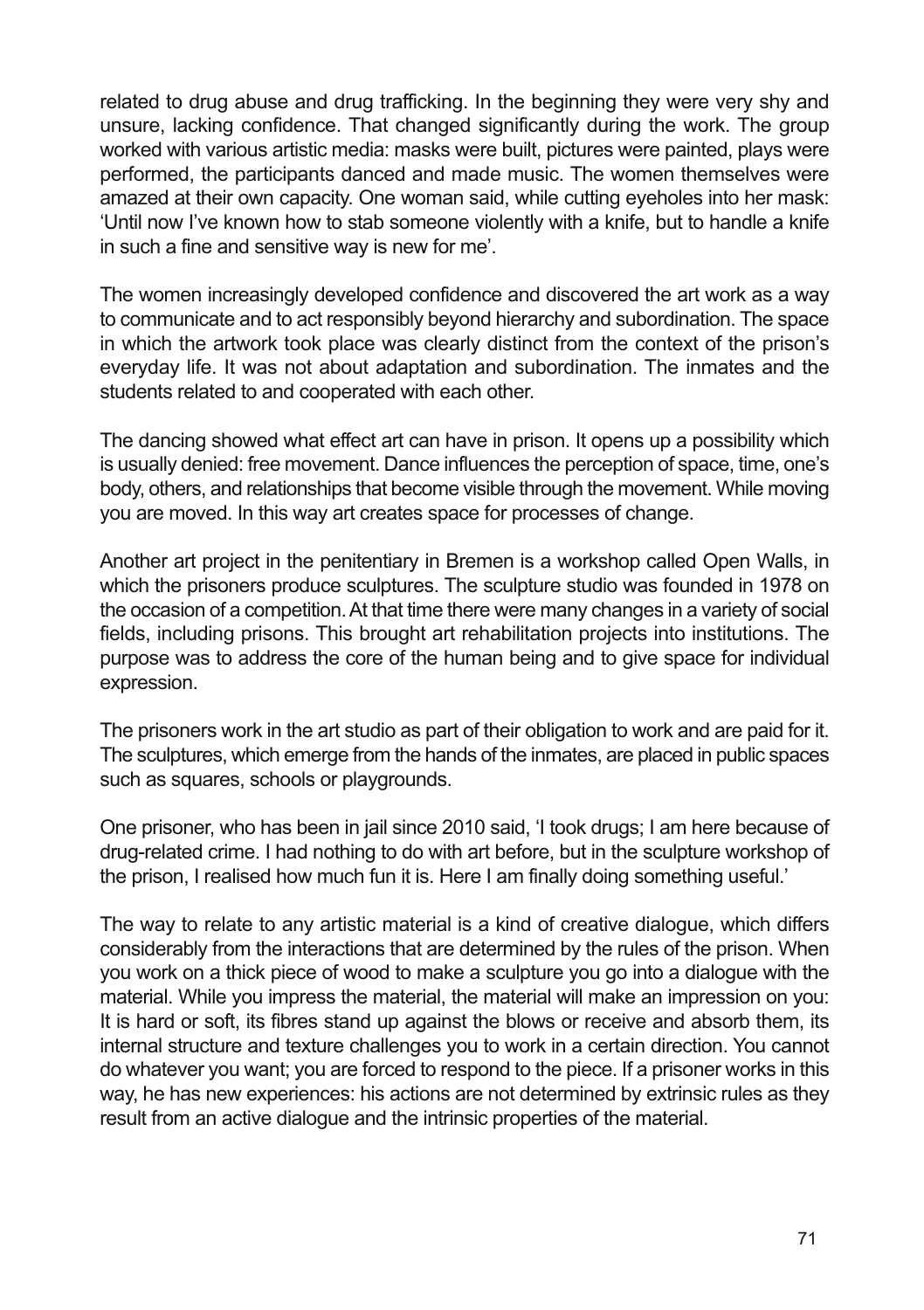Another prisoner who has been involved in the sculpture workshop reports of his experiences:

'While working on my sculptures I can solve problems and reduce complexes, which even by psychiatrists and psychologists are deemed unsolvable. My confidence has increased by working in the group and I don't want to miss this atmosphere. In a sense you can say this is like therapy…it's the best thing I've seen in 16 years of being in prison.

The production of sculptures is like childbirth, the sculpture is born, sometimes it's even painful… To carve a stone is like merging with the material that is carved, you develop a sense of the stone from which the sculpture is created, you get to know the mass of a stone to its very inner core…

It is very important that everybody can express himself, so that we can present our true thoughts to the outside world, and not what society says about us…' 5

<sup>5</sup> Paul Bichler in: In jeder Nacht lacht der Teufel leise – Literatur aus dem Strafvollzug 2011. Assoverlag.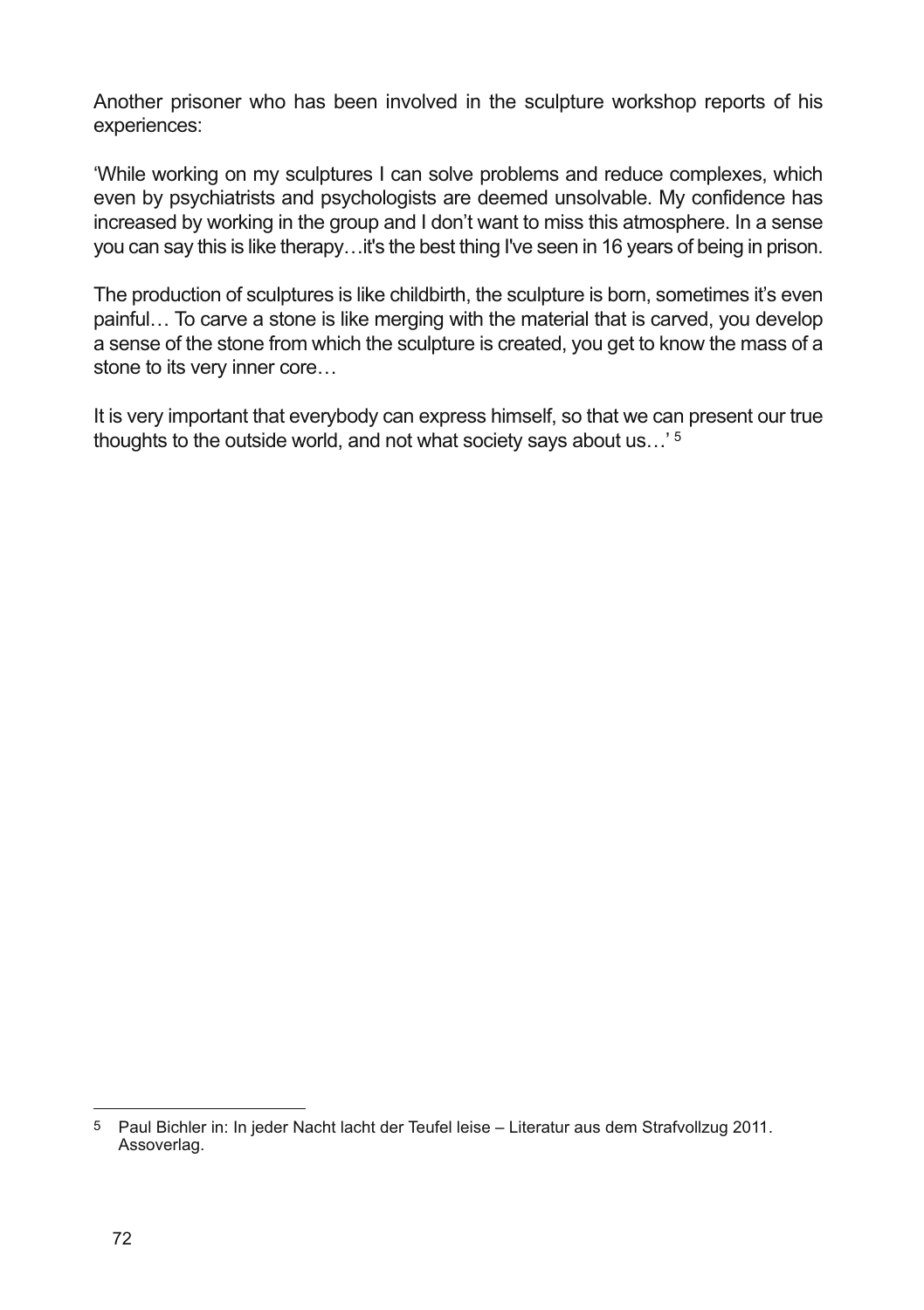# **Drugs and mental health in prisons: constant concerns of the Health in prisons Programme (HIPP) of WHO/Europe**<sup>i</sup>

*Mr Stefan Enggist,* Technical Officer, Prisons and Health, World Health Organisation

For most of the 20th century, prison health received little public health attention. In the 1980s this changed. First, this was due to the breakup of the Eastern Bloc and the revision of the judicial system in the countries concerned. Second, this was caused by the emergence and rapid spread of HIV/AIDS, especially throughout the prison systems of many countries worldwide.

It was the Council of Europe, together with Finland, that organised the first-ever seminar on prison health in Tampere, Finland, in 1991. In 1992 England and Wales made a proposal to the WHO to establish a network of countries to exchange experiences on prison health, which, as had been established at the seminar in Tampere, shared similar problems, but had up to then found no common response.

In 1995, the WHO launched its Health in Prisons Project (HIPP), which by now has developed into a regular programme of WHO/Europe. Its main aim was the improvement of health in prisons through policy changes initiated by consensus recommendations based on good practices derived from experiences and initiatives from all over Europe.

Countries' participation in the project was official, with a representative of the governmental body in charge of prison health being the national focal point for HIPP. The focal points' remit included participation at annual network meetings, production of consensus recommendations, and regularly reporting on issues regarding prison health. The United Kingdom established a WHO/HIPP Collaborating Centre within the Department of Health.

From the start, there were also other key organisations that partnered HIPP, such as the Pompidou Group of the Council of Europe, the International Council of the Red Cross (ICRC) and others.

The first network meeting on prison and health was organised by HIPP in 1996. A first strategic plan for HIPP addressed three core areas:

- 1. Communicable diseases
- 2. Mental health
- 3. Drugs.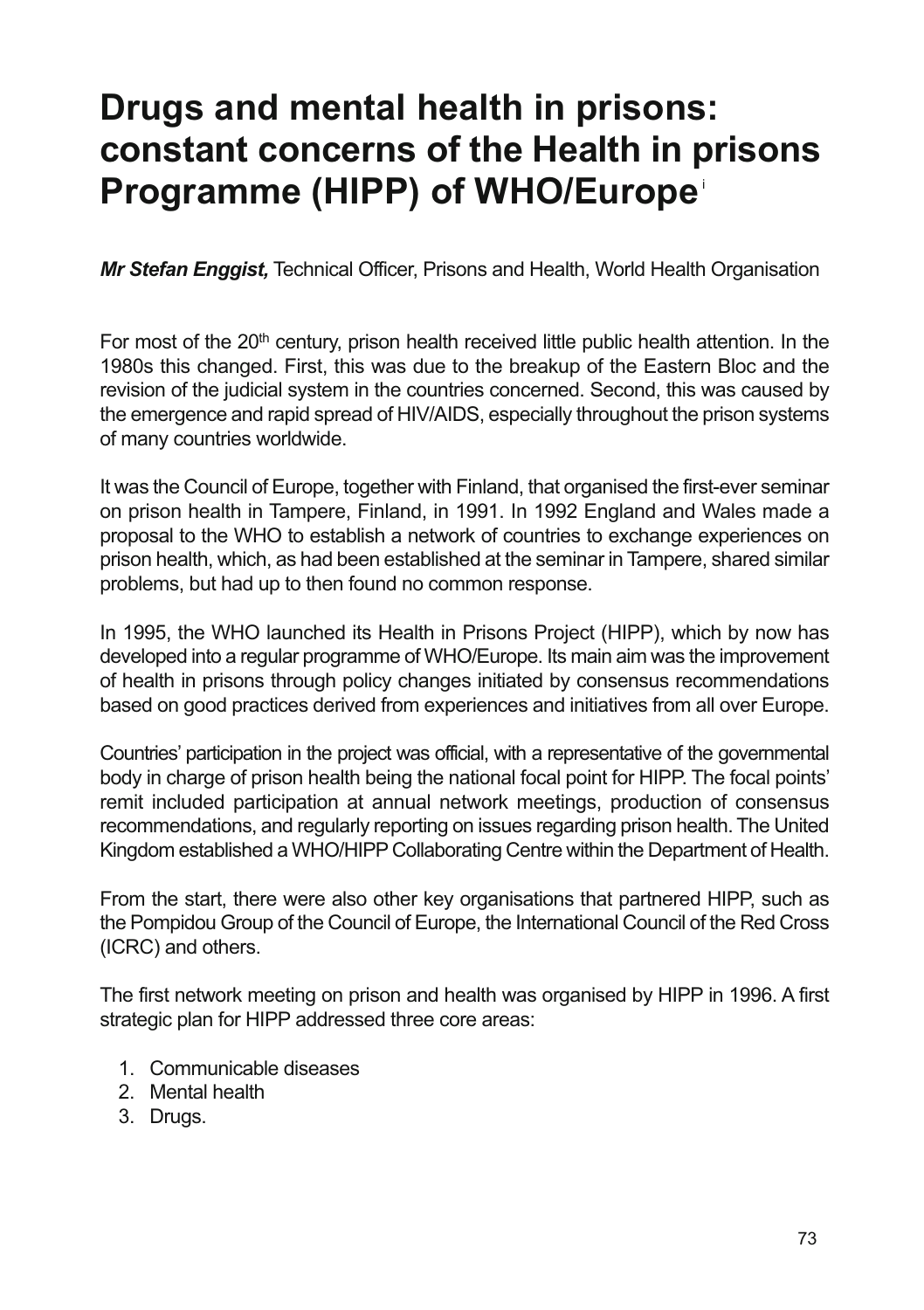In 1997 a first consensus statement by UNAIDS and WHO/Europe HIPP concerned HIV/AIDS, STIs and Tuberculosis in prisons ii, Among others, it called for measures against overcrowding, which was seen as major factor for raised risks of infection. One of the measures proposed was avoiding the criminalisation of illicit drug use.

From 1999, HIPP devoted a lot of its attention and resources to the difficult problem of illicit drugs in prisons, which had become a major issue for many prisons, and a concern for public health. The Pompidou Group of the Council of Europe and the European Monitoring Centre for Drugs and Drug Addiction (EMCDDA), established by the European Commission, had up to then already done remarkable work on drugs in European societies. These bodies, as well as some NGOs dealing with the issues above, have worked together and greatly influenced WHO/Europe HIPP.

In 2001, the Pompidou Group, together with HIPP, organised a common network meeting on prisons and health in Bern, Switzerland. Following this, the consensus paper **Prisons, Drugs and Societies: Principles, Policies and Practices iii was published jointly** by the WHO and the Pompidou Group in September 2001. The document drew on the experience of HIPP and the Pompidou Group according to which any national strategy for reducing the harm from illicit drugs must include the tackling of drug issues in prisons. The document based its argumentation on the right to health of prisoners, and was addressed to actors of influence on prison health policy at governmental and non-governmental level. It was also widely distributed to prison staff and prisoners. It was ambitious in that its aim was for Europe to be the first WHO Region to have tackled the problems of drugs in prisons comprehensively and successfully and in so doing to have contributed considerably to harm reduction in society at large. Regarding its implementation, the document included guidelines and checklists for key staff and prison managers, in order to guarantee minimum standards of services for people who consume drugs in prisons. The paper also addressed issues including the existence, possibility and evidence of prison needle and syringe programmes (PNSPs).

Drug problems have continued to be one of HIPP's major concerns over the years. This has led to the publication of a series of drug-related documents, such as:

- Status paper on prisons, drugs and harm reduction (2005)<sup>iv</sup>
- *Prevention of acute drug-related mortality in prison populations during the immediate post-release period (2010) <sup>v</sup>*
- *Prison health HIV, drugs and tuberculosis (2013) vi.*

Mental Health has also always been a major concern of HIPP.

In 1998, as a result of a network meeting in the Netherlands, the consensus statement *Mental Health Promotion in Prisons*vii was published. It started with the assumption that all imprisonment is detrimental to mental health, and that prison is not a good place to care for people with mental health problems who should instead be transferred to appropriate health facilities.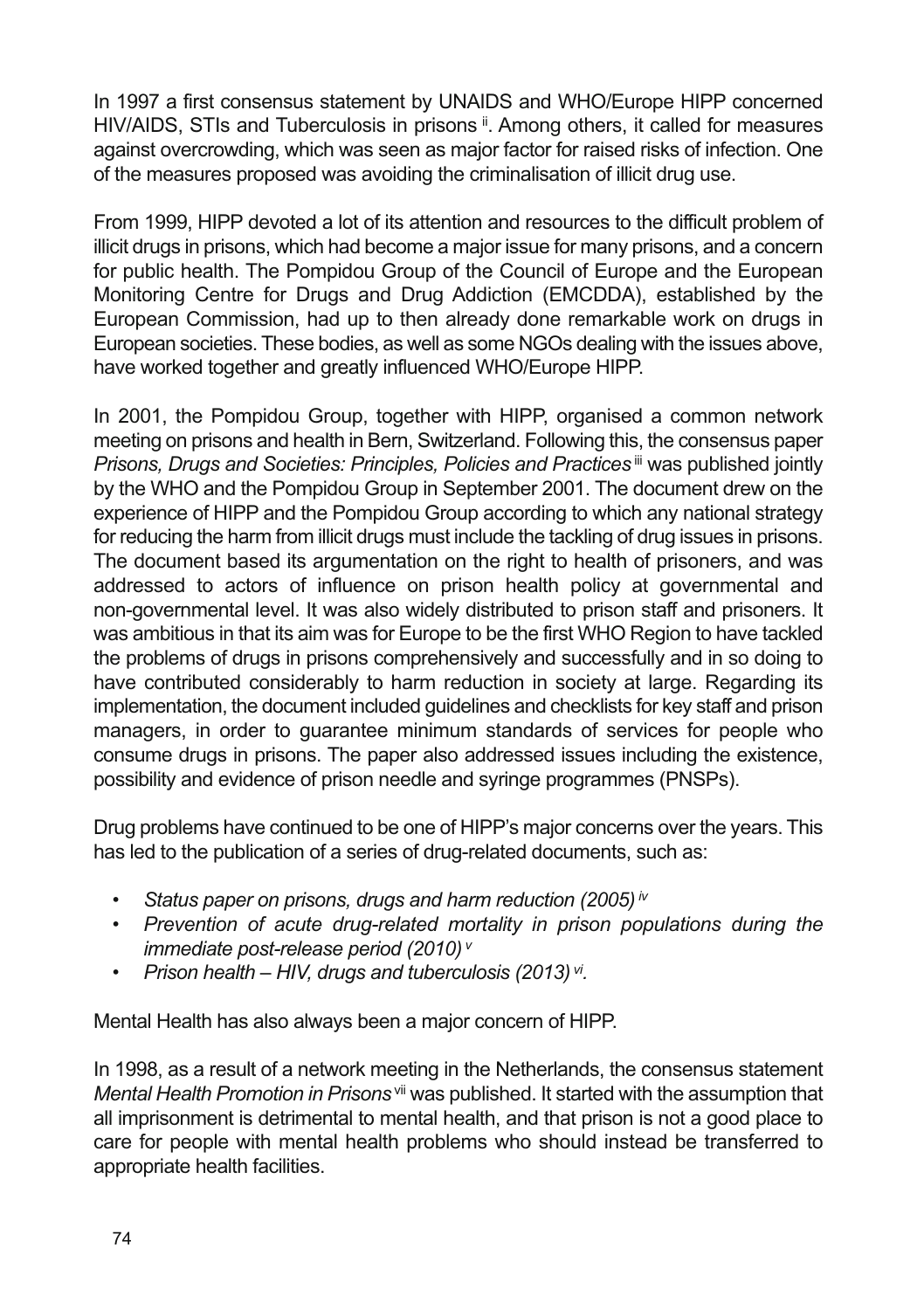Seven years later, in 2005, there was a network meeting in Trencin, Slovakia, that was dedicated to mental health issues in prisons. The report became the so-called *Trencin Statement on prisons and mental health*viii. Some of the points raised were, that urgent action is needed in order for prisons not to become the twenty-first century asylums for people with poor mental health, and that mental health problems of prisoners are often related to drug problems, bad prison conditions and a poor development of diversion schemes for mentally ill prisoners. The *Trencin Statement* named some key criteria for success in this field:

- Acceptance that prisons are not good places to treat those with serious mental health problems
- Importance of assessing the vulnerability of newly admitted prisoners through reception policies
- Staff training
- Promoting mental health and wellbeing as a central prison policy.

To date, HIPP has addressed further important prison health issues such as, among others, the special health needs of female prisoners  $\mathbb{K}$  and, once again, the control of communicable diseases in prisons (see: the *Madrid Recommendation* x).

Over the last two years, HIPP has been driving forward two major projects.

The first project deals with the governance of prison health. In most countries of the WHO/Europe either the Ministry of Justice or the Ministry of Interior is responsible for prison health. Because health services in prisons did not meet the health needs of prisoners adequately, over the last few years some countries have transferred the responsibility for prison health to the Ministry of Health. Subsequently the members of the WHO/Europe Network on Prison and Health have asked the WHO for guidance on the governance of prison health. A special Expert Group on the Stewardship of Prison Health as well as Network members have contributed to the draft document *Good governance of prison health in the 21st century*, which is currently in consultation among members of the network of prison and health. The document starts with the evidence that prison health impacts on general public health. In the second part it sets out the basic institutional principles of prison health in accordance with international law. On the basis of the reports of the European Committee for the Prevention of Torture and Inhuman or Degrading Treatment or Punishment (CPT), and the case law of the European Court of Human Rights (ECHR), in the third part the document reveals serious persistent shortcomings of prison health in the Member States of WHO/Europe. The comparison between a state of prison health that is desirable from a legal and public health perspective, and the actual state of prison health in the WHO/Europe Region, leads WHO/Europe to postulate that:

• the steering and coordination of all relevant actors and resources contributing to the health and well-being of prisoners is a whole-of-government responsibility, whereby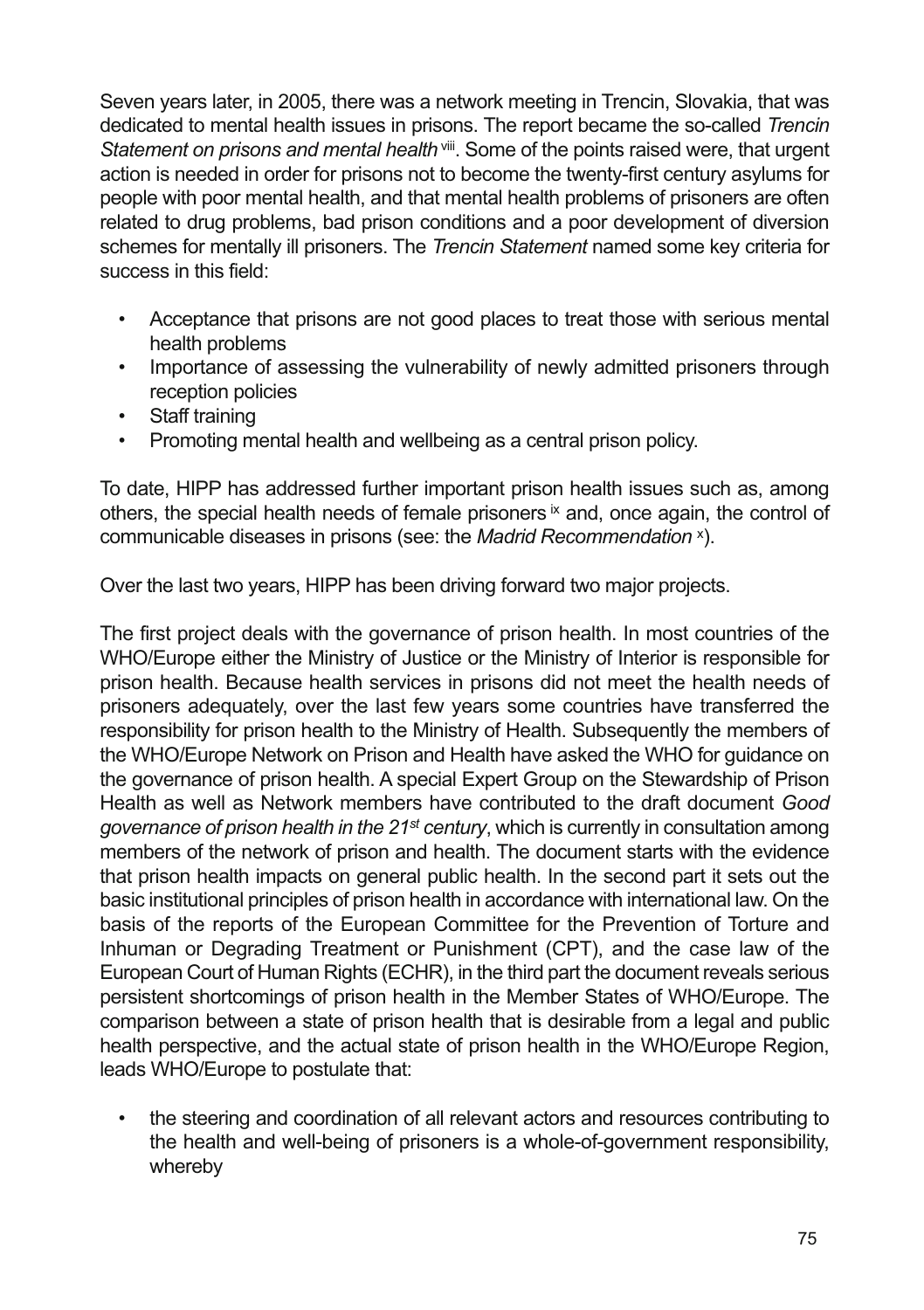• it is incumbent on Ministries of Health or any other competent health authorities to provide health care services in prisons and to advocate for prison conditions favourable to health.

WHO/Europe is convinced that such governance of prison health would be in accordance with and supportive of the new European policy for health, *Health 2020*<sup>xi</sup>, the WHO *Roadmap to Prevent and Combat Drug-Resistant Tuberculosis 2011-2015*xii, the *European Action Plan for HIV/AIDS 2012-2015* xiii, and the *Action Plan for implementation of the European Strategy for the Prevention and Control of Noncommunicable Diseases 2012-2016*xiv, as well as in line with and supportive of the recommendations and standards of the Council of Europe relating to prison health. The publication and launch of the document in 2013 should be extremely supportive of a further integration of prison health into general public health, both on a policy level and administratively. Such a development should eventually have a positive impact on the health of prisoners, communities and societies alike.

A second project to be accomplished in 2013 is the publication and launch of a revised edition of *Health in prisons: A WHO quide to the essentials in prison health*<sup>xv</sup>, which was first published in 2007.

In addition to the first edition, the new guide will include chapters on pre-trial detention, non-communicable diseases, alcohol and prisoners, tobacco use in prisons, older prisoners, violence and sexual abuse in prisons, and solitary confinement.

Last but not least, in light of Health 2020 and the reform of the WHO, HIPP is currently carrying out a strategy check. In this context HIPP will not only review its mission, vision and goals, it will also try to renew and strengthen existing, and set up new strategic relationships with partner organisations such as the Pompidou Group or the European Committee for the Prevention of Torture and Inhuman or Degrading Treatment or Punishment (CPT). WHO/Europe is convinced that it must keep its unique leadership role in prison health by networking with other institutions, bodies and instruments whose missions cover the protection of prisoners' health, for their sake and for the sake of better public health.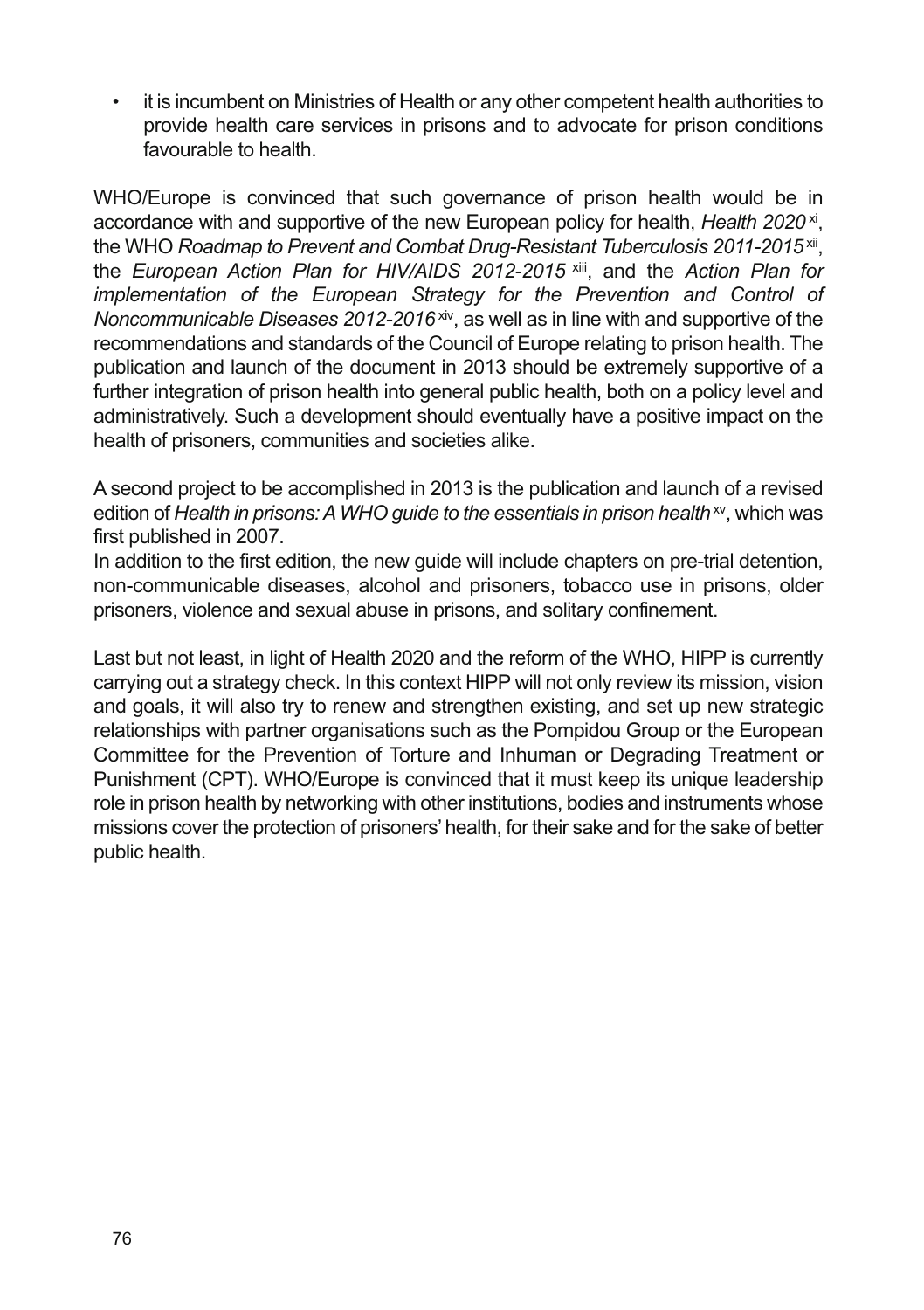- i This article is based on: Gatherer, A, Møller, L, Hayton, P (October 2005): The World Health Organization European Health in Prisons Project After 10 years: Persistent Barriers and Achievements. In: American Journal of Public Health, Vol. 95, No 10: 1696-1700 (http://ajph.aphapublications.org/doi/pdf/10.2105/AJPH.2003.057323, accessed 4 April 2013).
- ii WHO (1998): HIV/AIDS, Sexually Transmitted Diseases and Tuberculosis in Prisons. Joint Consensus Statement, WHO/UNAIDS.
- iii WHO/Europe, Pompidou Group of the Council of Europe (2001): Prisons, Drugs and Society. A consensus Statement on Principles, Policies and practices (http://www.euro.who.int/\_\_data/assets/pdf\_file/0003/99012/E81559.pdf, accessed 4 April 2013).
- iv WHO/Europe (2005): Status Paper on Prisons, Drugs and Harm Reduction (http://www.euro.who.int/en/what-we-do/health-topics/health-determinants/prisons-andhealth/publications/pre-2005/status-paper-on-prisons,-drugs-and-harm-reduction2, accessed 4 April 2013).
- v WHO/Europe (2010): Prevention of acute drug-related mortality in prison populations during the immediate post-release period (http://www.euro.who.int/\_\_data/assets/pdf\_file/0020/114914/E93993.pdf, accessed 4 April 2013).
- vi WHO/Europe (2009): Prison health HIV, drugs and tuberculosis (http://www.euro.who.int/\_\_data/assets/pdf\_file/0009/98973/92295E\_FS\_Prison.pdf, accessed 4 April 2013).
- vii WHO/Europe (1998): Consensus statement on mental health promotion in prisons. (http://www.euro.who.int/\_\_data/assets/pdf\_file/0007/99016/E64328.pdf, accessed 4 April 2013).
- viii WHO/Europe (2007): Trencín statement on prisons and mental health (http://www.euro.who.int/\_\_data/assets/pdf\_file/0006/99006/E91402.pdf, accessed 4 April 2013).
- ix WHO, UNODC (2009): Women's health in prison. Correcting gender inequity in prison health (http://www.euro.who.int/\_\_data/assets/pdf\_file/0004/76513/E92347.pdf, accessed 4 April 2013); WHO, UNODC (2011): Women's health in prison. Action quidance and checklists to review current policies and practices (http://www.euro.who.int/\_\_data/assets/pdf\_file/0015/151053/e95760.pdf, accessed 4 April 2013).
- The Madrid Recommendation: Health protection in prisons as an essential part of public health (http://www.euro.who.int/\_\_data/assets/pdf\_file/0012/111360/E93574.pdf, accessed 4 April 2013).
- xi WHO Regional Office for Europe (2012). Health 2020 policy framework and strategy. (http://www.euro.who.int/\_\_data/assets/pdf\_file/0020/170093/RC62wd08-Eng.pdf, accessed 22 December 2012).
- xii WHO/Europe (2011). Roadmap to Prevent and Combat Drug-Resistant Tuberculosis. The Consolidated Action Plan to Prevent and Combat Multidrug- and Extensively Drug-Resistant Tuberculosis in the WHO European Region, 2011-2015 (http://www.euro.who.int/\_\_data/assets/pdf\_file/0014/152015/e95786.pdf, accessed 22 December 2012).
- xiii WHO/ Europe (2011). European Action Plan for HIV/AIDS 2012-2015 (http://www.euro.who.int/\_\_data/assets/pdf\_file/0011/153875/e95953.pdf).
- xiv WHO (2012). Action Plan for implementation of the European Strategy for the Prevention and Control of Noncommunicable Diseases 2012-2016. (http://www.euro.who.int/\_\_data/assets/pdf\_file/0019/170155/e96638.pdf, accessed 2 December 2012).
- xv WHO (2007): Health in prisons. A WHO guide to the essentials in prison health (http://www.euro.who.int/\_\_data/assets/pdf\_file/0009/99018/E90174.pdf, accessed 4 April 2013).